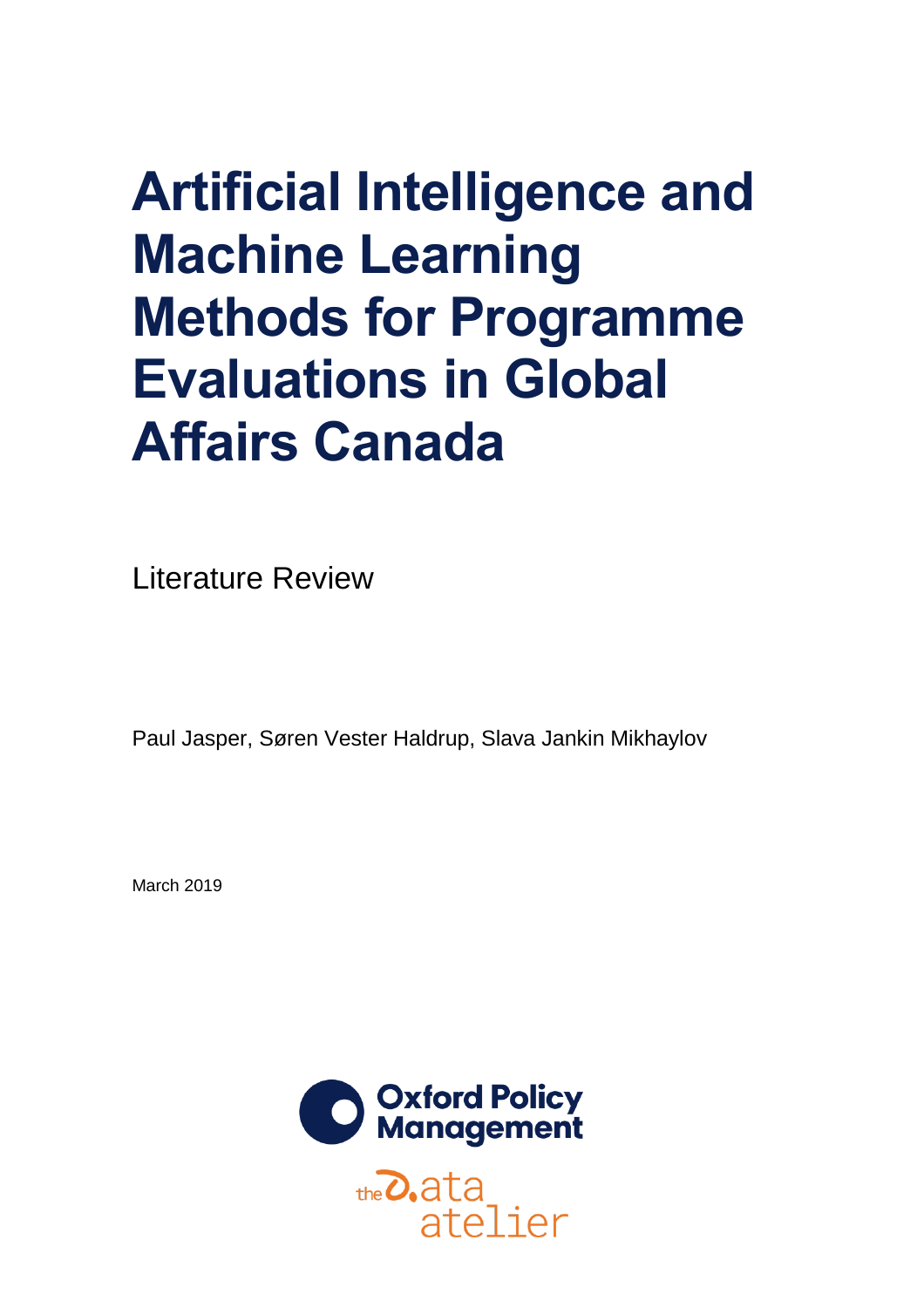### **About Oxford Policy Management**

Oxford Policy Management is committed to helping low- and middle-income countries achieve growth and reduce poverty and disadvantage through public policy reform.

We seek to bring about lasting positive change using analytical and practical policy expertise. Through our global network of offices, we work in partnership with national decision makers to research, design, implement, and evaluate impactful public policy.

We work in all areas of social and economic policy and governance, including health, finance, education, climate change, and public sector management. We draw on our local and international sector experts to provide the very best evidence-based support.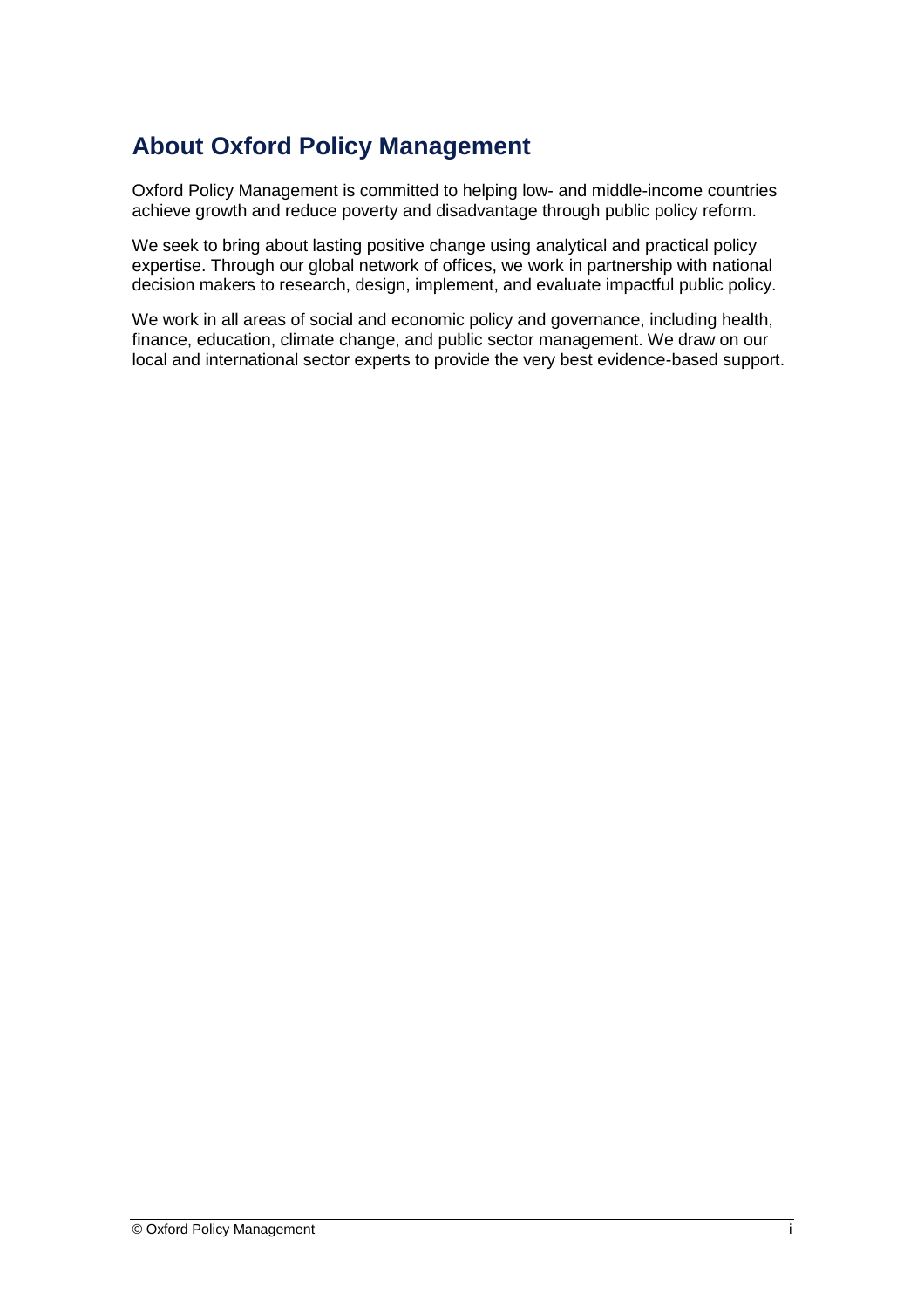## <span id="page-2-0"></span>**Executive Summary**

The International Assistance Evaluation Division (PRA) of Global Affairs Canada (GAC) has commissioned Oxford Policy Management (OPM) to carry out a literature review that explores the use of text analytics, Artificial Intelligence (AI), and Machine Learning techniques, including Natural Language Processing (NLP), to improve the process with which GAC implements programme evaluations.

To carry out this task, OPM reviewed the current process whereby GAC implements programme evaluations and identified three main steps where modern data science methods could most usefully be applied: i) the selection of projects to be included in programme evaluations ii) the selection of documents to be included in the review of the identified projects, and iii) the coding and analysis of document reviews. In addition, text analytics could help GAC teams at the implementation stage of projects.

A range of different NLP approaches could be applied in these three stages of GAC programme evaluations:

#### **Project Selection: Using Topic Modelling**

Topic modelling is a Machine Learning based NLP method that can be used to automatically identify unobserved themes or topics in large sets of text data and to label documents accordingly. GAC selects projects for programme evaluations in part based on which thematic focus areas they fall under. Evaluators currently read project documentation and manually extract information required to identify the thematic focus of a project. Hence, topic modelling can be used to partly automate and improve this process.

#### **Document Selection: Using Information Retrieval Methods**

Information Retrieval methods can be used to automatically find material (e.g. documents, names, or words) in large sets of text data. This covers a wide range of approaches. Search query systems that allow for logical operators in text databases are one example. Another example is "Word2Vec", a method that uses Machine Learning to estimate the meaning of words based on how they co-occur with other words. Finally, Named Entity Recognition (NER) is a Machine Learning based approach that can be used to quickly label large volumes of text by whether known named entities (e.g. certain organisations or individuals) appear in them or not. In GAC's programme evaluation process, evaluators usually select a pre-defined set of documents for review. In this context, GAC can use Information Retrieval techniques to improve the speed and ease with which documents are selected in programme evaluations, and to help avoid that documents with crucial information are overlooked.

#### **Document Review: Sentiment Analysis**

Sentiment analysis is a Machine Learning method that can be used to attach an emotional label to text. It is based on pre-defined dictionaries of words that are associated with positive, neutral, or negative emotions and can be applied to large amounts of text in situations where the equivalent task would take a long time for humans to complete. GAC evaluation officers can use this technique to identify sentiments expressed towards a particular project, hence helping GAC to identify implementation challenges, likely impact, and relevance (including contextual fit) of an initiative.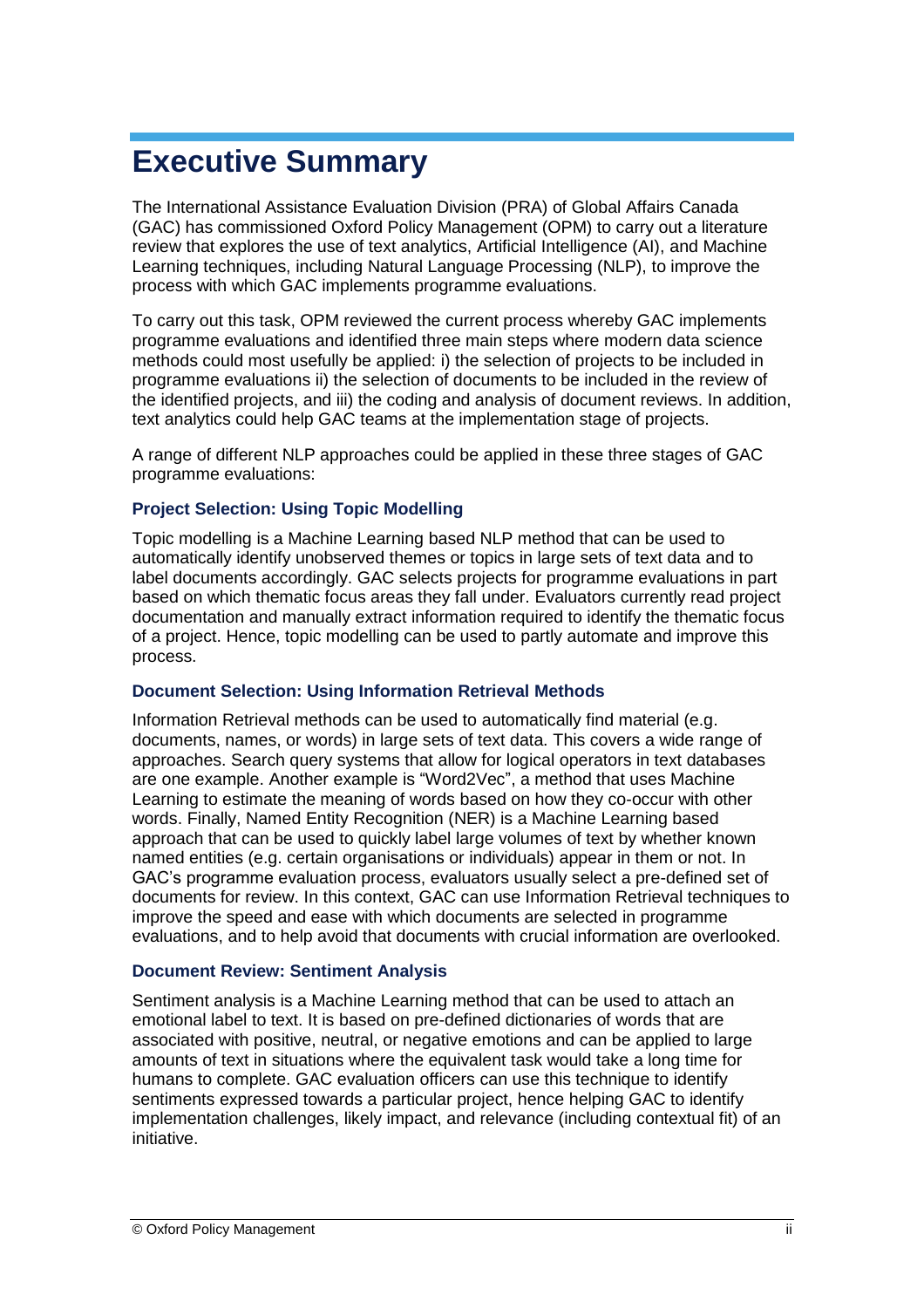#### **Document Review: Combining Methods**

Generally, many applications of NLP involve making use of several methods in sequence or at the same time. Document reviews in the context of GAC programme evaluations would likely benefit from such a combination of methods. For example, topic modelling can help identify topics or themes covered in certain documents, and correlations between sentiments and topics appearing in documents can be used to identify topics likely to be associated with positive or negative outcomes. Furthermore, NER can help evaluators quickly find paragraphs in many different documents that refer to similar organisations or entities. Indeed, the true strength of different NLP methods materialises once these are applied together to a machine-readable database that comprises text found in GAC project documentation.

#### **Requirements and prerequisites**

Applying NLP and other Machine Learning techniques entails a set of technical requirements related to data pre-processing, data management, and data analysis. Most of these requirements can be met using free and open-source software. In addition to technical requirements, there are a number of "analogue" prerequisites for successful application of Machine Learning methods, including creating a diverse and interdisciplinary team to implement Machine Learning pilots, accounting for and adjusting to existing GAC programme evaluation processes, and taking the wider policy and regulatory environment into account.

#### **Piloting and implementation**

This review is the starting point of a longer process of trialling and, if successful, using Machine Learning and NLP methods in GAC programme evaluations. The initial process of piloting and implementation could proceed in four steps: i) an in-depth feasibility assessment, ii) appointment of an interdisciplinary team to lead the piloting process; iii) an agile "design thinking" inspired implementation process involving testing, learning, and iteration, and iv) the development of a plan to ensure sustainability and uptake within GAC.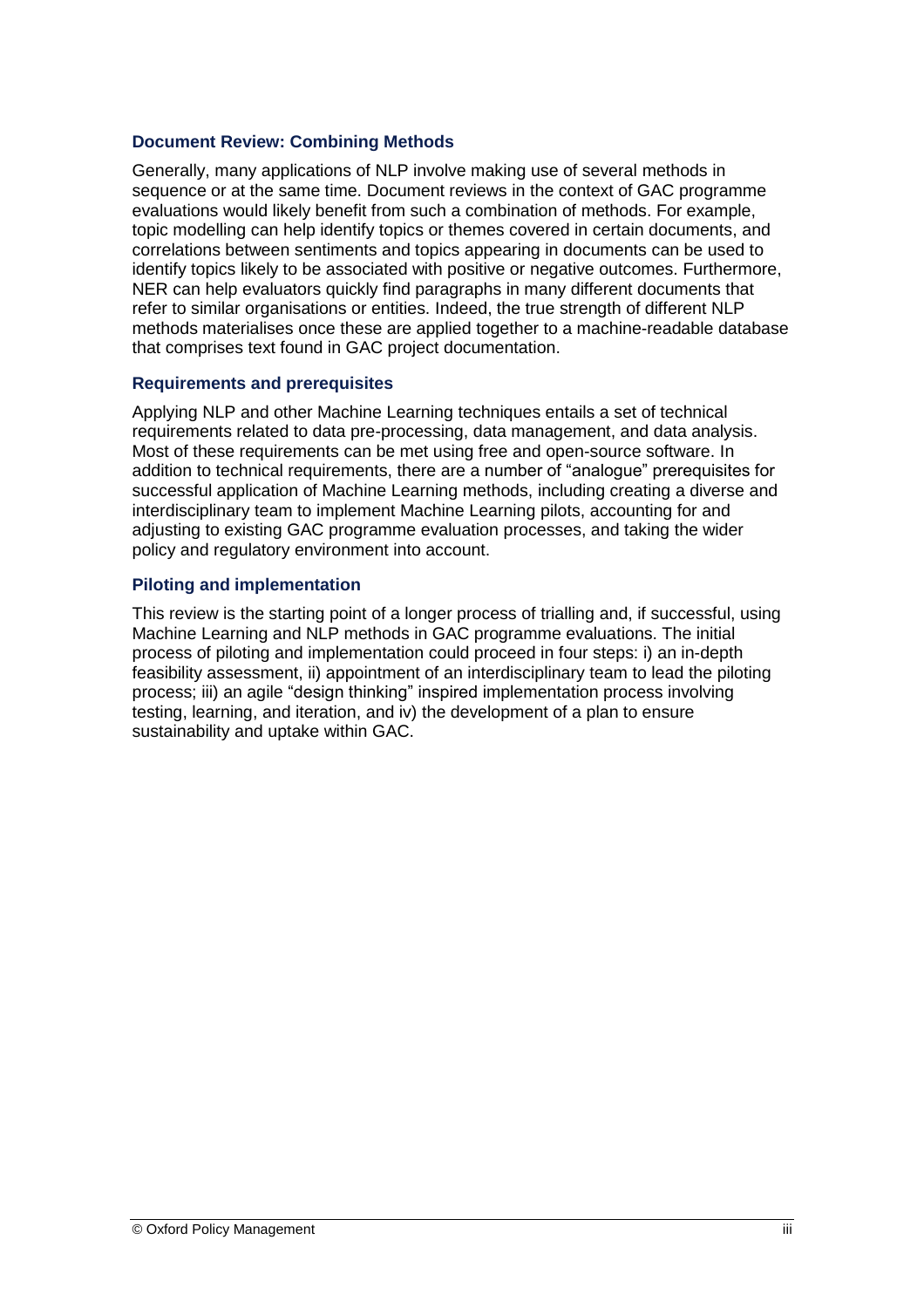## **Table of Contents**

| $\mathbf 1$ |     |                                                                                              |          |  |  |
|-------------|-----|----------------------------------------------------------------------------------------------|----------|--|--|
| 2           |     |                                                                                              |          |  |  |
|             | 2.1 | Implementation Phase: Producing and Collecting Data4                                         |          |  |  |
|             | 2.2 |                                                                                              |          |  |  |
|             | 2.3 | GAC Programme Evaluations: Where Could Machine Learning and                                  |          |  |  |
| 3           |     | Machine Learning and Natural Language Processing: Overview and                               |          |  |  |
| 4           |     | Machine Learning and Natural Language Processing in GAC Programme                            |          |  |  |
|             | 4.1 | Project Selection: Using Topic Modelling to Identify Thematic Pillars. 14                    |          |  |  |
|             | 4.2 | Document Selection: Using Information Retrieval Systems to Select                            |          |  |  |
|             | 4.3 | Document Review: Using Machine Learning to Improve Coding and                                |          |  |  |
|             | 4.4 | Case Study: Combining Different Machine Learning and Natural                                 |          |  |  |
| 5           |     |                                                                                              |          |  |  |
|             | 5.1 | 5.1.1<br>Machine-Readable Text: Encoding and Optical Character<br>Recognition (OCR)          | 25       |  |  |
|             |     | Multilingual Modelling and Translation<br>5.1.2<br><b>Other Text Pre-Processing</b><br>5.1.3 | 26<br>27 |  |  |
|             | 5.2 | Analogue Requirements and Considerations Affecting Successful                                |          |  |  |
|             | 5.3 | Data Size, Infrastructure, Analysis, Security, and User Interface                            |          |  |  |
|             | 5.4 | How Could a Pilot and Implementation Plan Look Like? 31                                      |          |  |  |
| 6           |     |                                                                                              |          |  |  |
|             |     |                                                                                              |          |  |  |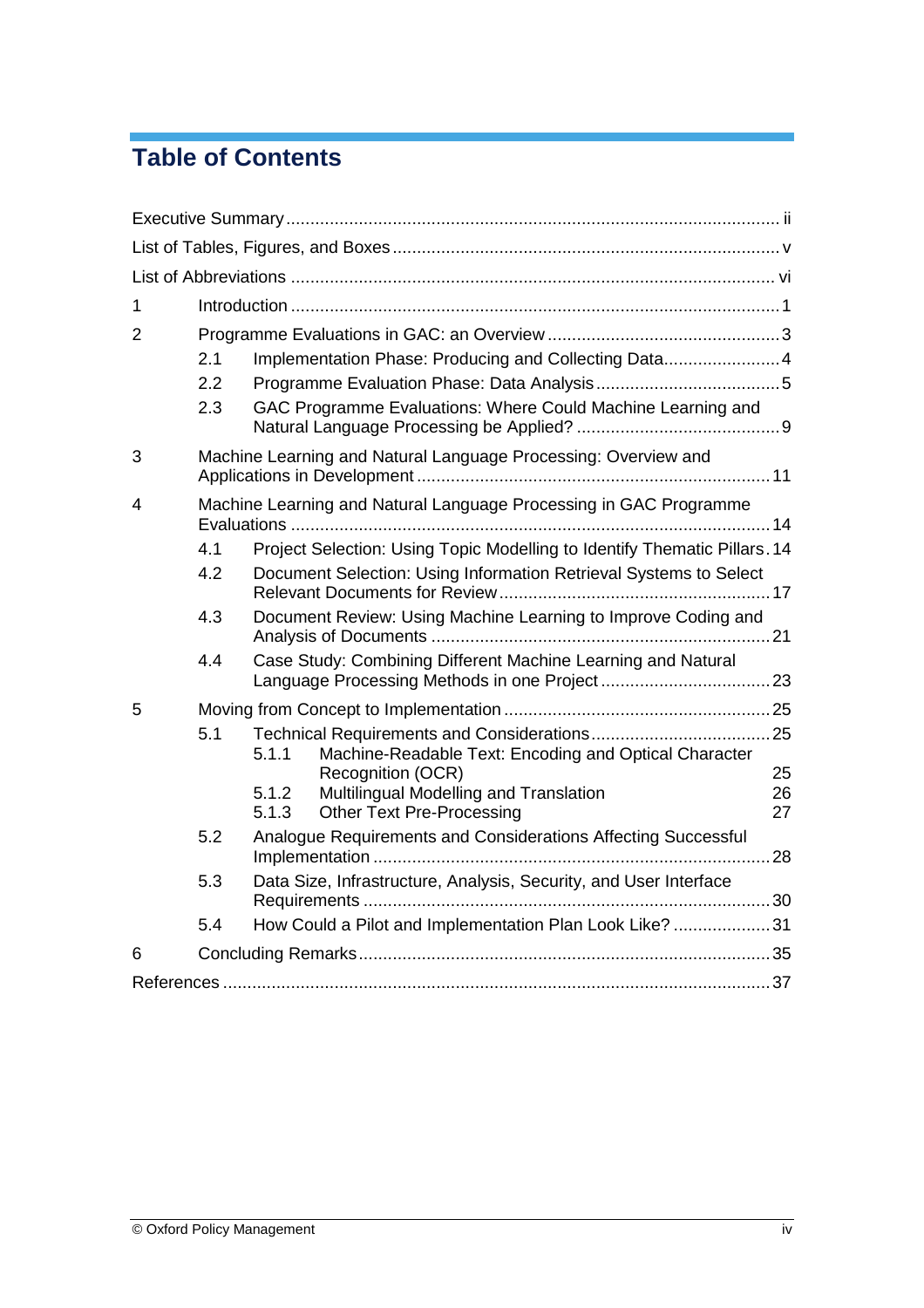## <span id="page-5-0"></span>**List of Tables, Figures, and Boxes**

| Table 1: NLP Applied to Steps in GAC's Program Evaluation Process  14                                                                                                      |
|----------------------------------------------------------------------------------------------------------------------------------------------------------------------------|
|                                                                                                                                                                            |
|                                                                                                                                                                            |
|                                                                                                                                                                            |
|                                                                                                                                                                            |
|                                                                                                                                                                            |
| Box 2: Examples of Problems that Could be Addressed with Supervised and                                                                                                    |
|                                                                                                                                                                            |
|                                                                                                                                                                            |
|                                                                                                                                                                            |
| Box 6: Case study 1: Using Information Retrieval and Machine Learning to Analyse                                                                                           |
| Box 7: Case Study 2: Developing, Testing, and Applying Machine Learning for Public<br>Policy Purposes - the Example of Identifying at Risk Cases for Social Workers in the |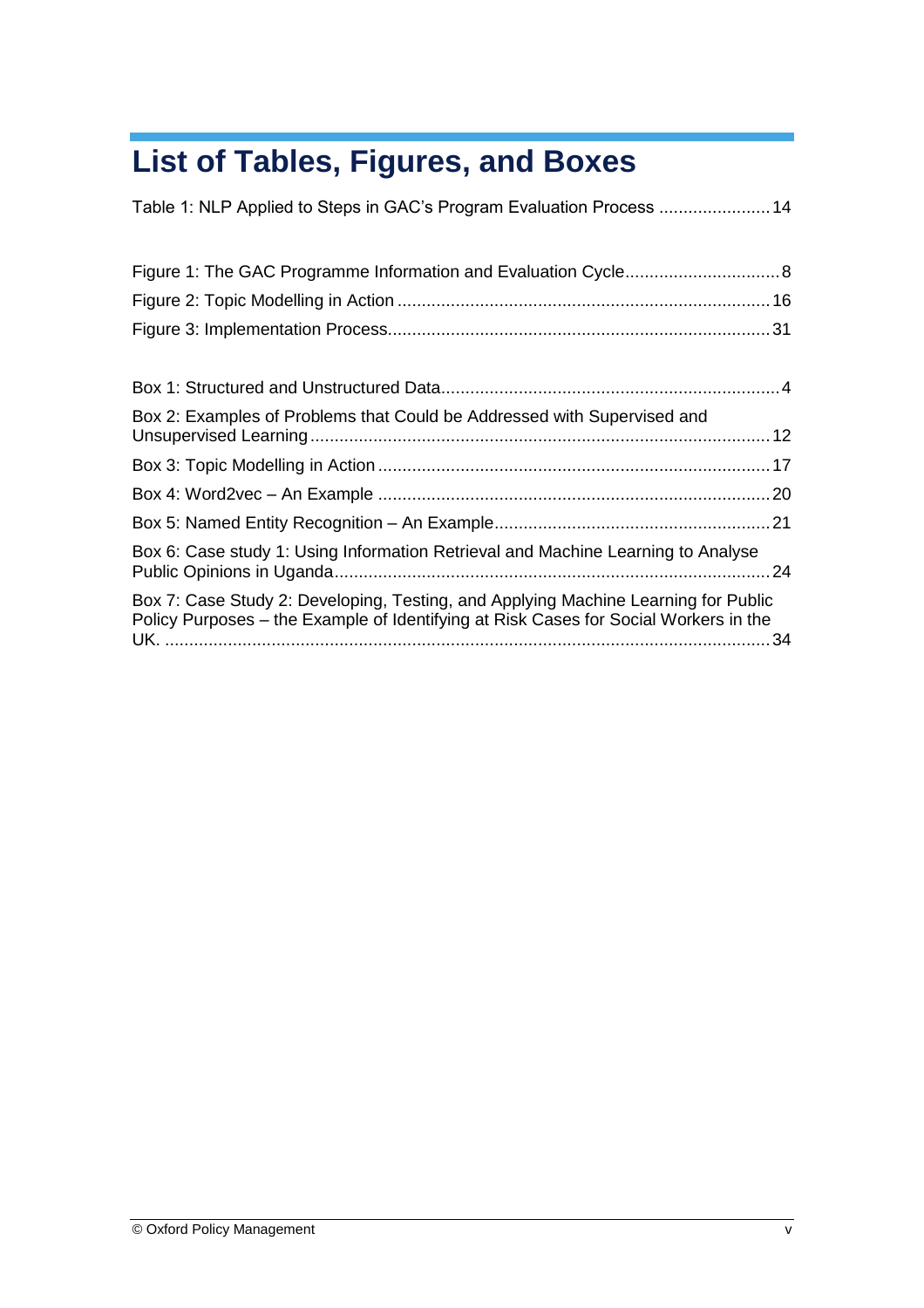## <span id="page-6-0"></span>**List of Abbreviations**

| Al          | Artificial Intelligence                                |
|-------------|--------------------------------------------------------|
| <b>CTM</b>  | <b>Correlated Topic Model</b>                          |
| <b>DAC</b>  | Development Assistance Committee                       |
| <b>GAC</b>  | Global Affairs Canada                                  |
| <b>GDPR</b> | <b>General Data Protection Regulation</b>              |
| <b>GE</b>   | <b>Gender Equality</b>                                 |
| <b>LDA</b>  | <b>Latent Dirichlet Allocation</b>                     |
| <b>LSA</b>  | <b>Latent Semantic Analysis</b>                        |
| <b>MNCH</b> | Maternal, New-born, and Child Health                   |
| <b>MSR</b>  | <b>Management Summary Report</b>                       |
| <b>MVP</b>  | Minimum Viable Product                                 |
| <b>NER</b>  | <b>Named Entity Recognition</b>                        |
| <b>NLP</b>  | <b>Natural Language Processing</b>                     |
| <b>OCR</b>  | <b>Optical Character Recognition</b>                   |
| <b>OECD</b> | Organisation for Economic Co-operation and Development |
| <b>OPM</b>  | <b>Oxford Policy Management</b>                        |
| <b>PIP</b>  | <b>Project Information Profile</b>                     |
| <b>PMF</b>  | Performance Measurement Framework                      |
| <b>PRA</b>  | <b>Assistance Evaluation Division</b>                  |
| <b>PSLA</b> | Probabilistic Latent Semantic Analysis                 |
| <b>UNDP</b> | United Nations Development Programme                   |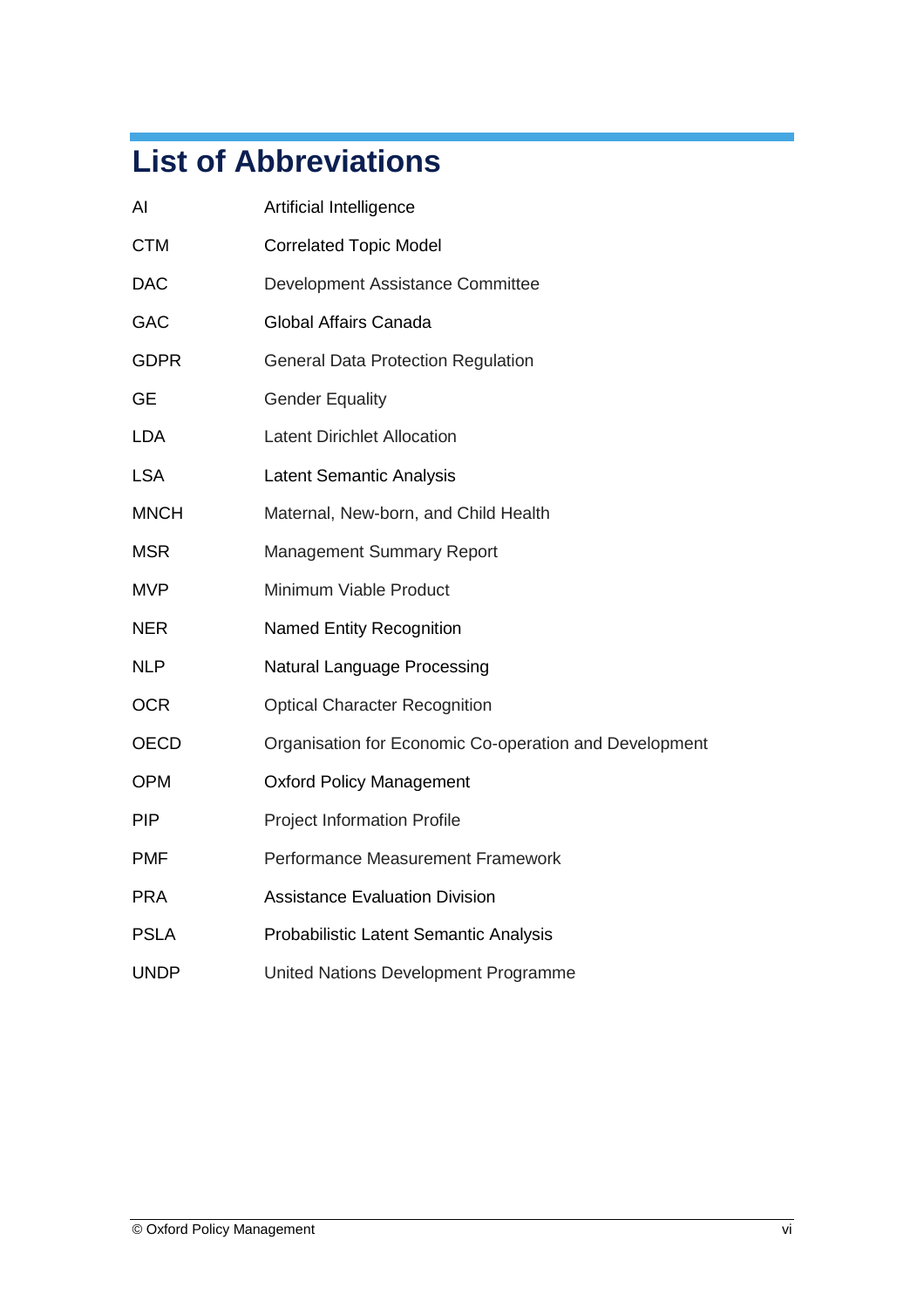## <span id="page-7-0"></span>**1 Introduction**

-

The International Assistance Evaluation Division (PRA) of Global Affairs Canada (GAC) has commissioned Oxford Policy Management (OPM) to carry out a literature review that explores the use of text analytics, Artificial Intelligence (AI), and Machine Learning techniques to improve the process with which GAC selects projects and implements programme evaluations.

The review was implemented in two steps: first, the team from OPM engaged with GAC and PRA to better understand how programme evaluations are currently being done. No interviews were carried out in this process. Instead, the team shared a list of questions with GAC and PRA to which written answers were provided. In addition, the team reviewed documentation and examples of evaluation steps shared by GAC.

In a second step, the team reviewed and summarised a range of literature (journal articles, grey literature, blog posts, and web sites) on Machine Learning, text analytics, and their application in practice. The team particularly focussed on reviewing examples related to applications in public policy. The objective was to provide answers to three broad questions:

1) What AI, Machine Learning, and text analysis methods could help to improve the way in which programme evaluations are implemented in GAC?

2) What are technical, logistical, and other requirements for successfully trialling and implementing these methods in the context of GAC programme evaluations?

3) What would a pilot and implementation plan for such a project look like?

The following sections answer these questions. Section [2](#page-9-0) summarises how programme evaluations in GAC are implemented. Section [3](#page-17-0) provides an overview of Machine Learning and Natural Language Processing (NLP) methods. Section [4](#page-20-0) describes some of these methods in detail and discusses how they may be used in programme evaluations in GAC. Section [5](#page-31-0) discusses requirements for successful implementation of these methods and describes what a piloting and implementation plan could look like.

#### **A note on terminology: AI vs. Machine Learning vs. Natural Language Processing**

Even though the title of this document refers to AI, we will not be using the term much in this review. The reason is that we consider Machine Learning to comprise a set of methods that can be used to build AI, in the sense of intelligent systems, rather than the two being alternative or interchangeable approaches. As such, Machine Learning may be seen as methods that can help to analyse data in smart ways, which in turn can help to build intelligent systems (AI). This review focusses on these Machine Learning methods, rather than on AI systems.<sup>1</sup>

<sup>1</sup> USAID (2018), Reflecting the Past, Shaping the Future: Making AI Work for International Development, Center for Digital Development USAID. See also Google Machine Learning Services, *What is machine learning*.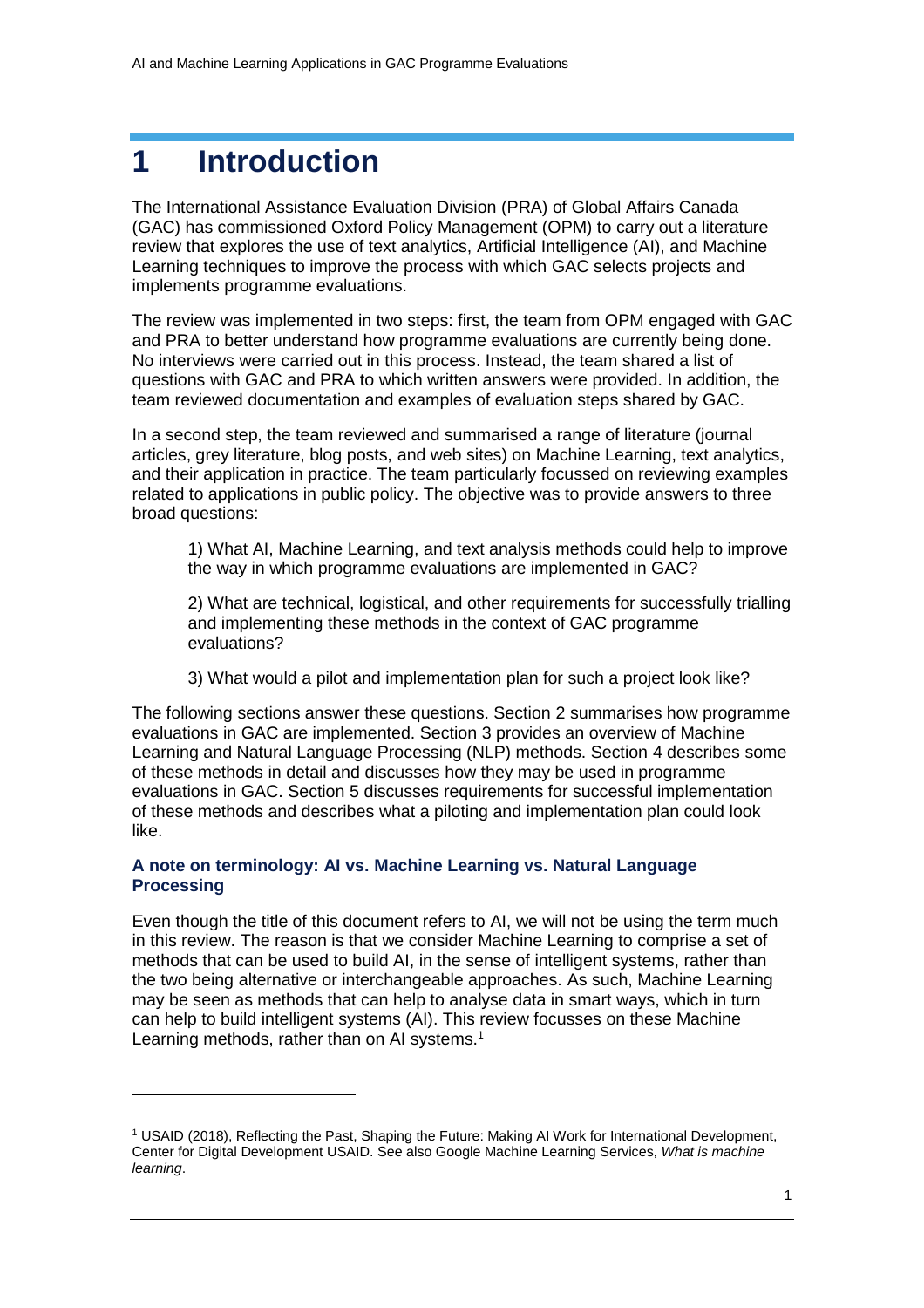In contrast, we use the term **Natural Language Processing (NLP)** repeatedly (for details see section [3\)](#page-17-0). In short, NLP can be used as an overarching term for any method employed to process human language (e.g. text) using computers. Some of these methods draw on Machine Learning. Because much of the programme evaluation work at GAC involves processing text, NLP is of particular importance. We may use "text analytics" as a shorthand for NLP and any quantitative analysis implemented on text data.

Finally, we use the terms **algorithms, models, and estimation procedures** interchangeably in this review. These terms all refer to statistical or mathematical procedures that are applied to data in order to perform some type of analysis, with the objective of estimating target values. The nature of these target values can vary greatly: they can be topics in a document, predicted contents of documents, average number of words, or coefficients that describe the relationship between different variables.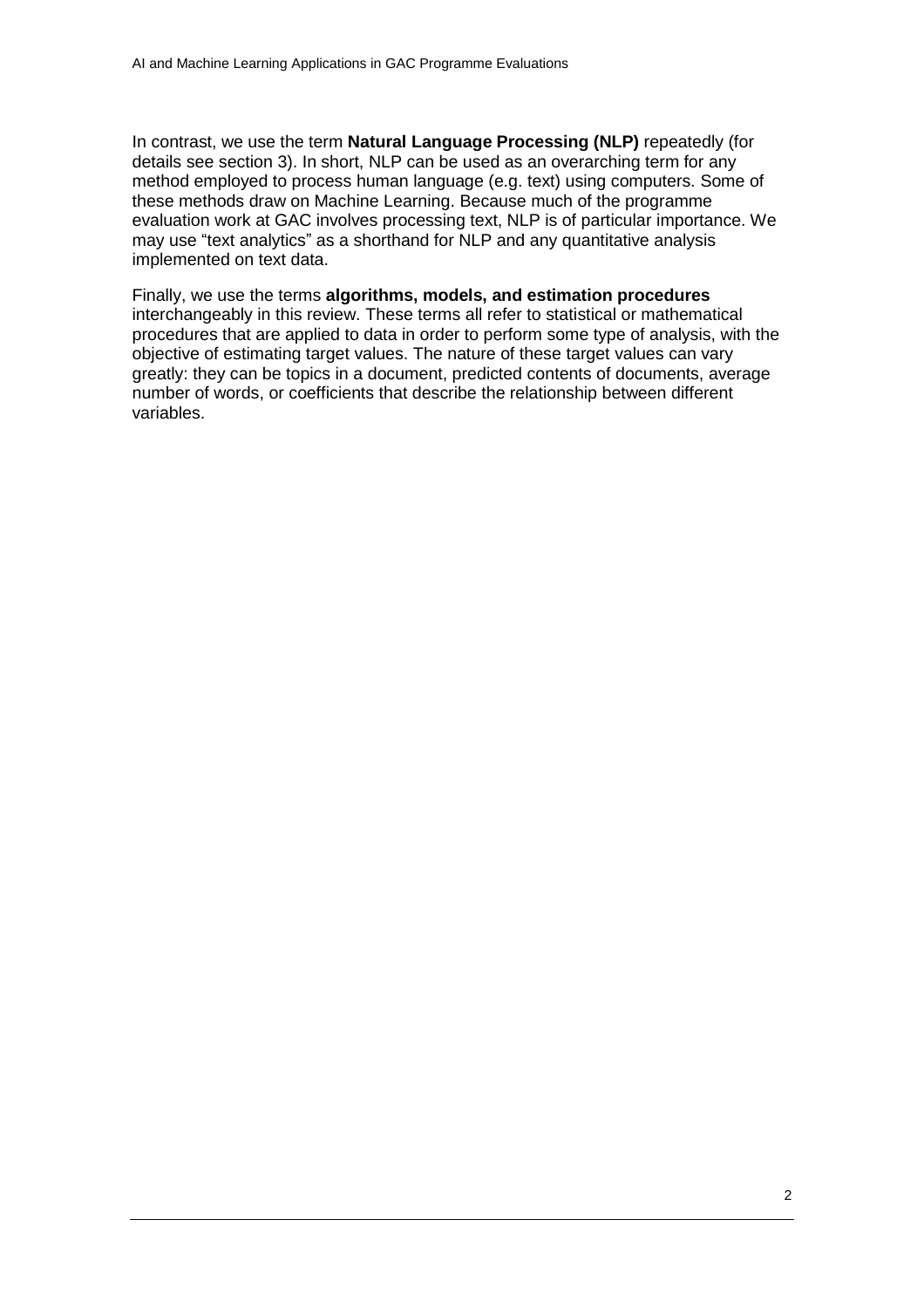### <span id="page-9-0"></span>**2 Programme Evaluations in GAC: an Overview**

The overall objective of this review is to provide GAC and PRA with a description of the potential benefits, caveats, and practical implications of employing modern statistical and text analysis methods – such as Natural Language Processing and Machine Learning – in the context of PRA programme evaluations. PRA programme evaluations are based on reviews of large sets of project information and documentation, i.e. project reports and related documentation that describe the implementation and results of projects that were implemented under programmes funded by GAC. [Figure 1](#page-14-0) below depicts a simplified version of our understanding of the information flow around project implementation and evaluation of GAC funded programmes.

We understand GAC funded programmes to be strategic funding facilities that focus on specific themes and can span a substantial number of projects, across a large set of countries, several years of implementation, and involve a significant amount of funds. For example, the Canadian Maternal, New-born, and Child Health (MNCH) programming (MNCH 1.0 and MNCH 2.0) covers almost a decade of funding (from 2010 to 2018) across over 900 projects, with funds of over \$3 billion CAD. This means that, within one GAC programme, a large variety of different projects that focus on certain sub-themes will be funded.

We structure the life of these programmes and projects into two large phases: the **implementation phase** and the **programme evaluation phase**. These two phases modulate how information is produced and used in the GAC programme implementation and evaluation process. In very general terms, such information can be stored using two different types of data: structured and unstructured data. (See Box 1 below.)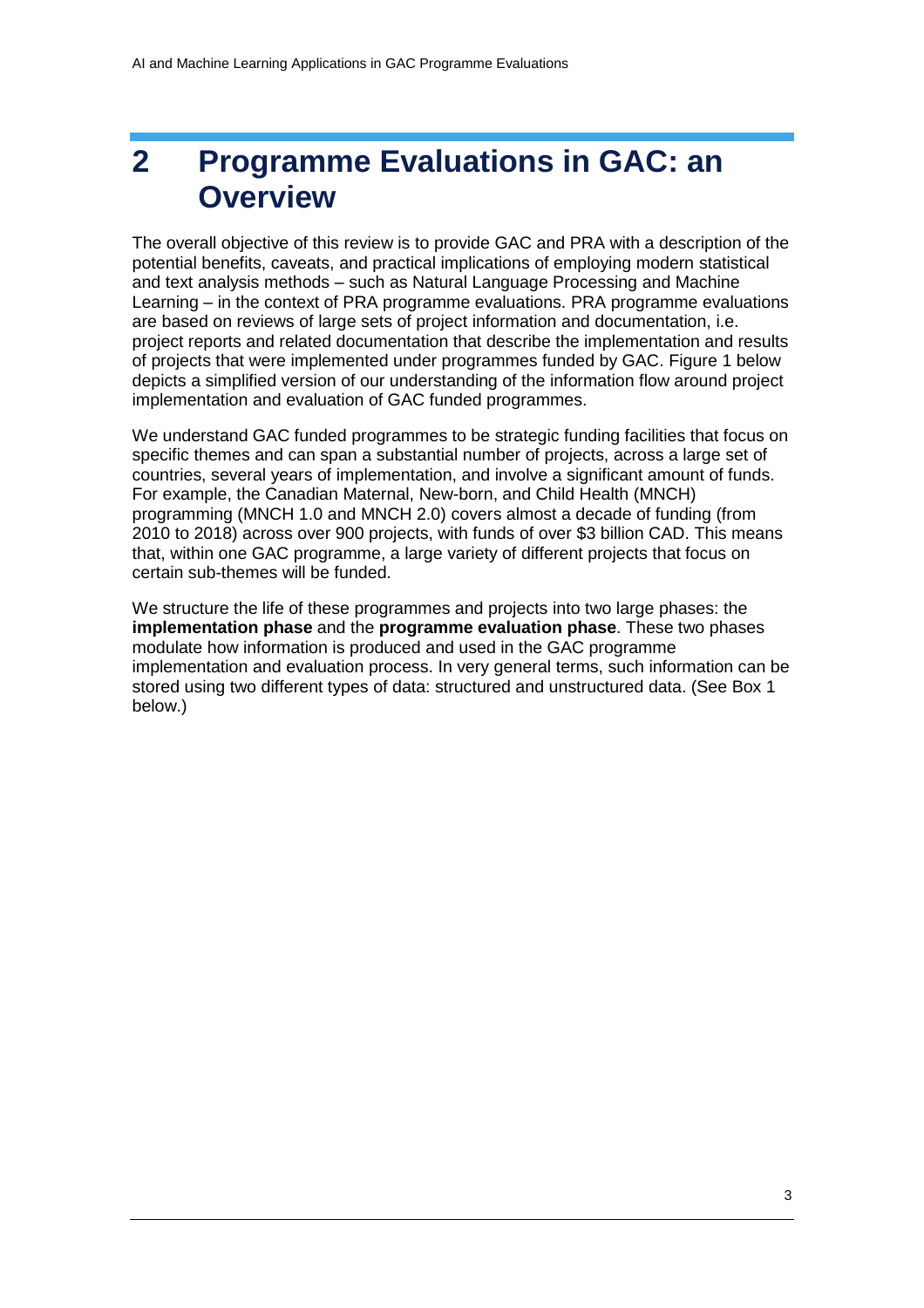#### <span id="page-10-1"></span>Box 1: Structured and Unstructured Data

The difference between unstructured and structured data is fundamentally a difference in how data is stored and hence how analytical software can 'read' and analyse data:

- **Structured data** generally refers to data that is stored in a table format, such as Excel. The rows and columns in the table refer to observations and variables. Such datasets can easily be processed by analytical software. For example, it is very easy to calculate the mean of a variable (column) in Excel, or filter such a calculation by certain observations (i.e. only taking into account certain rows).
- **Unstructured data** in contrast is data that does not come in this type of neat format. Examples of such data are electronically stored images, texts, or videos. These data are unstructured because – without any processing – variables and observations are not clearly defined. The processing of unstructured data can change this. For example, a document that contains several sections can be seen as an agglomeration of text (no structure). With some text analytics it is possible to count the times with which certain words appear in each section of the document. This can be transferred into a structured database, where each row is a section of the document and each variable corresponds to a word. Each cell in this table would then represent the number of times that a word appears in each section of the document. This structured data can then easily be analysed, e.g. by calculating the average number of times a certain word appears across the sections of the document.

Many of the methods that this review will touch upon can be applied to unstructured data and can help to provide structure to such datasets.

The way in which project information is handled in the two phases in the life of GAC projects and programmes can roughly be summarised as follows:

- **In the implementation phase**, information and data are collected about projects. It is important to note that in [Figure 1](#page-14-0) below, this implementation phase can apply to several projects at the same time. In addition, such projects can run in parallel but with shifted timelines (i.e. some projects might be at the start, while others might already have ended).
- **In the evaluation phase**, data from projects funded within the framework of a programme are analysed for evaluation purposes. This means that project data from a large set of projects funded by programmes will have to be compiled and analysed.

Based on information received from GAC and the PRA team, the following paragraphs describe each of these phases in more detail.

#### <span id="page-10-0"></span>**2.1 Implementation Phase: Producing and Collecting Data**

For programmes, the implementation phase of an initiative or thematic priority comprises a large set of projects, their implementation, and their individual project-level evaluations. The paragraphs below describe this for a single project, though in practice these stages can occur for several projects at the same time and in parallel.

There are three separate stages in this phase:

**First, the start of a project**, in which a project officer in GAC processes a project proposal. Two key information processing actions take place in this phase: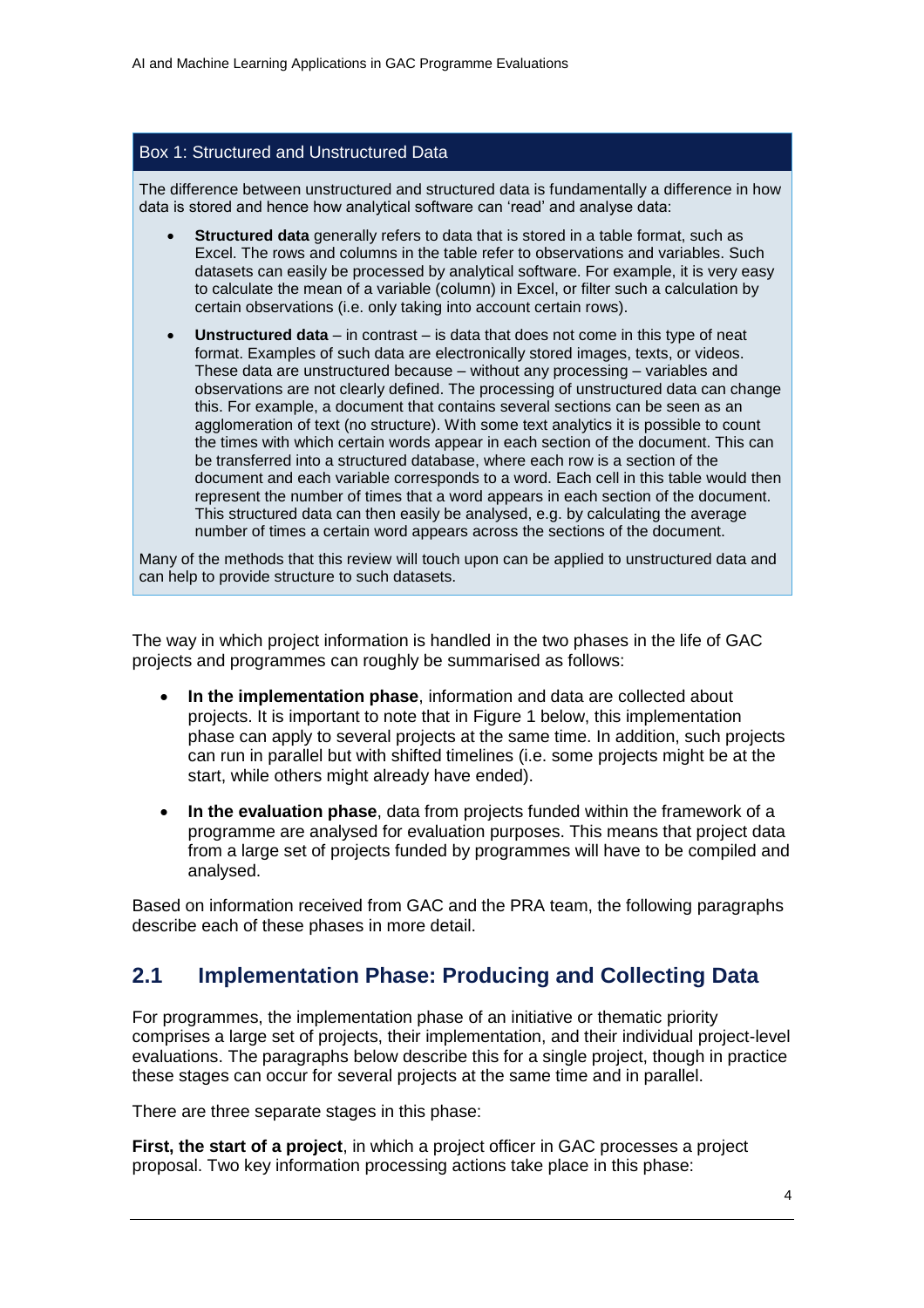- A project officer in GAC, i.e. a GAC team member responsible for managing and reviewing project proposals, transfers information from the proposal into a structured database that is held by the group responsible for department statistics in GAC ("CFO-Stats"). This database includes pre-defined requirements of information about projects on OECD DAC sector codes, budgets, countries covered, and other specific indicators that describe a project.
- In addition, the proposal itself is stored as a text document in a central location. This proposal contains additional information about the project that has not been coded by the project officer into a database, such as information on GAC internal thematic focus areas that the project falls under. These thematic areas can relate to topics such as strengthening health systems, prevention and treatment of diseases, or enhanced nutritional practices of mothers, new-borns, and children. In itself, as a text document, this proposal represents a set of unstructured text data about the project.

**Second, the implementation stage of a project**, in which regular progress and review reports are produced by the implementing agency. These documents serve the purpose of informing GAC about the progress and achievements of the project. These reports cover a wide variety of document types such as end of year project reports, evaluations, performance measurement frameworks (PMFs) and project information profiles (PIPs). These reports are not processed further into databases, but constitute a set of centrally stored unstructured text data about the project.

**Third, the end stage of a project**, in which GAC produces and/or reviews project-end reports, final evaluation reports, or final reports about the project. These documents provide a final summary of project implementation and the results achieved. Again, these reports are not further processed into a database, but constitute a set of unstructured text data that relates to the project.

#### <span id="page-11-0"></span>**2.2 Programme Evaluation Phase: Data Analysis**

The programme evaluation phase starts towards the end of GAC funded programmes. Programme evaluations can be both summative and formative, which means that their objective is either to assess whether programmes achieved their objectives (e.g. for accountability purposes) or to derive lessons that can help to improve the implementation of similar programmes in the future. In both cases, the goal is to answer specific evaluation questions that allow for statements about how the programming worked, whether outcomes were achieved, or to derive lessons for the improvement of future programming.

Such programme evaluations are currently implemented in four key stages:

**First, project selection**, in which evaluators need to decide which projects to include in the evaluation. As discussed above, GAC programmes fund a very large number of projects, and not all of these can be included in an evaluation. For instance, by one estimate provided by GAC, reviewing all project documentation related to GAC's most recent MNCH programming (see beginning of section [2](#page-9-0) above) would take over 1,000 years of one reviewer's time. Pre-selecting projects is therefore an important step in any GAC programme evaluation.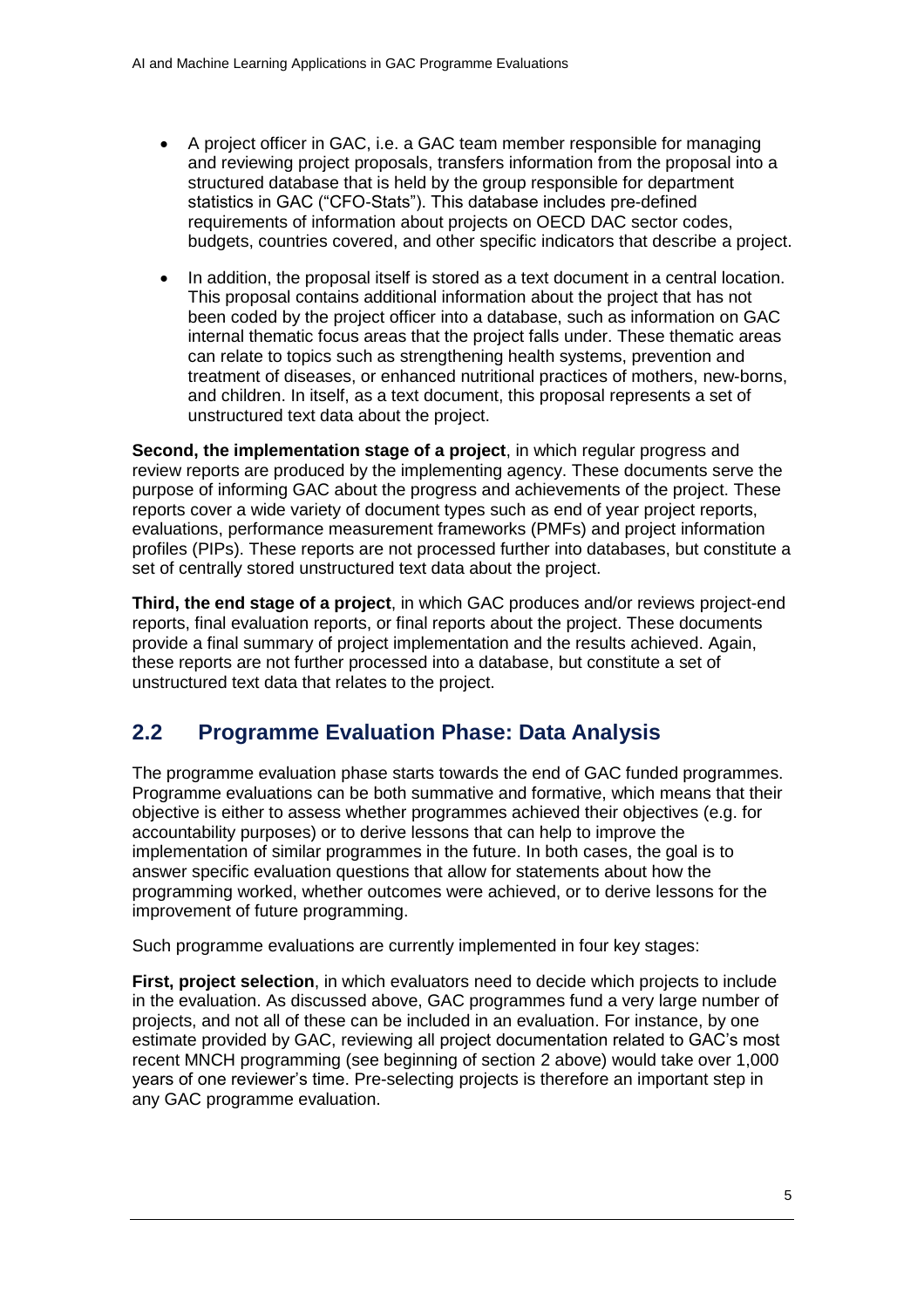Currently, projects are purposefully selected based on a variety of different criteria, such as e.g. budget size and thematic focus of a project. Data used to assess projects against these criteria is stored in two places:

- **In the structured database held by the CFO Stats team into which project officers have previously coded information from projects**. Criteria that can be assessed with data from this database relate to indicators stored here by project officers (see Step 1 under "Implementation phase" above), such as country of implementation, OECD DAC sector codes, and project budgets. For example, the PRA might want to only include projects from certain focus countries and with budgets that exceed a certain amount in its evaluation.
- **In project documentation, with a focus on project proposals.** Criteria that can be assessed with information from these proposals relate mainly to thematic focus areas (or thematic pillars) of projects. These areas have not been pre-coded by project officers. There is therefore no structured database available that covers these thematic areas. This means that evaluators need to read project documentation, in particular proposals, and manually extract information required to identify the thematic focus of a certain project. Evaluators subsequently decide which projects to include in the programme evaluation, in part based on these thematic areas. The thematic areas can vary from one evaluation to another.

In the case of the MNCH programme evaluation, evaluators used information from both of these sources to purposefully select a set of 73 out of over 900 projects to be included in the evaluation.

**Second, document selection**. After having selected projects, evaluators select a subset of documents from each project that will be included in the evaluation. Given the large volume of text documents available across projects, the GAC evaluation team does not review all documents prior to document selection. Instead, they select documents based on pre-defined expectations of what kind of documentation are of relevance to the evaluation. The pre-defined list of project documentation assumed relevant includes:

"*Evaluation reports, final project reports, year-end reports, PMF (performance measurement frameworks), PIP (project information profiles), PAD (project approval documents), MSRs (management summary reports), GE assessments (gender equality assessments), contracting agreements, or other documents describing project design, implementation, or results*." (From documentation shared by GAC.)

**Third, document review**, in which evaluators review the documents identified to be included from selected projects. Reviewing these documents entails reading them and manually extracting information that is of relevance to the evaluation. 'Relevance to the evaluation' means that information is useful to answer the evaluation questions set out at the beginning of the review. The document review is implemented in two steps. Both steps involve review and analysis of unstructured text data and extraction of information from them. This is done by the evaluation team responsible for the programme evaluation and requires significant time investment from team members.

 In a first step a **template review summary** Word document is filled in by the evaluator while reviewing documentation. This template requires the evaluator to fill in information on a variety of specific indicators (e.g. project size, country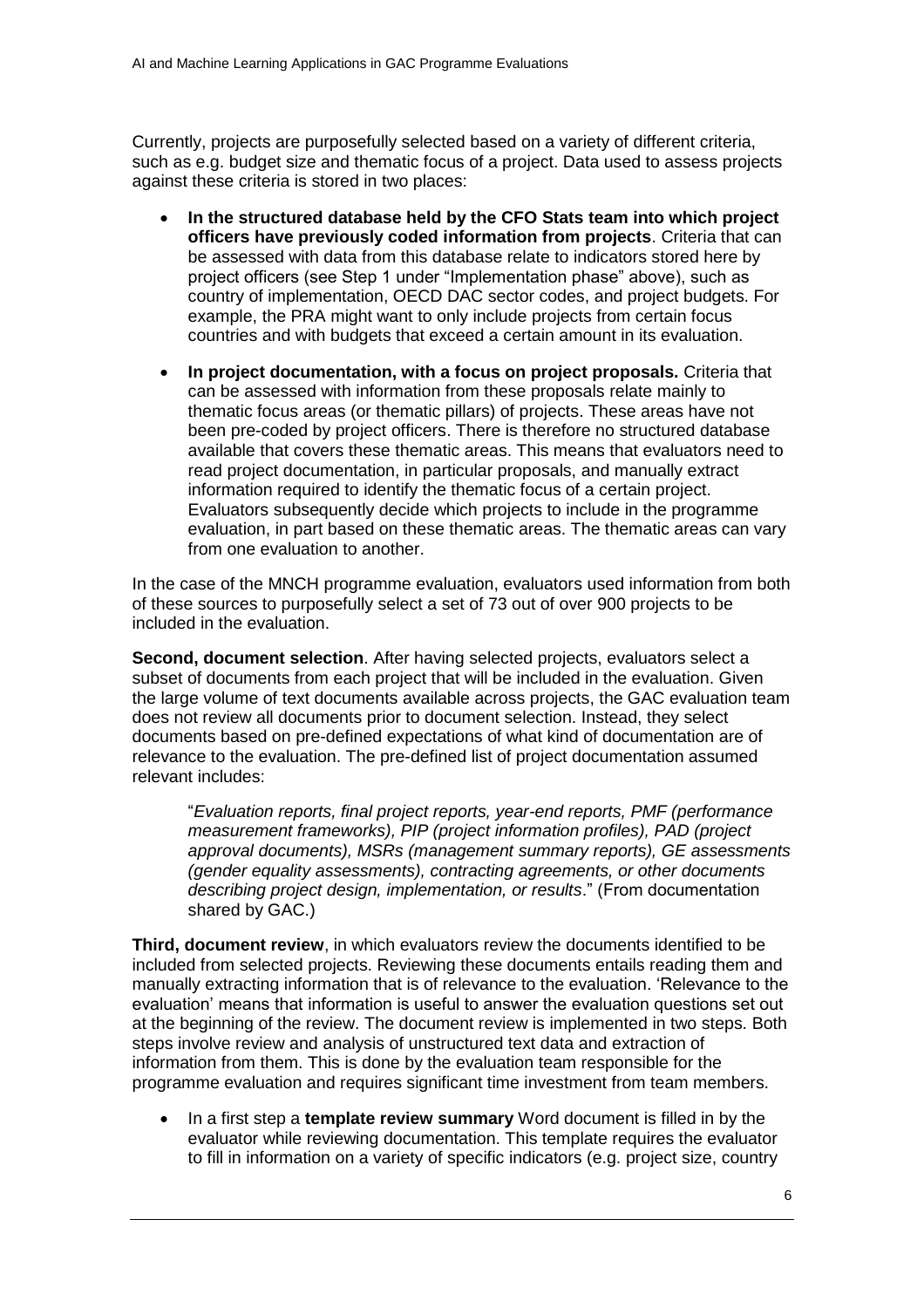of implementation, etc.) and to describe how the documents reviewed provide answers to the evaluation questions as they relate to one specific project. Each project will have one document review summary that covers all reviewed documentation for that project.

• In a second step, the information summarised in this **Word document is coded into NVIVO**, a qualitative data analysis software. This coding consolidates information from different projects into one NVIVO database at the programme level. It appears that in some cases not only the summary review document is coded into NVIVO, but also information from other documents. This database provides structure to the qualitative information provided by data that is contained in (unstructured) text documents. It can be used, for example, to assess the frequency with which specific themes and sub-themes appear in project documentation and how they relate to each other across documents.

**Fourth – the reporting stage**. In this stage, the evaluation team summarises findings from the document reviews, either in a presentation or summary document.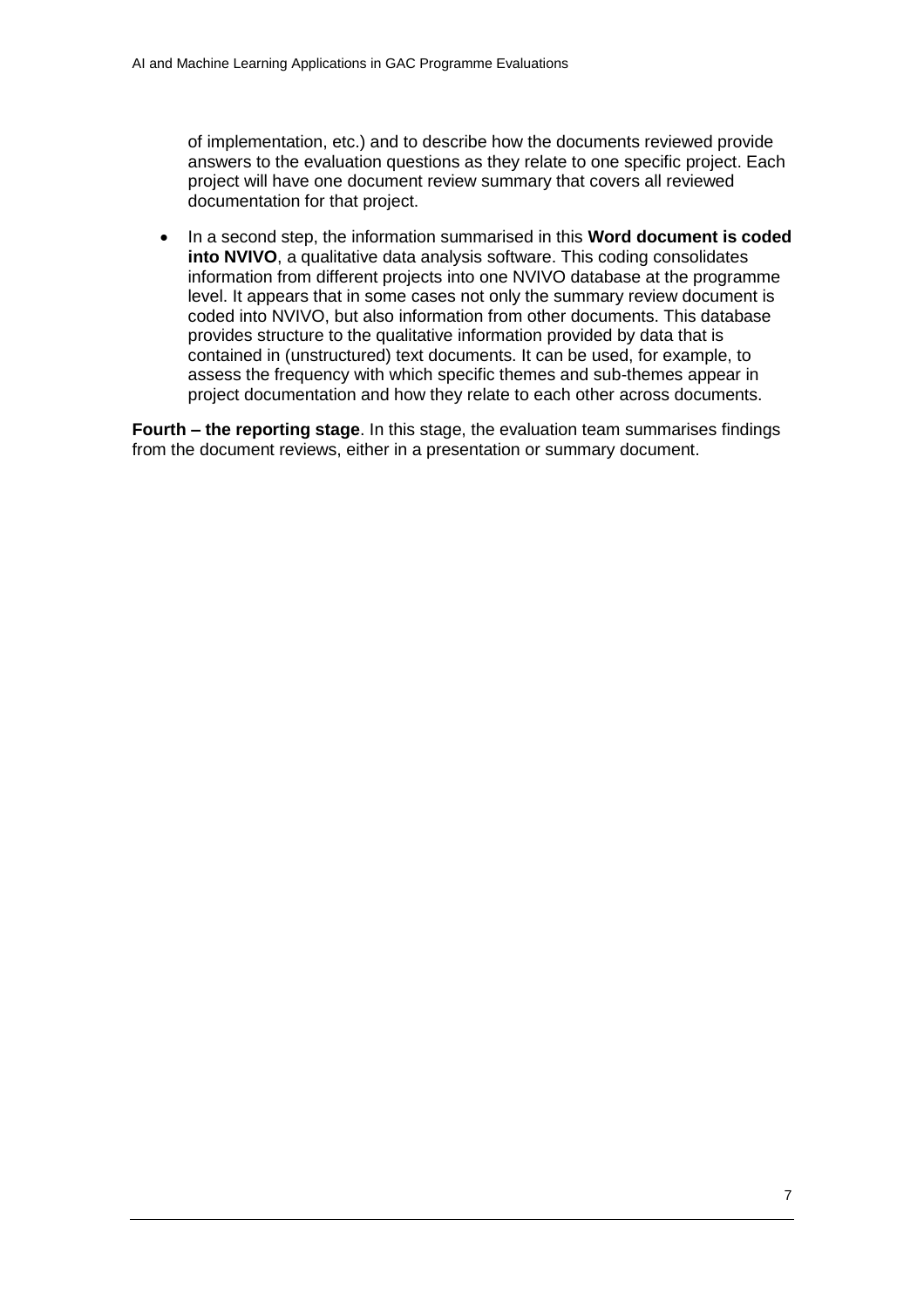<span id="page-14-0"></span>

#### **Figure 1: The GAC Programme Information and Evaluation Cycle**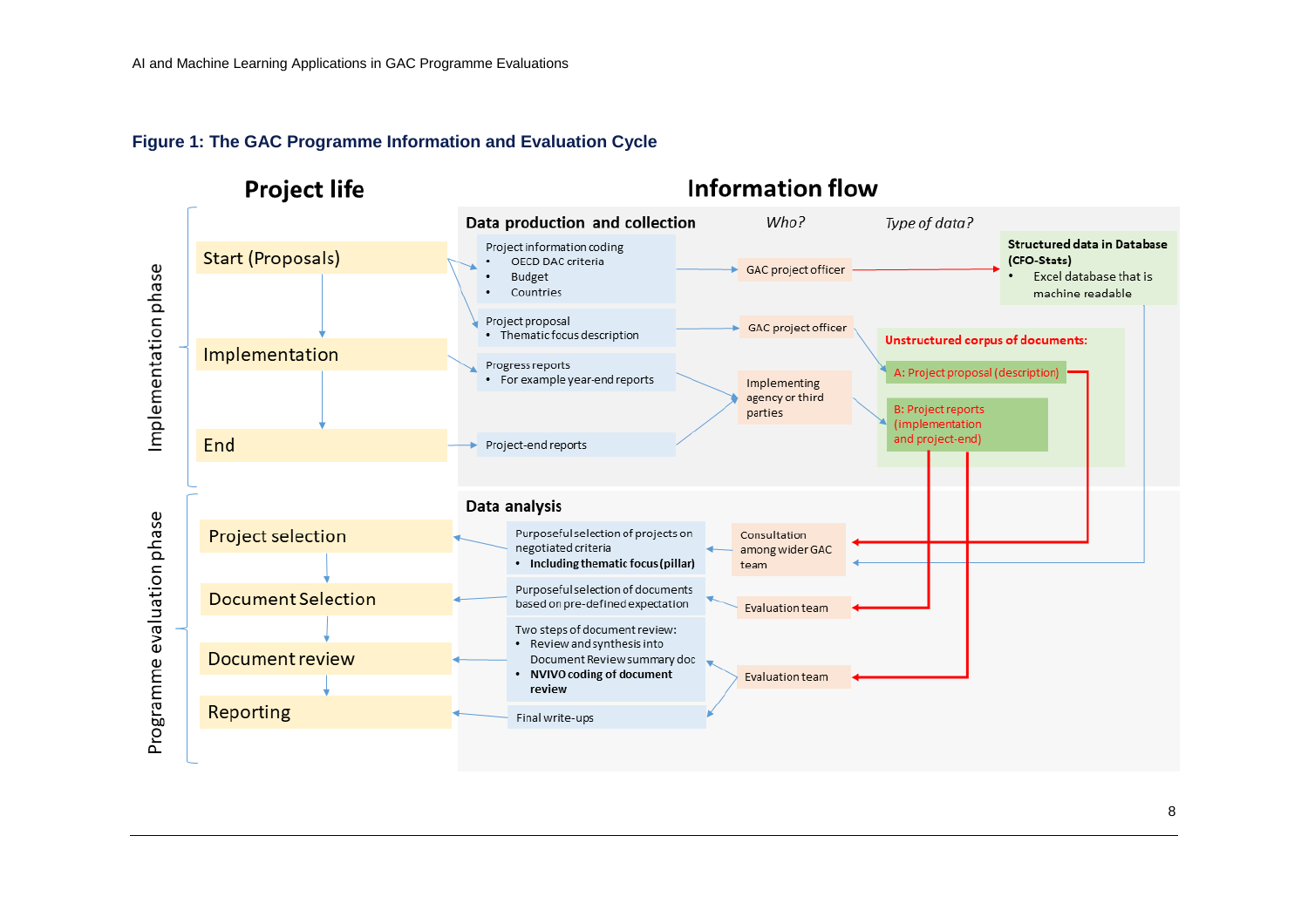#### <span id="page-15-0"></span>**2.3 GAC Programme Evaluations: Where Could Machine Learning and Natural Language Processing be Applied?**

As described above, GAC programme evaluations are complex processes that involve several different steps of information and data processing by a variety of actors and at different levels (i.e. project and programme level). [Figure 1](#page-14-0) above provides a schematic overview of these processes.

While the following sections describe Machine Learning, Natural Language Processing, text analytics, and their application in more detail, the general idea behind applying these methods to the processes described above is that they could be used to improve the efficiency and effectiveness with which some manual steps are currently being implemented.

Efficiency could be improved because automated procedures would reduce the time and resource investment needed by the evaluation team to implement these steps. On the other hand, the effectiveness of these steps could be improved because automated, analytics-driven procedures could make the implementation of these steps more systematic and less prone to human errors, while allowing for a wider set of documents to be reviewed.

From our perspective, the largest improvements could potentially be gained where  $-$  in **the evaluation phase** – unstructured text data is being analysed by the GAC evaluation team. We highlighted these steps with thick, red arrows in [Figure 1.](#page-14-0)

- **Project selection based on thematic focus areas (pillars)**: as described above, extracting this information from project documentation is currently done manually at the evaluation stage – i.e. the evaluation teams need to read documents and extract information to judge which thematic areas projects fall under. Extracting topics or themes from projects is something that NLP can help with.
- **Document selection**: this is currently based on pre-defined expectations of what documents will be of use to the GAC team. Information retrieval systems can help to sieve through large sets of documents to ensure that no additional sources of important information are missed.
- **Coding of document reviews**: the GAC evaluation team currently codes original documents and summary reviews into structured NVIVO databases that can then be analysed for the purposes of the evaluation. This coding involves, for example, counting whether certain themes or sub-themes appear in relation to specific projects. NLP can help with such structuring and analysis of information from texts.

Finally, at the **implementation stage**, text analytics could potentially also help GAC project officers with the coding of information from proposals into a structured database. This is highlighted with a thin red arrow in the figure above.

In the following paragraphs, we will present in more detail how Machine Learning and NLP techniques can be applied to the steps listed above. We will start with a general overview of these methods (section [3\)](#page-17-0) and continue with a detailed description of potential applications to the GAC programme evaluation process (section [4\)](#page-20-0). It is important to note that this paper proposes the use of these methods as complements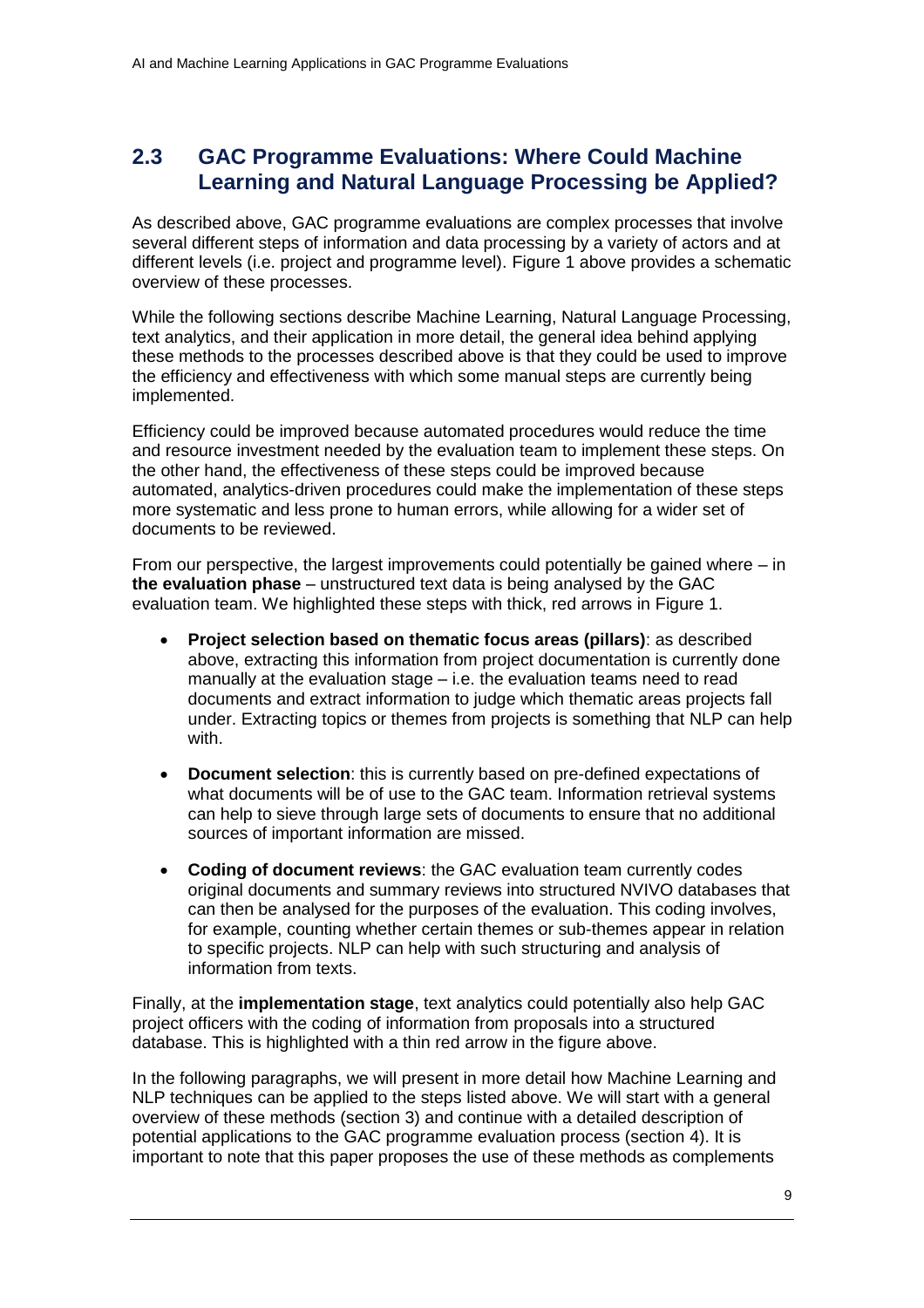to the current evaluation process and as a way to free up time for evaluators to invest in parts of the evaluation process that require extensive human involvement. This paper does not propose the use of Machine Learning and NLP as replacements to what is currently being done by the evaluation team.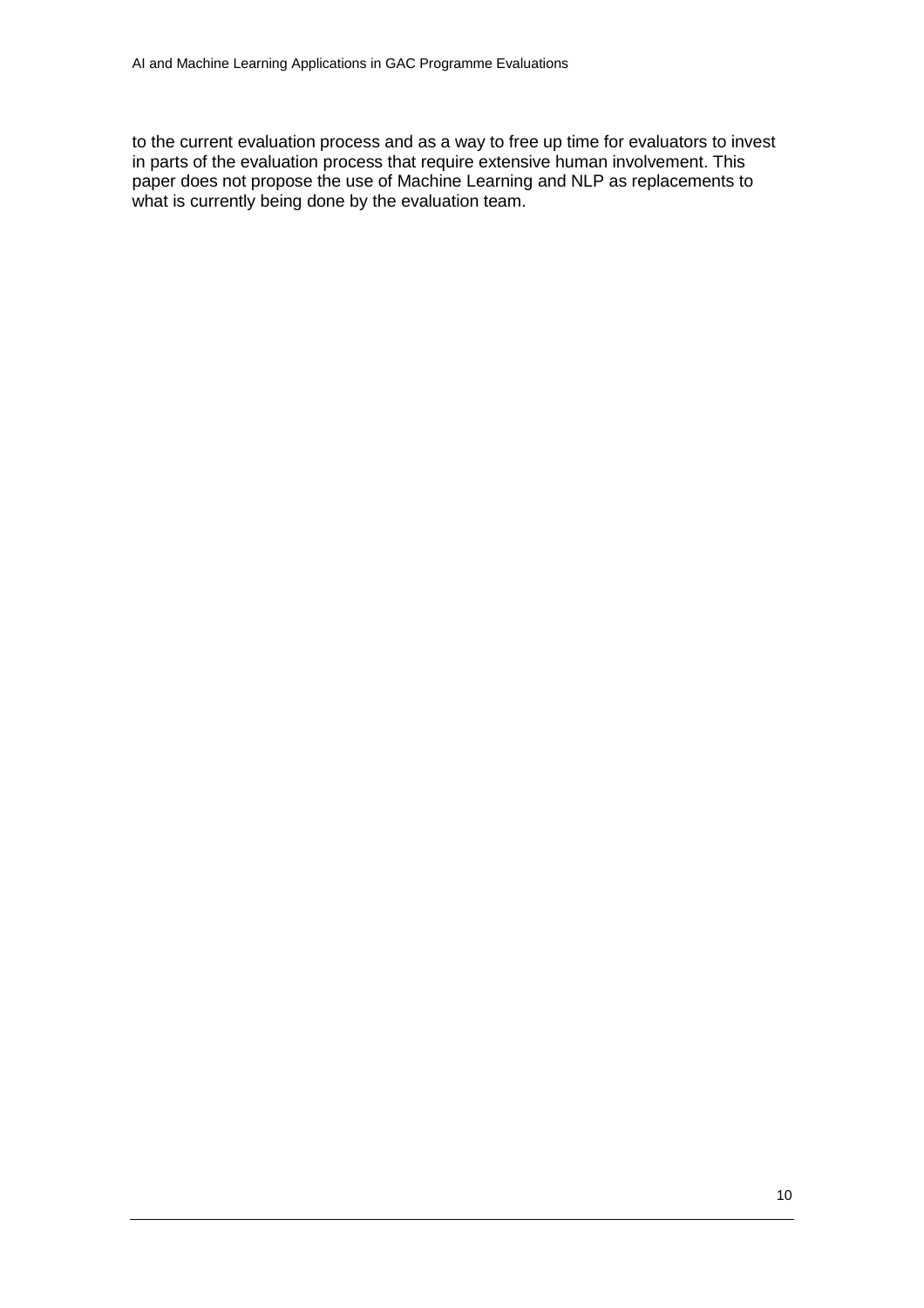## <span id="page-17-0"></span>**3 Machine Learning and Natural Language Processing: Overview and Applications in Development**

**In general terms, Machine Learning can be defined as a set of methods that enable computer software (algorithms) to detect patterns in data**. In Machine Learning, this is done through the use of training data where an algorithm is trained to find patterns in data. Based on this, the algorithm produces a model that can make predictions for and detect patterns in new (unseen) data. This differs from traditional statistical analysis where an analytical model is pre-defined based on mathematical rules and subsequently applied to data. Machine Learning can be very effective in finding complex and nonlinear relationships in data, and for making sense of large amounts of unstructured data in various formats, including in particular text data. $2$ 

**Machine Learning models can be classified into two groups according to how they "learn" from data**. In **Supervised Machine Learning** you have input variables and an output variable and you train an algorithm to learn how to predict outputs based on inputs.<sup>3</sup> Supervised Machine Learning requires that the possible outputs are known for at least part of the data and that the data used to train an algorithm is already labelled with correct answers. For instance, an algorithm may learn how to identify dogs in photos, after being trained on a dataset of images that are properly labelled according to whether or not it includes a dog as well as with some identifying characteristics.<sup>4</sup> Supervised Machine Learning can be used to solve two types of problems: classification problems and regression problems. Classification aims to assign an instance to one of several distinct categories based on learning from past observations (e.g. whether an observation is a dog or a cat). Regression problems are defined as problems where Machine Learning is used to predict a continuous output (e.g. the weight of a person). $5$ 

In **Unsupervised Machine Learning** you only have input data and no corresponding output variables. The goal for unsupervised learning is therefore to model the underlying structure or distribution in the data in order to learn more about the data and to detect patterns. Unsupervised learning models therefore do not have a correct answer. Instead, the algorithm learns to identify complex processes and patterns without a human to provide guidance along the way.<sup>6</sup> **Many of the methods discussed further below in this review are examples and applications of unsupervised learning methods**.

See Box 2 below for an example of how supervised and unsupervised learning methods compare in the context of text analytics.

-

<sup>4</sup> Castle, Nikki (2017), *Supervised vs. Unsupervised Machine Learning*, ORACLE + DATASCIENCE.COM <sup>5</sup> Note that this is different from the context in which the term 'regression' is usually applied (a statistical

tool). USAID (2018) and Brownlee (2016).

<sup>2</sup> USAID (2018).

<sup>3</sup> Brownlee, Jason (2016), *Supervised and Unsupervised Machine Learning Algorithms*, Machine Learning Mastery.

 $6$  Caste (2017) and Brownlee (2016).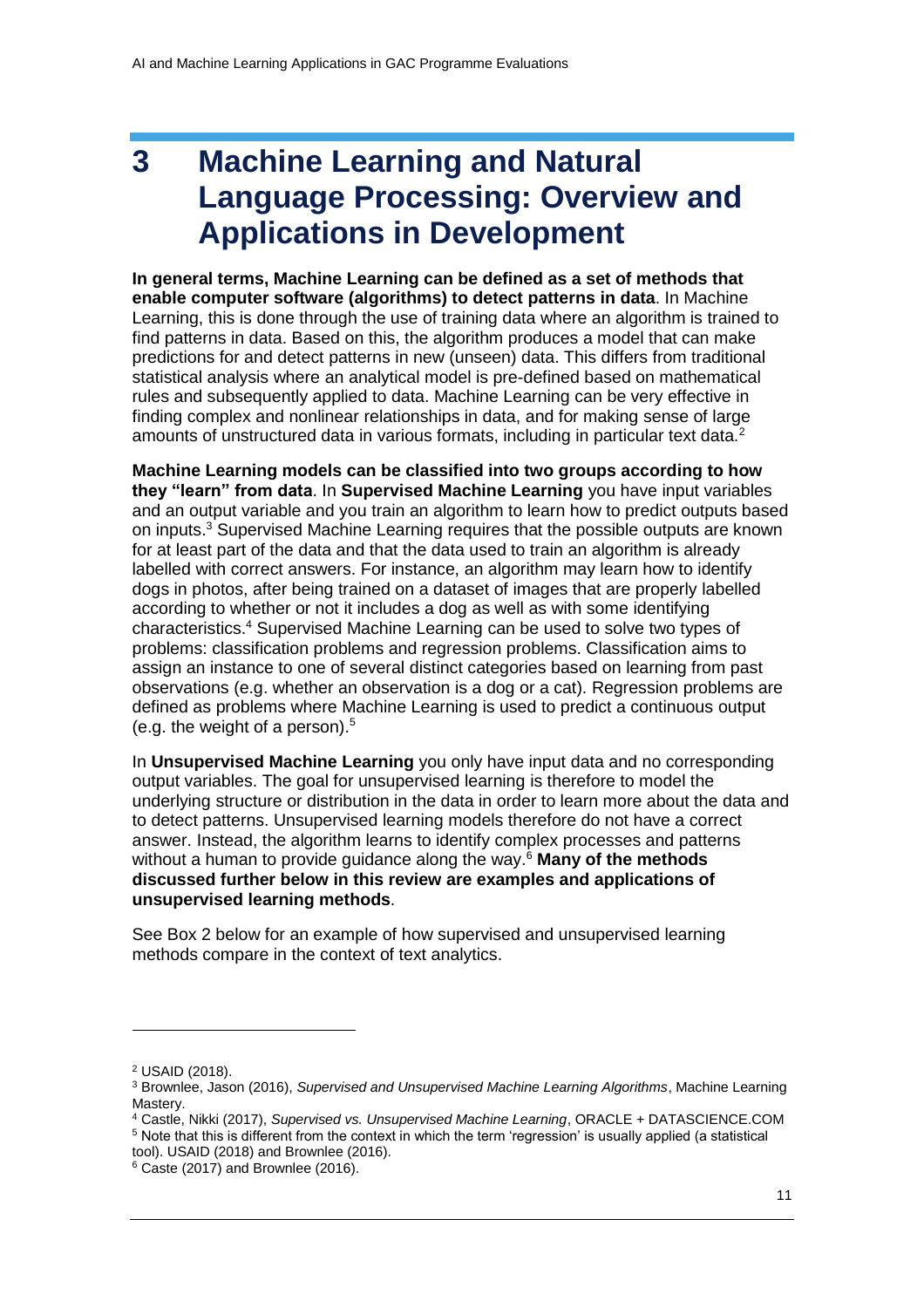#### <span id="page-18-0"></span>Box 2: Examples of Problems that Could be Addressed with Supervised and Unsupervised Learning

There is a fundamental difference in the types of problems or questions that are typically tackled using supervised or unsupervised learning methods. Supervised learning methods are good at solving prediction problems and estimating relationships between certain outputs and other data features. Unsupervised learning methods are good at detecting patterns and categorising observations in data into clusters that are similar to each other.

In the context of text analyses, examples of such applications could be:

- An analyst has access to a dataset that contains a long list of documents and texts that are labelled as describing projects that pertain to certain thematic categories, such as for example high-level OECD DAC sector codes: Education, Health, Water Supply & Sanitation, etc. The analyst could then use **supervised learning methods** with this pre-labelled dataset to develop an algorithm that uses the features of the dataset (the text contained in the documents) to predict which OECD DAC code a project falls under. The model built with this data (i.e. the 'seen' data, where we know the OECD DAC codes of projects), could then be used by the analyst to predict OECD DAC codes in a new dataset of documents, where these labels do not yet exist (i.e. classification).
- Alternatively, an analyst could have access to a dataset that contains the same documents as above, yet without the corresponding OECD DAC labels. The analyst could use **unsupervised learning methods** to identify whether there is any pattern in terms of the types of issues that these documents cover. For instance, the analyst could suspect that documents could be clustered or categorised with respect to the type of projects that they describe and hence experiment with unsupervised learning methods to identify these unobserved categories. The outputs of these unsupervised learning methods could be clusters that overlap with the OECD DAC labels discussed above. However, unsupervised learning methods may also find other patterns, such as relating to the geographical location of the projects or whether the projects are focused on collaboration with government or community organisations.

Machine Learning is being used to perform a range of tasks ranging from image and voice recognition, traffic predictions, and customized social media feeds, to chat bots, product recommendations and email spam filtering. **One inter-disciplinary field that draws heavily on Machine Learning is Natural Language Processing (NLP)**. NLP is about using computers to process a "natural" language spoken and written by humans.<sup>7</sup> The field draws on a mix of Computer Science, AI, and Computational Linguistics. NLP can be used to perform a variety of tasks such as automatic summarisation, translation, named entity recognition, relationship extraction, sentiment analysis, speech recognition, and topic modelling.<sup>8</sup> Essentially, NLP is about computerbased processing of human language interpreted in its widest sense.

**NLP includes a wide range of text analytics methods. Some of these draw on Machine Learning.** Some use supervised learning models, while others are unsupervised. NLP is already being used in a variety of contexts, ranging from common word processor operations and grammar correction, to voice recognition,

<sup>7</sup> USAID (2018).

<sup>8</sup> Kiser, Matt (2016), *Introduction to Natural Language Processing (NLP)*, Algorithmia.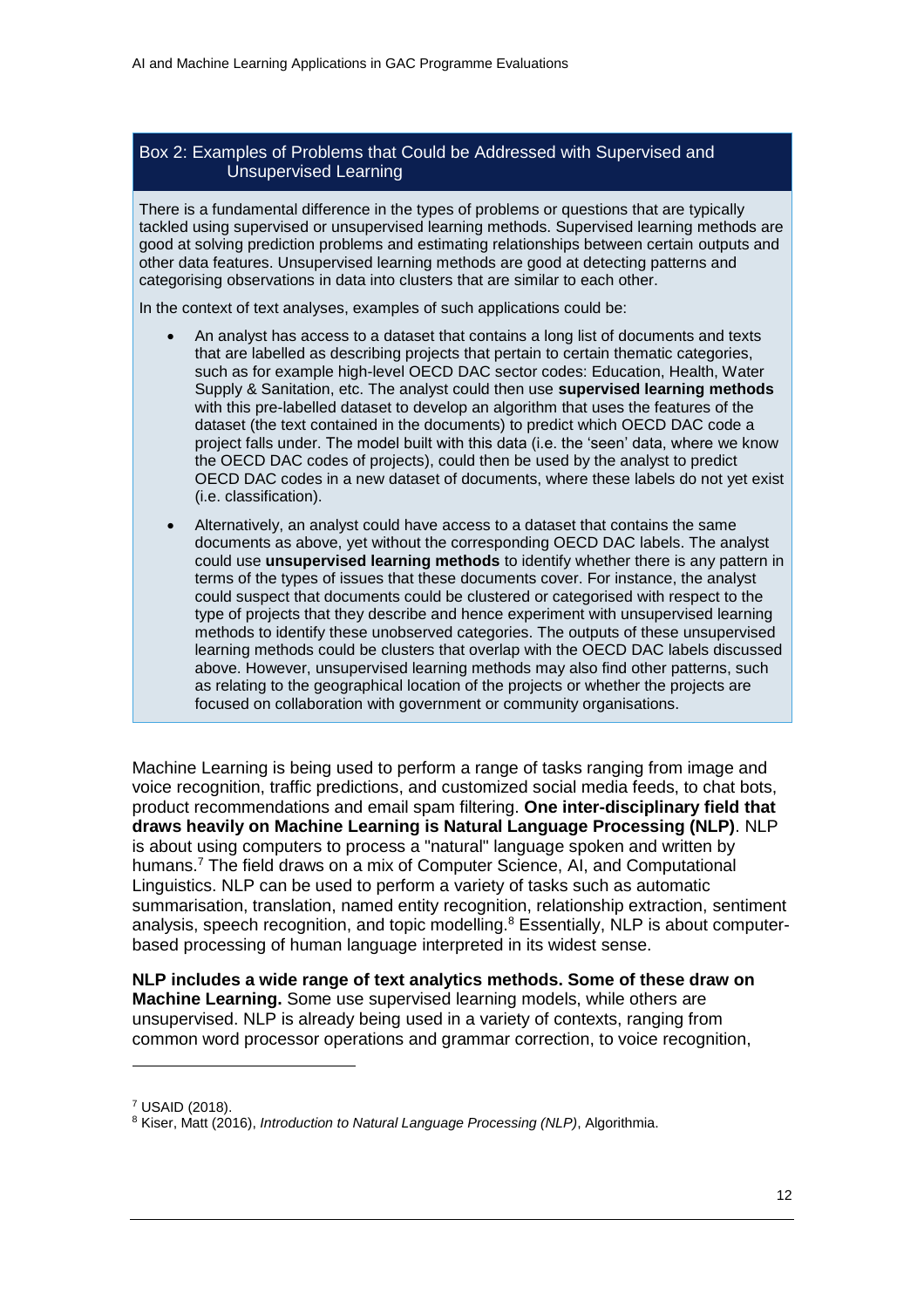converting speech to text and translating between languages. Google translate, Apple's *Siri* and predictive text (used on smartphones) are all examples of NLP in action. In the field of international development, NLP technology has been used to map public opinions expressed through radio to better respond to a refugee crisis,<sup>9</sup> and to understand immunisation awareness through analysis of social media and news content.<sup>10</sup> Again, it is important to emphasise that not all NLP methods rely on Machine Learning.

Nonnumeric formats such as unstructured text, images or audio usually require additional pre-processing to be converted into a format that can work with Machine Learning algorithms. In some cases, such as computer vision for image data or natural language processing for text data, these pre-processing steps can be complex and sophisticated — and can even themselves be augmented by Machine Learning. <sup>11</sup> For the context of GAC programme evaluations, we describe these in section [5.1](#page-31-1) below.

<sup>9</sup> See UN Global Pulse, *Bringing in people's voices from radio content analysis to respond to a refugee crisis*, [www.unglobalpulse.org/projects/bringing-peoples-voices-radio-content-analysis-respond-refugee](http://www.unglobalpulse.org/projects/bringing-peoples-voices-radio-content-analysis-respond-refugee-crisis)[crisis](http://www.unglobalpulse.org/projects/bringing-peoples-voices-radio-content-analysis-respond-refugee-crisis) [accessed on 21.03.2019].

<sup>10</sup> See UN Global Pulse, *Understanding Immunisation Awareness And Sentiment Through Analysis Of Social Media And News Content*, [www.unglobalpulse.org/understanding-immunisation-awareness](https://www.unglobalpulse.org/understanding-immunisation-awareness-through-social-media)[through-social-media](https://www.unglobalpulse.org/understanding-immunisation-awareness-through-social-media) [accessed on 21.03.2019]. <sup>11</sup> USAID (2018).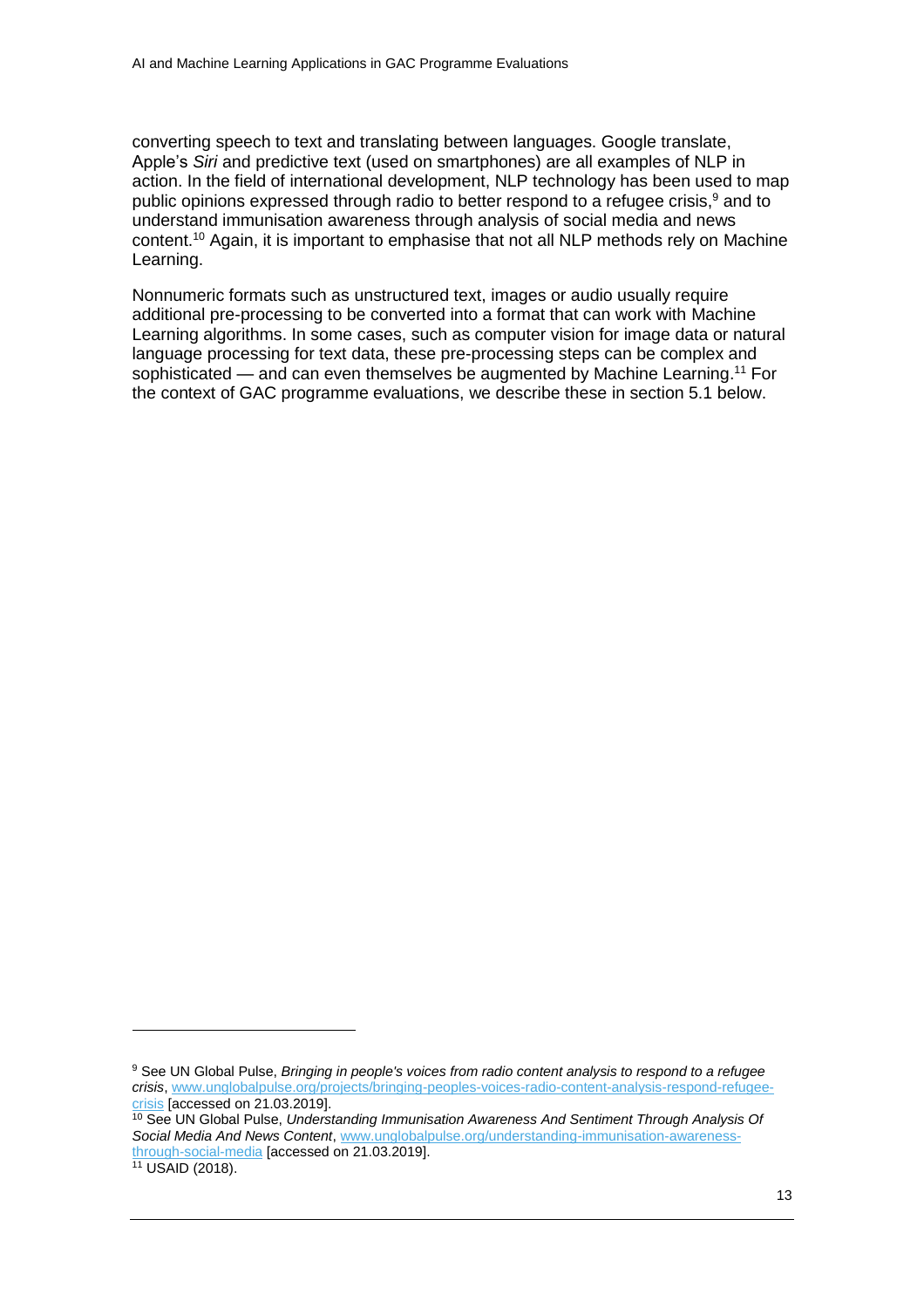## <span id="page-20-0"></span>**4 Machine Learning and Natural Language Processing in GAC Programme Evaluations**

Section [2](#page-9-0) provided an overview of the process whereby GAC selects and evaluates projects under their thematic evaluations. This process involves a number of steps where unstructured text data is compiled and analysed. Machine Learning and other types of automation can potentially be used to improve this process. This section discusses how particular Machine Learning and NLP techniques may be used to increase the efficiency and effectiveness of three steps in the project selection process that involves the compilation and analysis of unstructured text data. [Table 1](#page-20-2) below provides an overview of these steps and the associated analytical techniques.

| Step in program evaluation<br>process                           | <b>NLP techniques</b>                            |
|-----------------------------------------------------------------|--------------------------------------------------|
| <b>Project selection: identification</b><br>of thematic pillars | Topic modelling                                  |
| <b>Document selection:</b>                                      | Search query based information retrieval systems |
| identification of documents for                                 | Named entity recognition                         |
| review                                                          | Word2vec                                         |
| Document review: the coding of                                  | Sentiment analysis                               |
| documents (currently                                            | Search query based information retrieval systems |
| undertaken in NVIVO)                                            | Topic modelling                                  |

#### <span id="page-20-2"></span>**Table 1: NLP Applied to Steps in GAC's Program Evaluation Process**

#### <span id="page-20-1"></span>**4.1 Project Selection: Using Topic Modelling to Identify Thematic Pillars**

Information received by the review team to understand the GAC programme evaluation process revealed that part of the project selection step relies on identifying thematic pillars that projects fall under. This information (e.g. Health System Strengthening) is currently not coded into the CFO-Stats database:

*"These are internal thematic focus areas that projects fall under, however, this information is not captured by the project officer (and thus, CFO-Stats does not have the information). In order to ascertain which pillar(s) a project falls under, we made our best guess, and then this was verified during our consultations on the sample with each programming area* […]*."*

**Topic modelling can be applied to this procedure.** Topic modelling is an unsupervised learning approach that can be used to identify topics that best describe a set of documents. It is a potentially useful tool for GAC because it can be used to automate and systematically capture themes that emerge from the variety of documents associated with a particular program.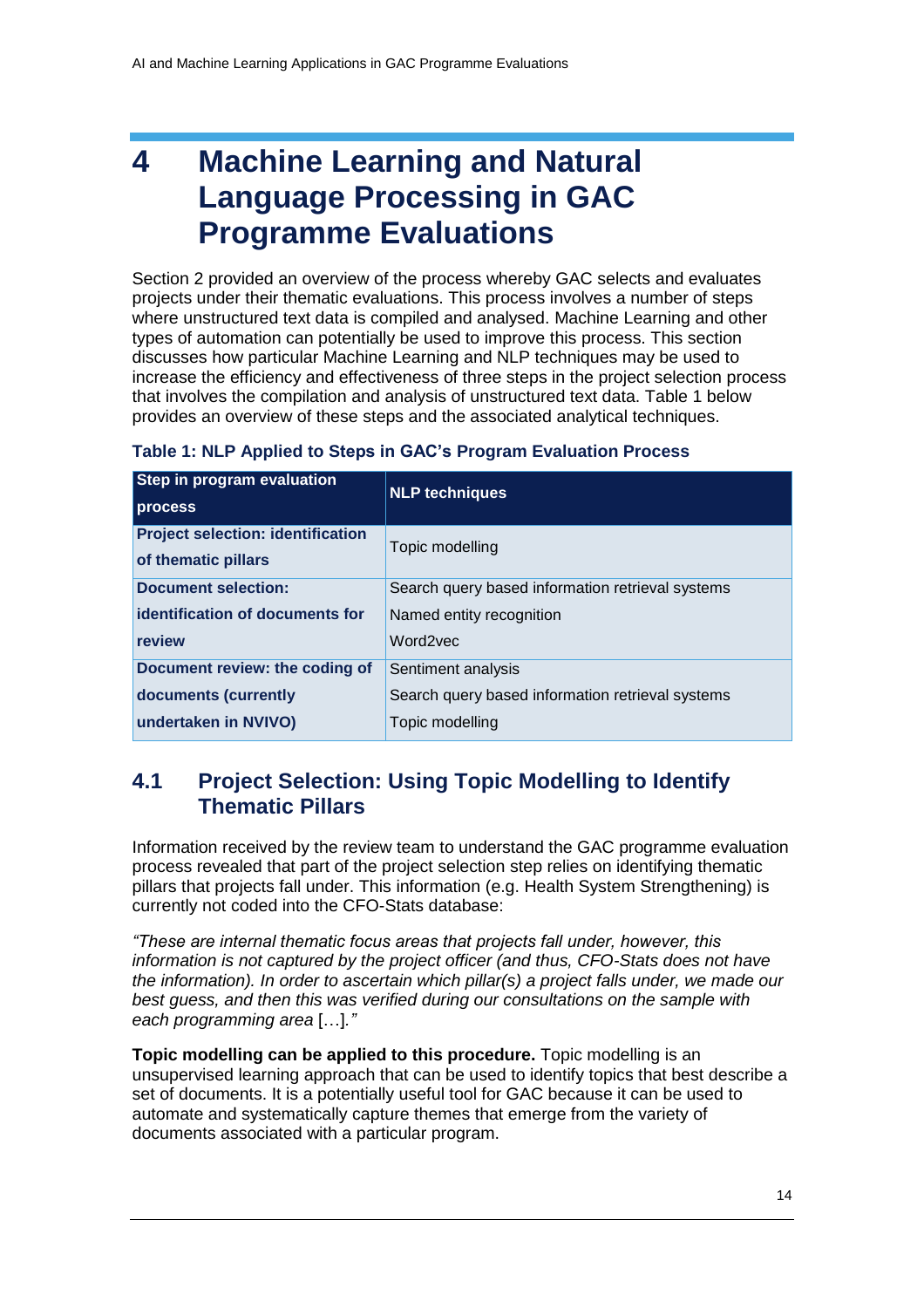When it comes to Natural Language Processing, there is a hierarchy of lenses that we can use to extract meaning from text. We can look at specific words, at sentences or paragraphs as well as whole documents. When looking at a whole document or collections of documents (the latter called a *corpus*), a useful way to understand text is to analyse its topics.<sup>12</sup> A topic contains a cluster of words that frequently occurs together. Topic modelling connects words with similar meanings and it can distinguish between uses of words with multiple meanings.<sup>13</sup> Topic modelling can be used to analyse large volumes of text where we want to discover patterns of word-use and to connect documents that share similar patterns. It can also help people automatically organise, search, index and browse large collections of documents once topics have been identified.

**All topic models are based on the same assumption that each document consists of a mixture of (latent) topics and that each topic consists of a collection of words**: "topic models are built around the idea that the semantics of our document are actually being governed by some hidden, or "latent," variables that we are not observing. As a result, the goal of topic modelling is to uncover these latent variables—topics—that shape the meaning of our document and corpus."<sup>14</sup> Expressed differently, this means that topic models assume that any document has been written with specific issues or topics in mind that shape the text that forms the document. These topics are not explicitly expressed in the document, but reveal themselves by reading the text. For humans, identifying these themes can be a straight forward process. In NLP, topic modelling aims to train an algorithm to do the same.

**There are different methods for topic modelling**. Alqhamdi and Alfalqui (2015) identify four:

- Latent Semantic Analysis (LSA),
- Probabilistic Latent Semantic Analysis (PLSA),
- Latent Dirichlet Allocation (LDA),
- Correlated Topic Model (CTM).

Each model, has a slightly own approach, strengths and weaknesses. For instance, LDA imagines a fixed set of topics across a corpus of documents, and each topic represents a set of words. The goal of LDA is to map all the documents to the topics in a way so that the words in each document are mostly captured by those imaginary topics. This is illustrated in [Figure 2](#page-22-0) where words are modelled by a set of topics (i.e. clusters of words associated with certain topics) and documents modelled by a set of topics (i.e. documents labelled by the topics that appear in them). Topics created in an LDA model are based on patterns of word co-occurrence in documents and they do not necessarily match up with theoretical concepts or themes (such as GAC's "thematic pillars"). Topics could, for instance, also reflect a certain writing or speaking style (e.g. words referring to emotions), events (such as natural disasters) or frames.<sup>15</sup> We will in this paper not dive into the technical differences between the various topic modelling

<sup>12</sup> Xu, Joyce (2018), *Topic Modelling with LSA, PLSA, LDA & Ida2Vec*, Medium.

<sup>13</sup> Alghamdi, Rubayyi and Khalid Alfalqui (2015), 'A survey of topic modelling in text mining', *International Journal of Advanced Computer Science and Applications*, 6(1), p 1.

<sup>14</sup> Xu (2018).

<sup>&</sup>lt;sup>15</sup> Jacobi, Carina, Wouter van Atteveldt and Kasper Welbers (2016), 'Quantitative analysis of large amounts of journalistic texts using topic modelling', *Digital Journalism*, 4(1).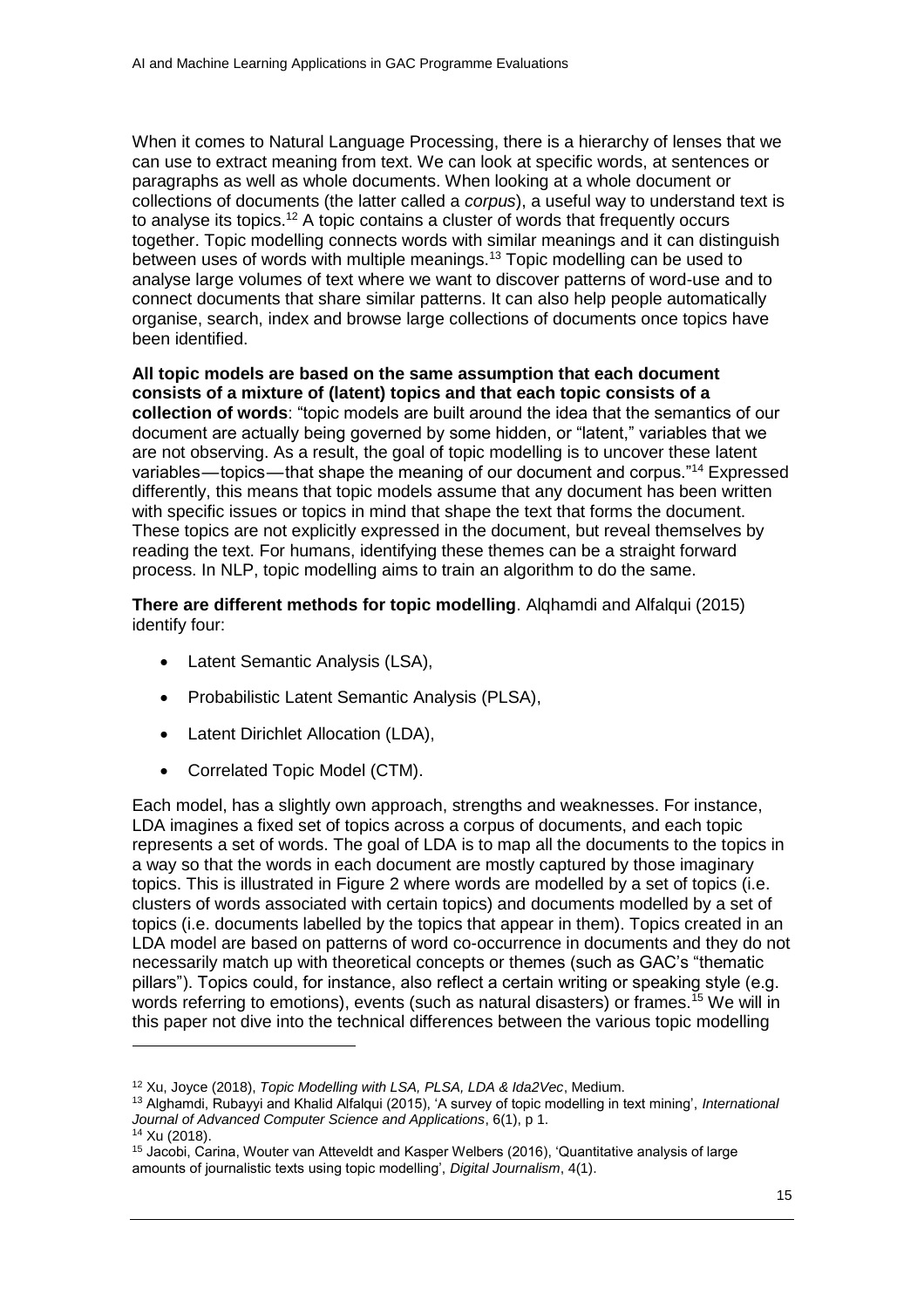approaches. However, the literature referenced in this section provides additional details.

**These types of topic models are being used in a range of contexts**. For instance, in evaluation of scientific impact, trend analysis, and document search<sup>16</sup> or when (online) consumers of books and magazines are provided with reading suggestions.<sup>17</sup> One initiative also modelled topics of legal documents as a quick way to summarise their content and nature.<sup>18</sup> The box below provides an example of the types of inputs that can be used in topic modelling and what the output looks like.

#### <span id="page-22-0"></span>**Figure 2: Topic Modelling in Action**



<https://www.youtube.com/watch?v=3mHy4OSyRf0>

<sup>16</sup> Lau, Jey Han, David Newman and Timothy Baldwin (2014), *Machine Reading Tea Leaves: Automatically Evaluating Topic Coherence and Topic Model Quality*, Proceedings of the 14th Conference of the European Chapter of the Association for Computational Linguistics. <sup>17</sup> For an easy-to-understand example of application watch this video:

<sup>18</sup> Oguejiofor Chibueze (2018), *NLP For Topic Modelling Summarization of Legal Documents*, Medium / Towards Data Science.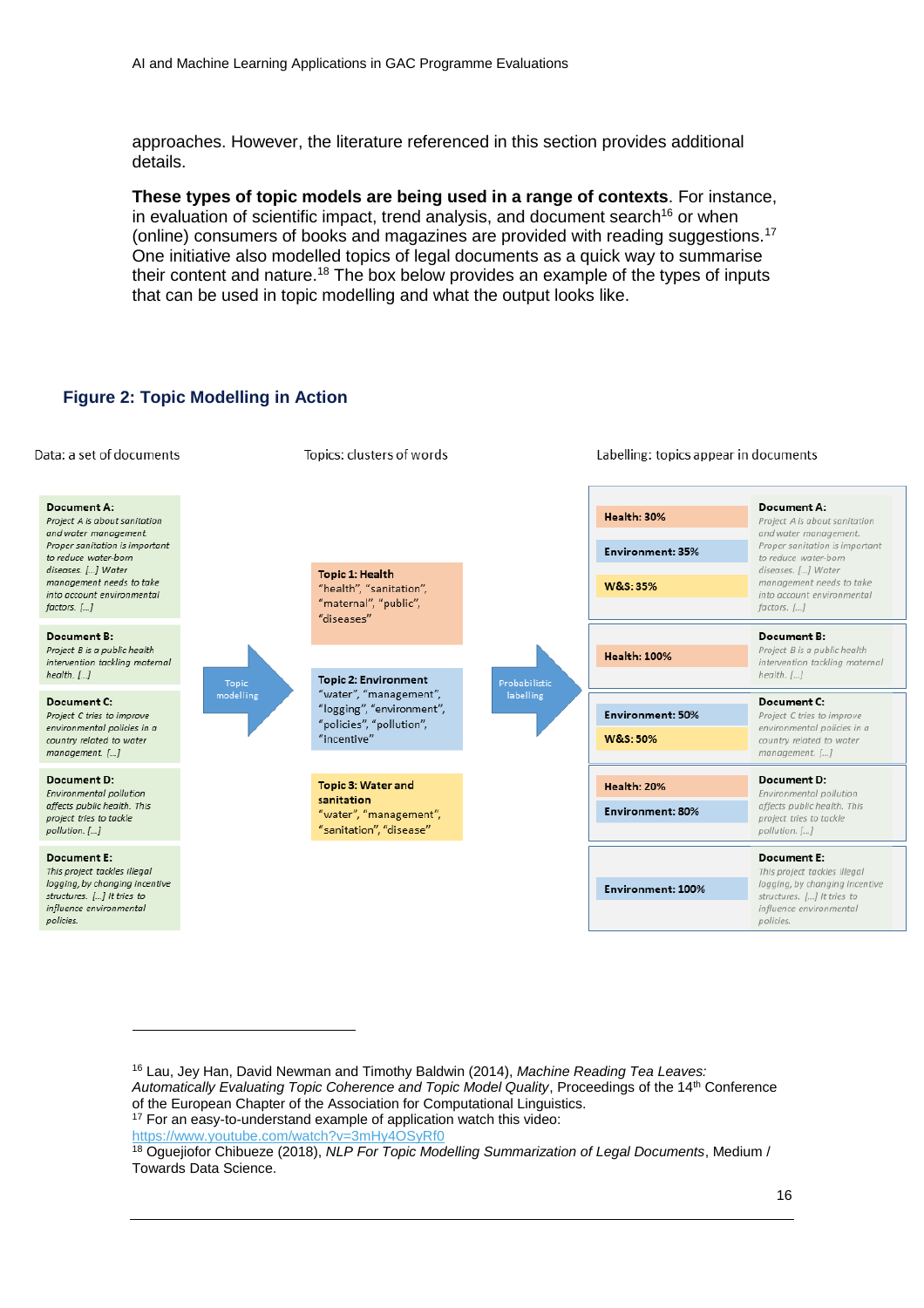#### <span id="page-23-1"></span>Box 3: Topic Modelling in Action

Dwivedi (2018)<sup>19</sup> provides an example of the application of LDA. The data used in this example is the 20 Newsgroups data set, a collection of approximately 20,000 newsgroup documents partitioned fairly evenly across 20 different topics such as space, politics (guns), politics (middle east), religion (Christian), and sports (baseball).

The raw data (newspaper articles) were first pre-processed. This involved tasks such as removal of stop words as well as lemmatisation and stemming of words (see [5.1.3](#page-33-0) for explanation). The next step entailed creating an overview table with all the words in each article and a value indicating the number of times that word occurs in the entire corpus. This is sometimes referred to as creating a "bag of words". The same type of overview table were subsequently produced for each news article. This was all done with pre-written algorithms and therefore did not involve a lot of human labour.

The LDA model was subsequently applied to the ready data. This entailed specifying how many topics there are in the data set. You may, for instance, start with 8 unique topics and see what the output looks like. The output from the LDA model may look like this:

- Topic 1: (possibly space) Words: "space","nasa" , "drive" , "scsi" , "orbit" , "launch" ,"data" ,"control" , "earth" ,"moon"
- Topic 2: (possibly sports)

-

- Words: "game" , "team" , "play" , "player" , "hockey" , season" , "pitt" , "score" , "leagu" , "pittsburgh"
- Topic 3: (possibly politics) Words: "armenian" , "public" , "govern" , "turkish", "columbia" , "nation", "presid" , "turk" , "american", "group"
- Topic 4: (possibly gun violence) Words: "kill" , "bike", "live" , "leav" , "weapon" , "happen" , \*"gun", "crime" , "car" , "hand"

The LDA model will not provide label names to the collections of words identified as topics. Assigning these labels will have to be done by a human (suggested labels have been provided in brackets in the example above).

**Applying topic modelling in GAC's programme evaluations:** GAC selects projects for evaluation in part based on which thematic focus areas they fall under. As described above, evaluators currently read various project documentation and manually extract information required to identify the thematic focus of a project. Topic modelling as described in this section could be used to automate this process, and give evaluators an idea of which topics best characterise project documents. Some of the topics emerging from topic modelling possibly coincide with the thematic pillars that evaluators would have identified manually, while others may be of less relevance. This analysis could help evaluators more quickly and systematically identify thematic pillars and, based on this, select projects for evaluation.

#### <span id="page-23-0"></span>**4.2 Document Selection: Using Information Retrieval Systems to Select Relevant Documents for Review**

**It can be a burdensome task to identify all the relevant documents for review in connection with a programme evaluation.** As GAC evaluation officers gather project

<sup>19</sup> Priya Dwivedi (2018), *NLP: Extracting the main topics from your dataset using LDA in minutes*, Towards Data Science.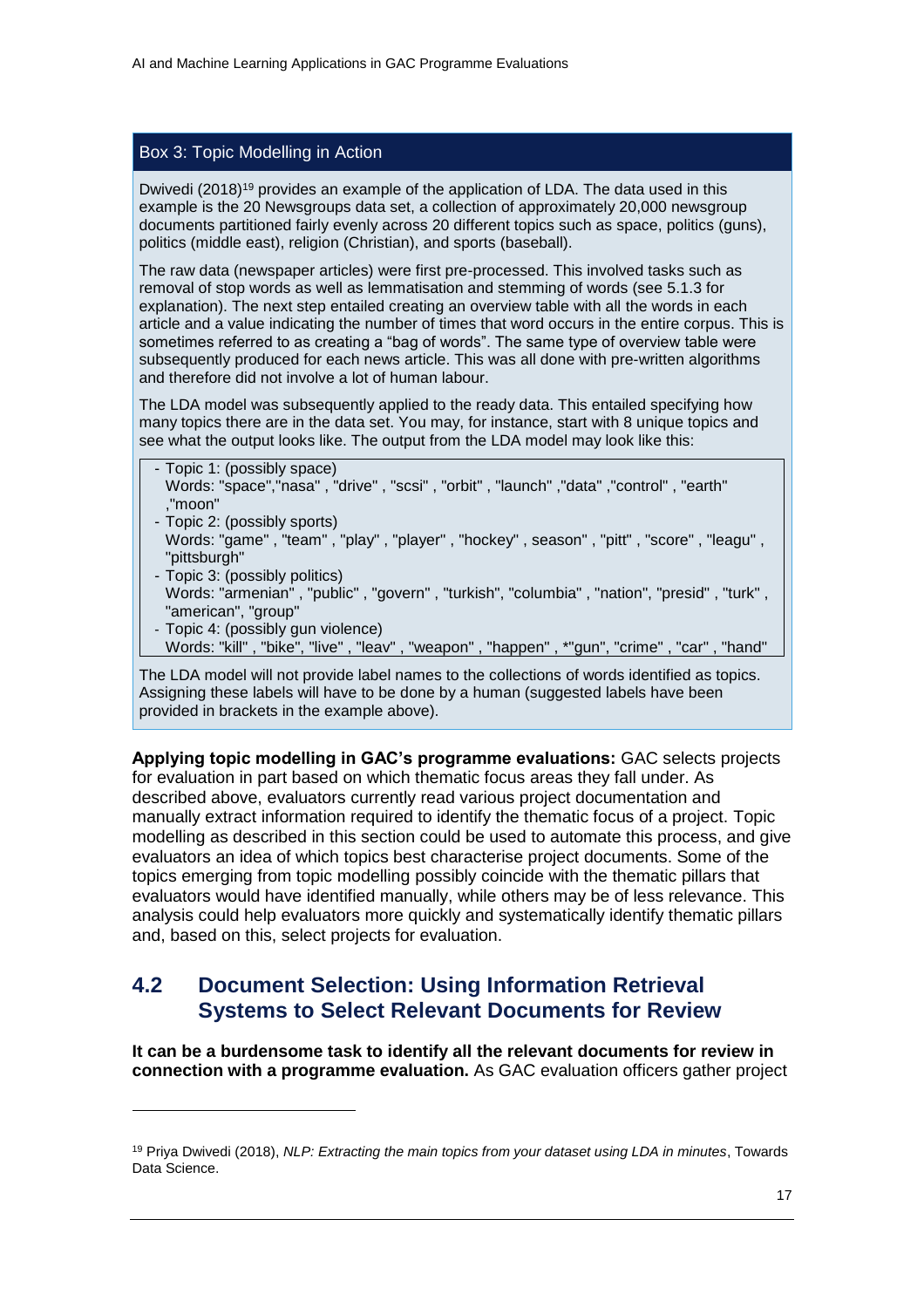documents for review, they typically only ask for a subset of documents: "*Asking for all documents related to a project would not only take time and be a burden on the project officers, but would also involve searching through unimportant information.*" This is understandable, but entails a risk of sampling bias if important information is accidentally left out or overlooked.

#### **Information Retrieval and Word2Vec**

**Machine Learning as well as simpler Information Retrieval systems may be used to improve the speed and ease with which documents are selected, and to help avoid that documents with crucial information are overlooked**. One way to improve document selection is to use relatively simple search query Information Retrieval systems that do not draw on Machine Learning. Information Retrieval is about finding material (usually documents, but this can also refer to more specific pieces of information) from a wider pool of unstructured information.<sup>20</sup> This is a fairly broad definition, and it includes a range of activities – including the use of library catalogues, physically looking up something in a dictionary or "googling" information online. There are a variety of methods and systems for conducting Information Retrieval. Some methods are sophisticated and may include Machine Learning elements such as those discussed below. Simple Information Retrieval methods include physically reading through text to look for whether key pieces of information appear, or conducting a keyword search in Microsoft Word.

A fairly simple Information Retrieval system can be based on a model where a user poses a search query using operators such as AND, OR, and NOT. This query conveys to a computer what information is needed.<sup>21</sup> A simple keyword search function/system has the advantages that it is cheap and easy to develop and implement. This approach is also useful when users know exactly what they are looking for and are able to convey this to a computer in a simple concise query.

However, drawbacks include that regular keyword searches do not inherently take into account synonyms or more abstract terms related to the given query words. Users may therefore need to conduct a range of different searches using different words and combinations of words to ensure they capture all relevant aspects of a theme. <sup>22</sup> In the context of GAC's programme evaluations, a simple search query for documents that include "health" and "Ghana" but not "Nigeria" may take the following from: "health" AND "Ghana" NOT "Nigeria".

In contrast to a simple keyword search function, Machine Learning based methods are able to take account of a text as a whole, meaning of text, and not just the specific words. By considering the entire text of a document, more information can be taken into account, such as the context of keywords used. $23$  For example, a GAC evaluation officer may only wish to identify documents that talk about "maternal health" in the

<sup>20</sup> Manning, Christopher D., Prabhakar Raghavan & Hinrich Schutze (2008), *Introduction to Information Retrieval*, Cambridge University Press.

 $21$  Manning et al (2008).

 $22$  For a discussion of the merits and drawbacks of keyword searches compared to Machine Learning models see Helmers, Lea, Franziska Horn, Franziska Biegler, Tim Oppermann, Klaus-Robert Muller (2019), *Automating the search for a patent's prior art with a full text similarity search*.

<sup>23</sup> Helmers et al (2019); and Skymind AI, *A beginners guide to Word2vec and neural word embeddings*.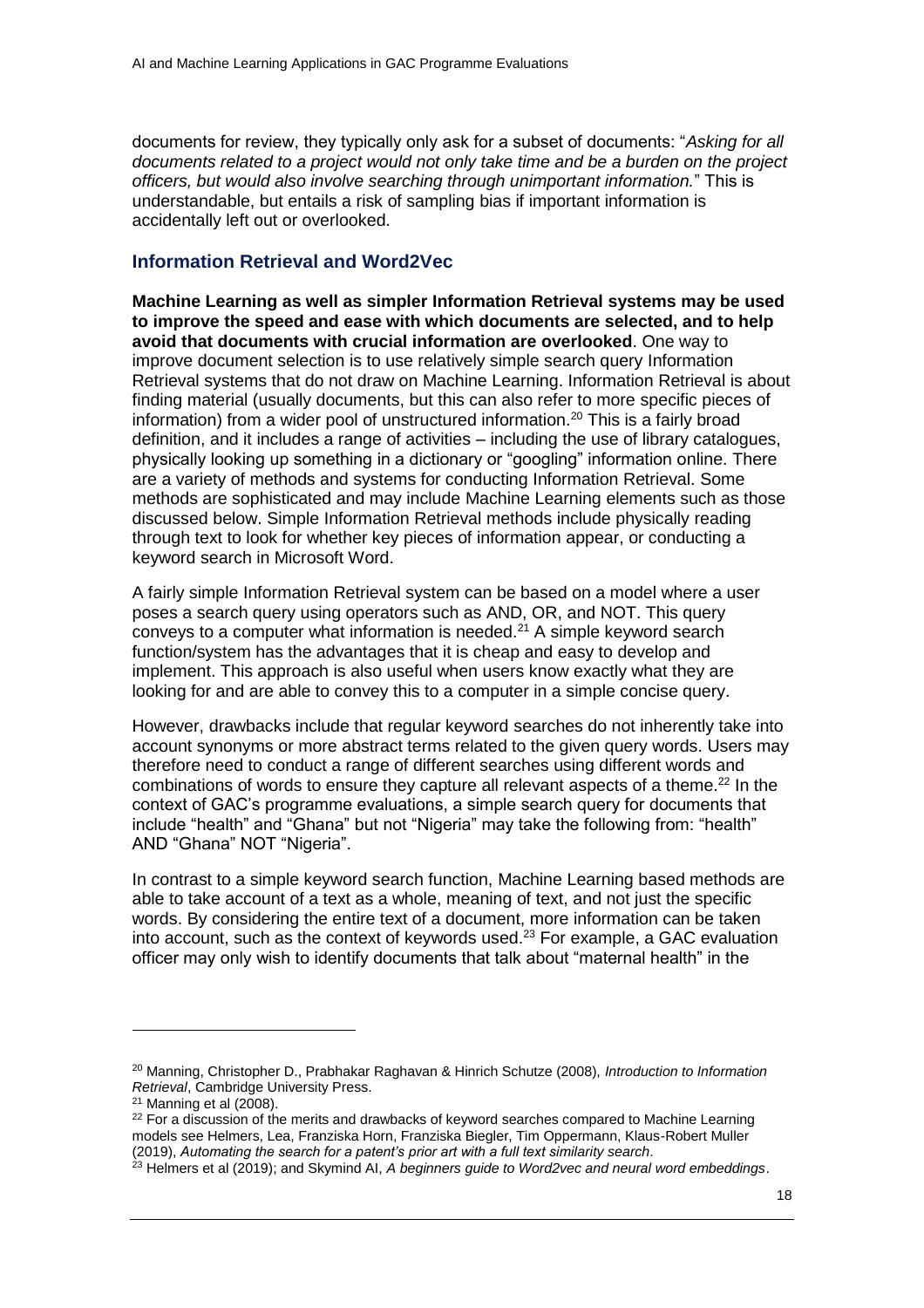context of Ghana (and not in general), or to only identify documents that mention the country "Turkey" and not the bird "turkey".

Simple search query systems can also be combined with Machine Learning techniques. For instance, in case users wish to search for text in documents that are in an image or PDF format, Machine Learning could first be used to transfer data from such images into machine readable databases. (See more on this in section [5.1.1.](#page-31-2))

Additionally, Machine Learning techniques such as the so-called "Word2vec" method can be used to help GAC evaluation officers continuously improve their search queries, by suggesting and expanding searches to identify the right documents and information pieces.<sup>24</sup> Word2vec is a group of methods that are used to produce word embeddings. It quantifies and categorises similarities between various words and sentences in a text. By doing so, it allows algorithms to estimate meanings of words and hence to identify words that are similar to each other. With enough data, usage and contexts, Word2vec can make very accurate estimates about a word's meaning based on past appearances.<sup>25</sup> This means that searching for specific words or words with similar meanings can become more accurate than simple keyword queries. The box below provides an example for Word2vec in action.

<sup>24</sup> Helmers et al (2019); and Skymind AI, *A beginners guide to Word2vec and neural word embeddings*. <sup>25</sup> Skymind AI, *A beginner's guide to Word2vec and neural word embeddings*.. See also Wikipedia, Word2vec[, https://en.wikipedia.org/wiki/Word2vec](https://en.wikipedia.org/wiki/Word2vec) [accessed on 21.03.2019].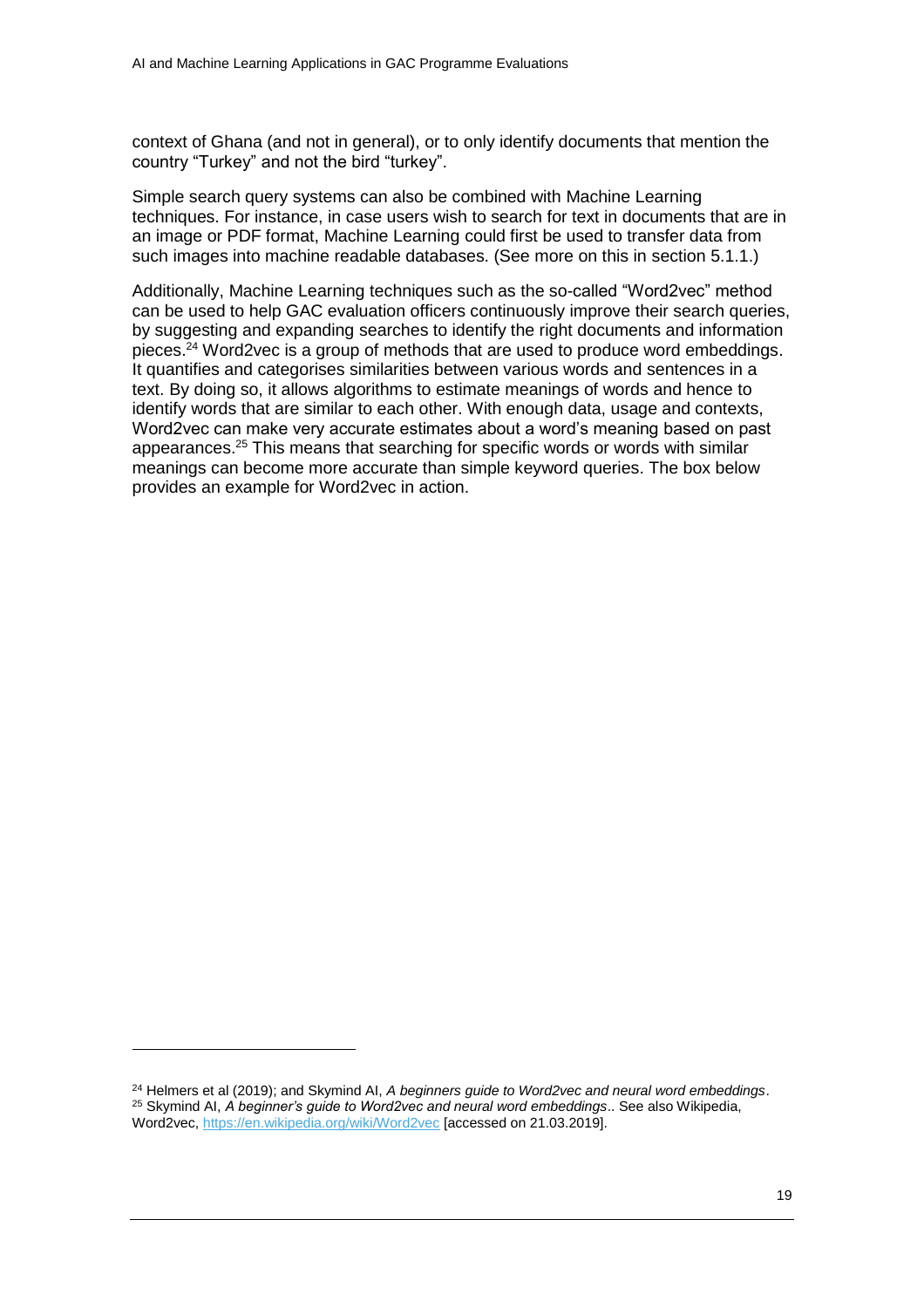| Word2vec is a method to measure the                                                                                                            |   |                                              |  |  |
|------------------------------------------------------------------------------------------------------------------------------------------------|---|----------------------------------------------|--|--|
| similarity of meanings of words in a<br>quantitative way. It does so by looking at the                                                         | N |                                              |  |  |
| context (i.e. the surrounding words) in which<br>words appear. The fundamental idea behind<br>this is that words with similar meanings tend to |   |                                              |  |  |
|                                                                                                                                                |   | appear in similar contexts. For example, the |  |  |
| two words "house" and "building" have similar<br>meanings (they can describe physical                                                          |   |                                              |  |  |
| structures humans live in) and hence they tend<br>to appear in similar contexts, e.g. together with                                            | N |                                              |  |  |
| other words that describe properties or                                                                                                        | Ъ |                                              |  |  |
| dwellings. On the other hand, the word "bank"<br>as a financial institution has the same form as                                               | F |                                              |  |  |
| "bank" in the "river bank" (so called                                                                                                          | Ś |                                              |  |  |
| homonymy) but the context in which these two                                                                                                   |   |                                              |  |  |

<span id="page-26-0"></span>Box 4: Word2vec – An Example

| Word        | <b>Distance</b> |
|-------------|-----------------|
| Norway      | 0.760124        |
| Denmark     | 0.715460        |
| Finland     | 0.620022        |
| Switzerland | 0.588132        |
| Belgium     | 0.585835        |
| Netherlands | 0.574631        |
| Iceland     | 0.562368        |
| Estonia     | 0.547621        |
| Slovenia    | 0.531408        |

homonymy) but the context in which these two

words appear allows us to distinguish their meaning. Word2vec measures such word similarity in one figure. When searching through text, this allows to enter one word as search term and then also find other words or text components that have similar meanings.

Technically speaking, Word2vec produces word embeddings. Word embeddings are vector representations of a particular word – i.e. the position of one point (word) in space relative to another. The usefulness of Word2vec is that it can group the vectors of similar words together in a vector space. Words that have similar or otherwise related meanings (such as "good" and "great", or "man" and "boy") will occupy close spatial positions in the vector space. With enough data, usage, and contexts, this technique can make very accurate estimates about a word's meaning based on word co-occurrence in texts. For instance, Word2vec produces the list above (right-hand side) of words associated with "Sweden" in order of proximity. 26

#### **Named entity recognition**

-

**Named entity recognition (NER) is another potentially relevant, and fairly simple Machine Learning technique that may be used to improve document classification and identification.** NER is used in many parts of NLP and it seeks to

locate and classify named entities in text into pre-defined categories such as names of persons, organisations, and locations.<sup>27</sup> NER can be used to classify content for news providers by automatically scanning an article and reveal key people, organisations and locations discussed in it. Based on this information, the article can then be automatically categorised in some defined hierarchy and easily accessed. This adds a lot of semantic knowledge to a text. There are various standard libraries used to perform NER (e.g. Stanford NER, spaCy and NLTK) and these include a wide range of categories for classification. Categories include: i) people, ii) nationalities or religious or political groups, iii) companies, agencies, institutions, iv) countries, cities, states, v) dates, and vi) events such as hurricanes, wars or sports events.<sup>28</sup> In the context of document selection for GAC's programme evaluations, NER can be employed for different purposes. For instance, NER may be used to identify documents that include

<sup>26</sup> Karani, Dhruvil (2018), *Introduction to Word Embedding and Word2Vec*, Towards Data Science.

<sup>27</sup> Li, Susan (2018), *Named Entity Recognition with NLTK and SpaCy*, Towards Data Science / Medium. <sup>28</sup> Banerjee, Suvro (2018), *Introduction to Named Entity Recognition*, Explore Artificial Intelligence / Medium.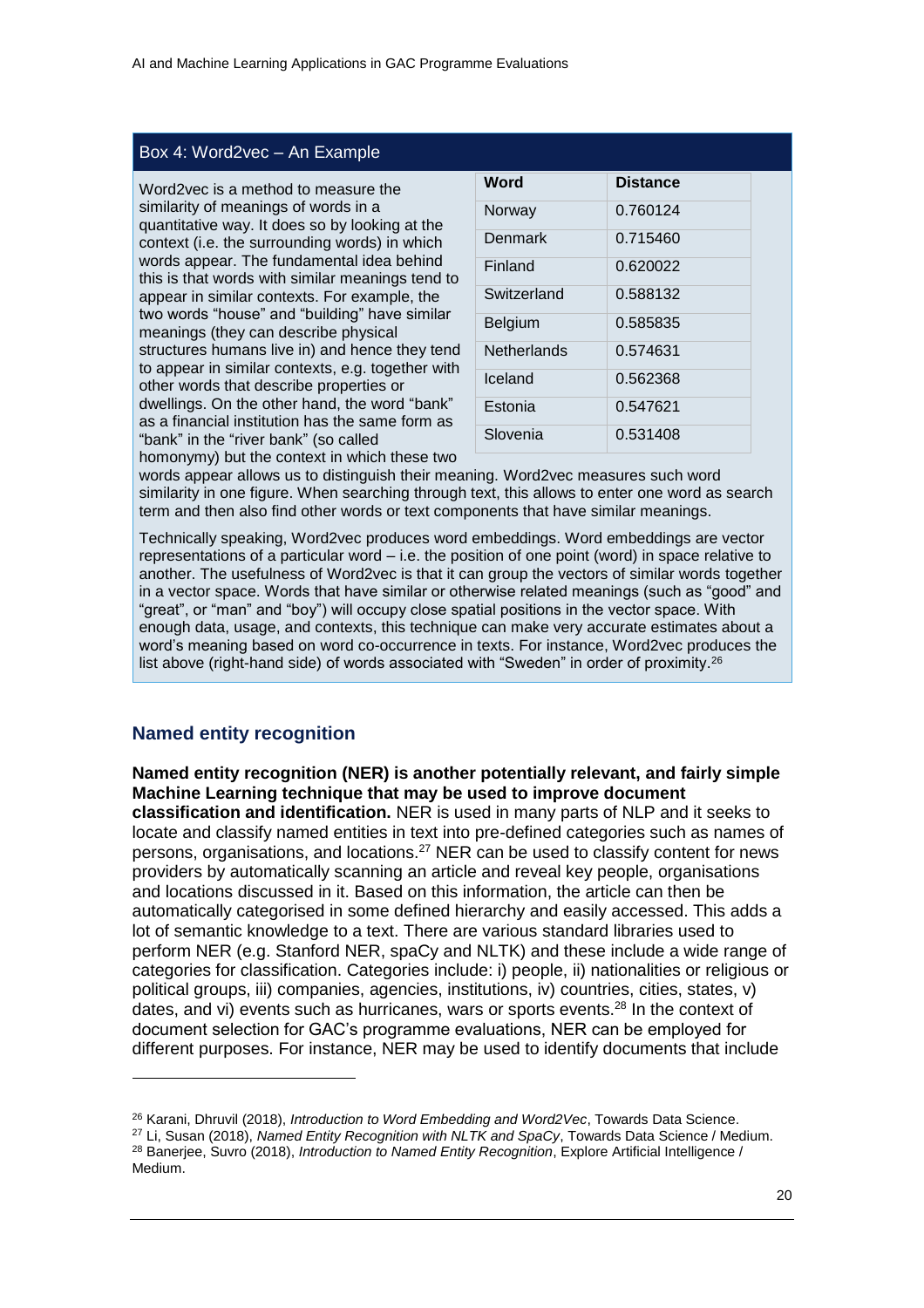certain geographical locations (e.g. Myanmar or Turkana County in Kenya) or actors (such as organisations like UNICEF). Furthermore, NER can be used by GAC officers to quickly identify the various people, actors or countries mentioned in a particular document.

#### <span id="page-27-1"></span>Box 5: Named Entity Recognition – An Example

This box provides a simple example of how NER, in practice, helps to label text components with respect to the appearance of known or named entities.

The example is drawn from Li (2018). Li uses SpaCy's named entity recognition which has been trained on the OntoNotes 5 corpus. This corpus supports a wide range of entity types such as NORP (nationalities or religious or political groups), ORG (companies, agencies, institutions, etc.), MONEY (monetary values, including unit), DATE (absolute or relative dates or periods) and EVENT (named hurricanes, battles, wars, sports events, etc.).

SpaCy's NER is applied on the following sentence: "European authorities fined Google a record \$5.1 billion on Wednesday for abusing its power in the mobile phone market and ordered the company to alter its practices", and the algorithm produces the following output:

> [(#European', 'NORP'), ('Google', 'ORG'), ('\$5.1 billion', 'MONEY'), ('Wednesday', 'DATE')]

The NER algorithm performs satisfactorily. European is identified as NORP (nationalities or religious or political groups), Google is identified as an organization, \$5.1 billion is identified as a monetary value and Wednesday is identified a date. NER can be used to label large sets of text in this manner quickly. After labelling, simple search functions, such as e.g. for all organizations, can be deployed to look through this text for entities of interest.

**Application in GAC's programme evaluations:** In GAC's programme evaluation process, evaluation officers usually only select a pre-defined subset of project documents for review. GAC can use improved search query based Information Retrieval systems to improve the speed and ease with which documents are selected, and to help avoid that documents with crucial information are overlooked. Information Retrieval systems can be further strengthened with Machine Learning techniques such as the "Word2vec" method, which can be used to automatically suggest and expand search queries. Similarly, NER can be used to a help GAC evaluation officers better (and faster) categorise and understand the subject of any given text, and make a judgement as to whether it is relevant for document review. These methods are all potentially useful tools for improving and speeding up the document selection stage in GAC's programme evaluation process.

#### <span id="page-27-0"></span>**4.3 Document Review: Using Machine Learning to Improve Coding and Analysis of Documents**

**The document review stage involving NVIVO coding may also provide a number of opportunities for the use of Machine Learning and other types of automation.** However, this will to a great extent depend on the coding criteria and evaluation questions applied in each type of evaluation. The techniques discussed above are all likely to be relevant in this phase, including search query Information Retrieval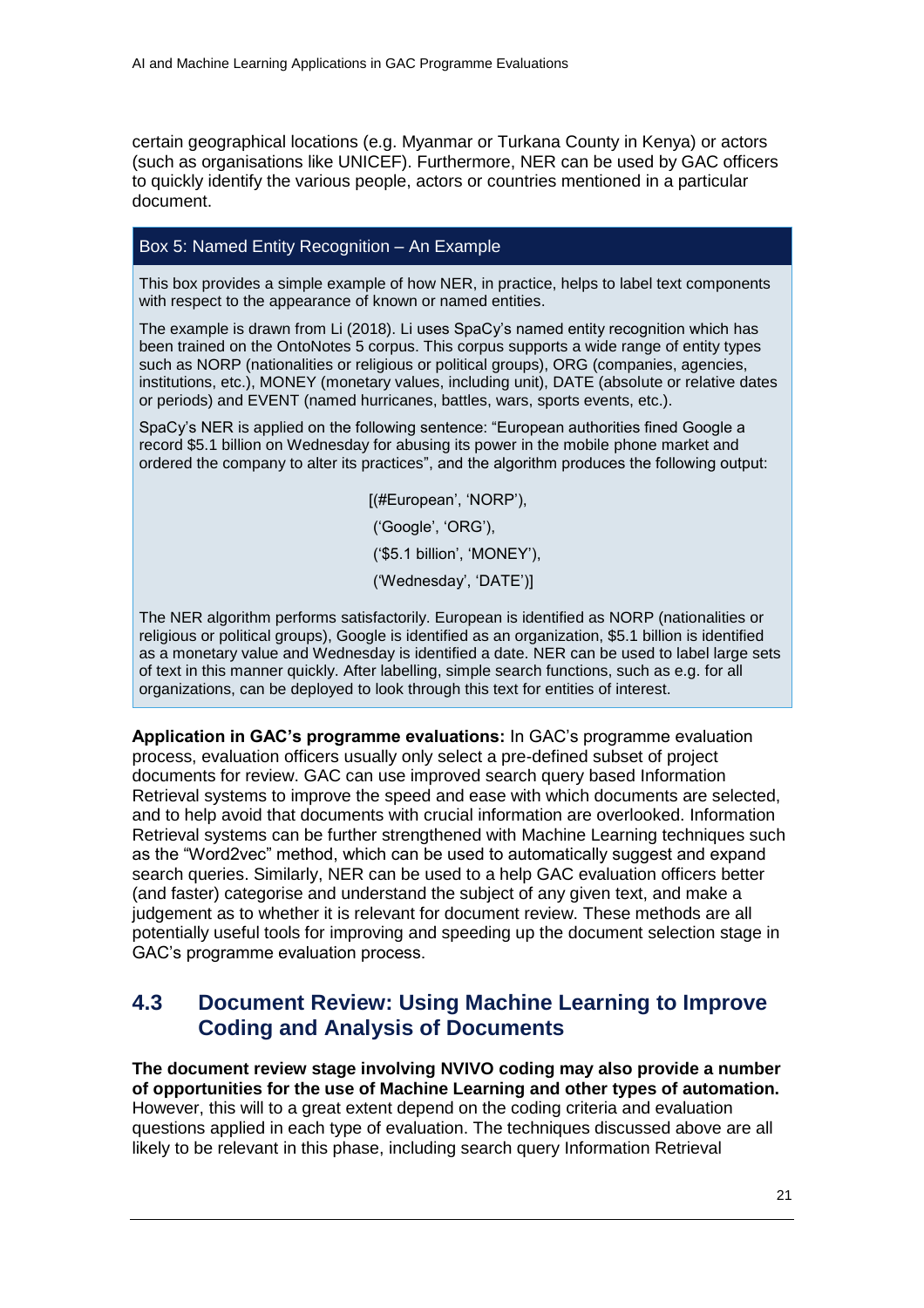systems, NER and topic modelling. Machine Learning powered Information Retrieval could, for instance, be used to quickly detect documents / projects that include certain themes or key words, such as projects that use innovation and new technology, documents that mention design issues, or staff turnover challenges.

#### **Sentiment Analysis**

**In some instances, GAC evaluation officers may be interested in reviewing documentation that contains feedback on or expresses sentiments towards a particular programme.** This can help GAC identify implementation challenges, likely impact and relevance (including contextual fit) of an initiative. Documents to be used for this type of analysis could be annual reports, external programme reviews or statements and emails with feedback from partners and stakeholders.

**In these situations, Machine Learning powered sentiment analysis is a potentially useful method for efficiently capturing positive, negative or neutral opinions about a particular programme during the document review phase**. 29 Sentiment analysis involves the use of algorithms to attach an emotional label to text.<sup>30</sup> This is particularly useful in cases with large amounts of textual data from a variety of sources – information that would take a long time for humans to read and code.

Sentiment analysis is based on dictionaries of words that are associated with positive or negative emotions<sup>31</sup> and it is being used in a variety of contexts. For instance, looking at restaurant reviews, Snyder and Barzilay (2007) have applied sentiment analysis to capture multiple related opinions about a restaurant in the same text, allowing for differences in opinion towards food compared to ambience and service. $32$ Similarly, the Behavioural Insights Team (2018) have used words and phrases from user reviews of general medical practitioners (GPs) from the UK's National Health Service website to identify indicators of good or bad practice.<sup>33</sup>

#### **Document Review at the Start of Projects**

**The discussion so far has focused on three key stages in GAC's programme evaluation process where there is potential for Machine Learning application. In addition to these main areas, Machine Learning may also be useful at the outset of the programme cycle: the start of projects**. In this stage the project officer currently transfers information manually from the project proposal into a structured database (CFO-Stats). This includes assigning OECD DAC sector codes and countries covered, as well as entering budgets and other specific indicators relating to the project. A combination of the methods discussed above could be used to ease or automate some of these tasks. For instance, topic modelling and Information Retrieval

<sup>29</sup> Jain, Anuja P and Padma Dandannavar (2016), *Application of machine learning techniques to sentiment analysis*, 2016 2nd International Conference on Applied and Theoretical Computing and Communication Technology (iCATccT).

<sup>30</sup> USAID (2018)

<sup>31</sup> Broniecki, Philipp, Anna Hanchar, and Slava J. Mikhaylov (2017), *Data Innovation for International Development: An overview of natural language processing for qualitative data analysis*, arXiv: computer science.

<sup>32</sup> Snyder, Benjamin and Regina Barzilay (2007), *Multiple Aspect Ranking using the Good grief Algorithm*, Computer Science and Artificial Intelligence Laboratory, Massachusetts Institute of Technology, in HLT-NAACL.

<sup>33</sup> Behavioural Insights Team (2017), *Using Data Science in Policy. A report by the Behavioural Insights Team*, London: The Behavioural Insights Team.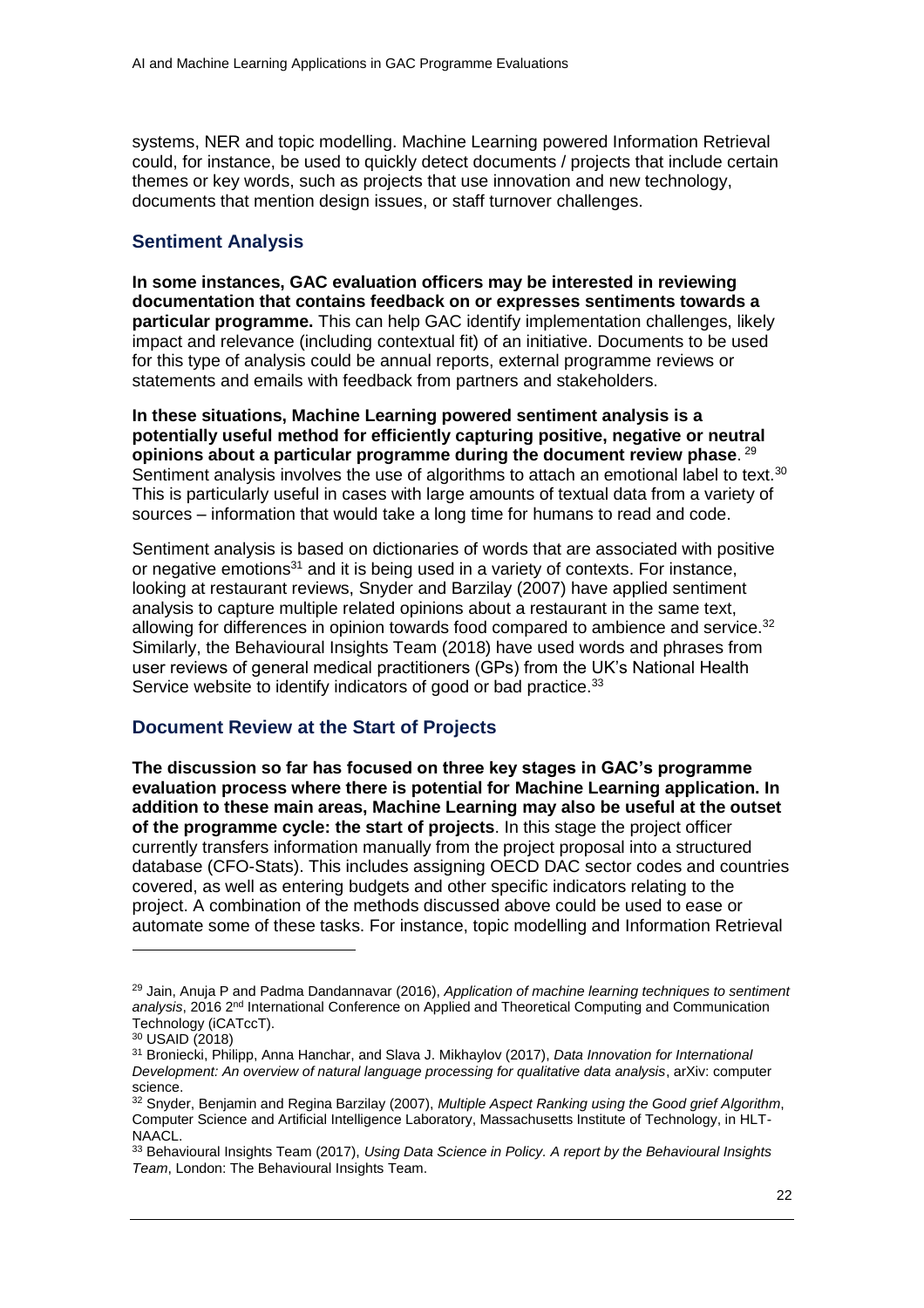systems may be used to identify OECD DAC sector codes and NER can be applied to help identify countries covered in the project.

#### **Document Review for Comparative Analyses**

**Furthermore, there may be scope to use Machine Learning in a comparative analysis of projects**. PRA is interested in conducting more rigorous comparative case studies in its evaluations - to examine the successes and failures of projects in order to distinguish contextual factors and mechanisms that can lead to successful outcomes. Machine Learning can help inform such comparison. For instance, Machine Learning could be used to look for underlying patterns in text describing projects deemed successful (or failures). This might entail looking for similarities and differences in terms of the themes that appear in successful/failed projects or the sentiments with which key stakeholders refer to the projects in stakeholder consultation documentation.

However, there are limitations for this type of analysis. Most fundamentally, the analysis will be limited by the available data. The data foundation for this analysis will be available project documentation. The availability, depth and quality of documents may vary from one project to another. This can make comparisons unreliable. Furthermore, while some important contextual factors and mechanisms may appear in these documents, it is likely that many others will not. For instance, changes in the political economy environments in which projects are implemented may not be captured in the available document corpus. To mitigate such weaknesses it may, in comparative analyses, be useful to expand the types and sources of data used.

This could entail drawing on "Big Data", such as various publicly available data sources of relevance to a project, including news stories, social media chatter, parliamentary debates and macro-economic indicators from the country that a project is implemented in. Such alternative data sources could help reveal important insights about the wider political, social and economic context within which projects succeed or fail.<sup>34</sup>

#### <span id="page-29-0"></span>**4.4 Case Study: Combining Different Machine Learning and Natural Language Processing Methods in one Project**

Sections [4.1](#page-20-1) to [4.3](#page-27-0) above describe different Natural Language Processing and Machine Learning methods separately that could be used by GAC in programme evaluations. It is important to emphasise, however, that in many applications such methods are used in conjunction and related outputs build on each other. The same would apply to a situation where these methods would be used to improve the processes depicted in [Figure 3.](#page-37-1) To show how this could look like in practice, we present a case study in Box 6 below that provides an example of how Information Retrieval, topic modelling, and sentiment analysis have been applied in a project that aimed at analysing public opinions in Uganda.

<sup>34</sup> For a detailed discussion of "big data" see Hammer, Cornelia L., Diane C. Kostroch, Gabriel Quiros, and STA Internal Group (2017*), Big Data: Potential, Challenges and Statistical Implications*, IMF Staff Discussion Note, Washington D.C.; and UN Global Pulse (2016), *Integrating Big Data into the monitoring and evaluation of development programmes*, New York: UN Global Pulse.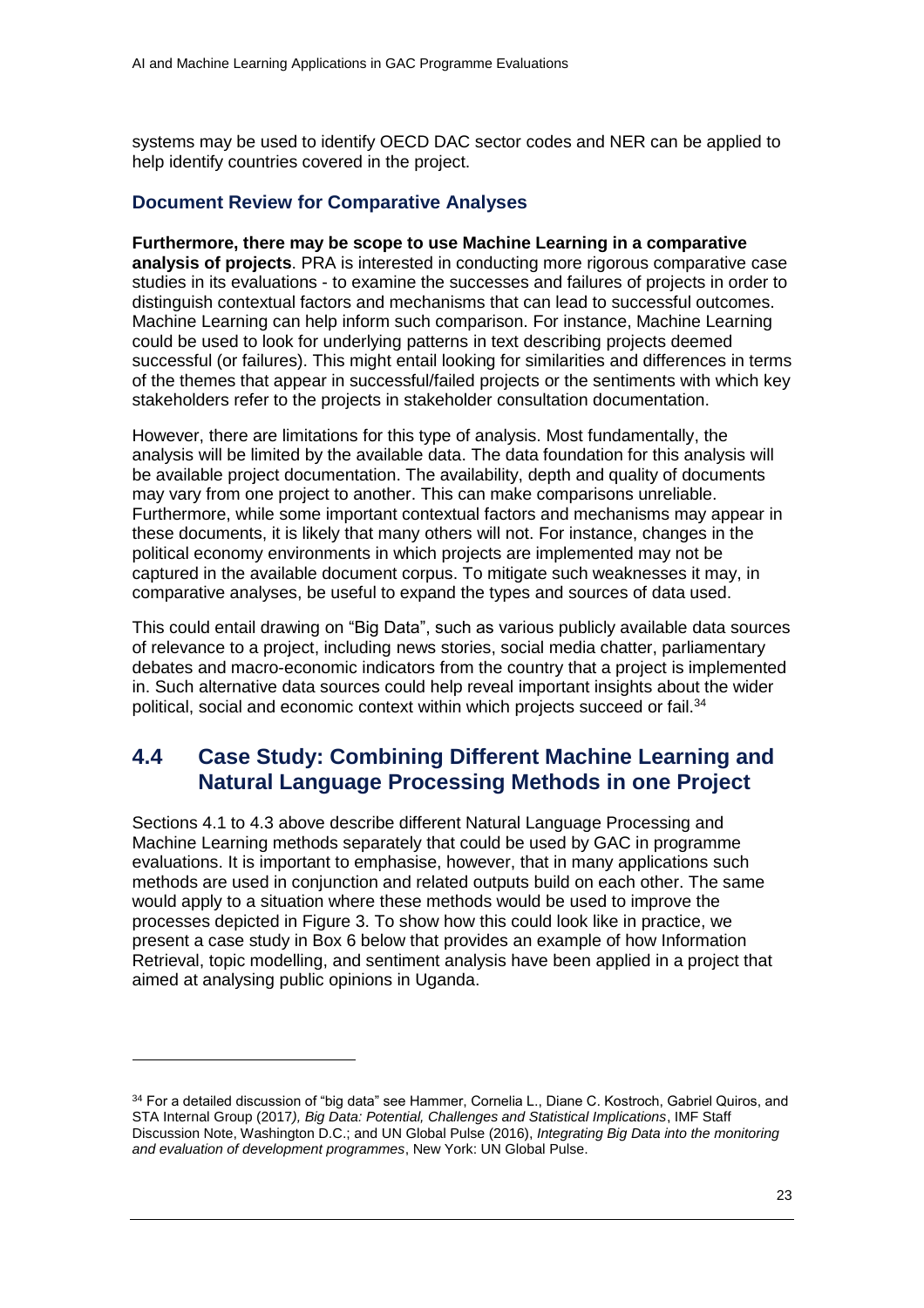#### <span id="page-30-0"></span>Box 6: Case study 1: Using Information Retrieval and Machine Learning to Analyse Public Opinions in Uganda

In 2016, the first live televised Presidential debates were held in Uganda as a precursor to the general elections that took place later that year. In this context United Nations Global Pulse, a UN outfit tasked with harnessing big data for development, collaborated with the United Nations Development Programme (UNDP) to identify, in the aggregate, public perceptions of how the debates were organised and whether they were viewed as relevant to the electoral process.

To do this, the initiative looked at social media (Facebook) where debates were extensively discussed. This involved the collection, compilation and analysis of a large volumes of unstructured text. From January to February 2016, approximately 50,000 messages were shared in public pages by 25,000 unique individuals. These messages where extracted through keyword-based information retrieval that applied filters to anonymised Facebook messages. Filtering was done using a taxonomy of keywords such as 'presidential debate' or '#ugdebate16'. Essentially, messages were selected based on whether specific keywords were included in them or not.

The messages that made it through the filtering were then subjected to topic modelling. This analysis was used to categorise the messages into "general comments" and "comments about specific topics". For the latter category, the main topics identified were about "candidates", "moderators", "organisers" and "outreach". Based on this categorisation, Global Pulse proceeded to analyse trends in comments, including through the use of sentiment analysis. For instance, the analysis revealed that more than 90% of the discussions around the moderators were negative. Furthermore, the public expressed concerns about the choice of moderators, some moderators' conduct and the way they posed questions.

The graph below summarises how different NLP methods were used in this process to analyse the text data originally coming out of Facebook comments: the comments were first filtered using Information Retrieval systems. Then, topic modelling was used to identify the four key topics and to categorise comments with respect to the topics they dealt with. In a final step, sentiment analysis was used to assess sentiments towards these topics.



This case study<sup>35</sup> provides a good example of how relatively simple Information Retrieval methods and advanced Machine Learning techniques can be used to improve the efficiency and effectiveness of how large volumes unstructured natural language text is categorised and analysed. The example also illustrates how this work can help development actors better understand and navigate the context that they operate in. For additional examples of how Information Retrieval and Machine Learning techniques have been applied to categorise and analyse natural language text see Jacobi et al (2016) and Helmers et al (2019).

<sup>&</sup>lt;sup>35</sup> For details about this project see UN Global Pulse, Informing governance with social media mining, [debates.unglobalpulse.net//uganda/](https://debates.unglobalpulse.net/uganda/) [accessed on 21.03.2019].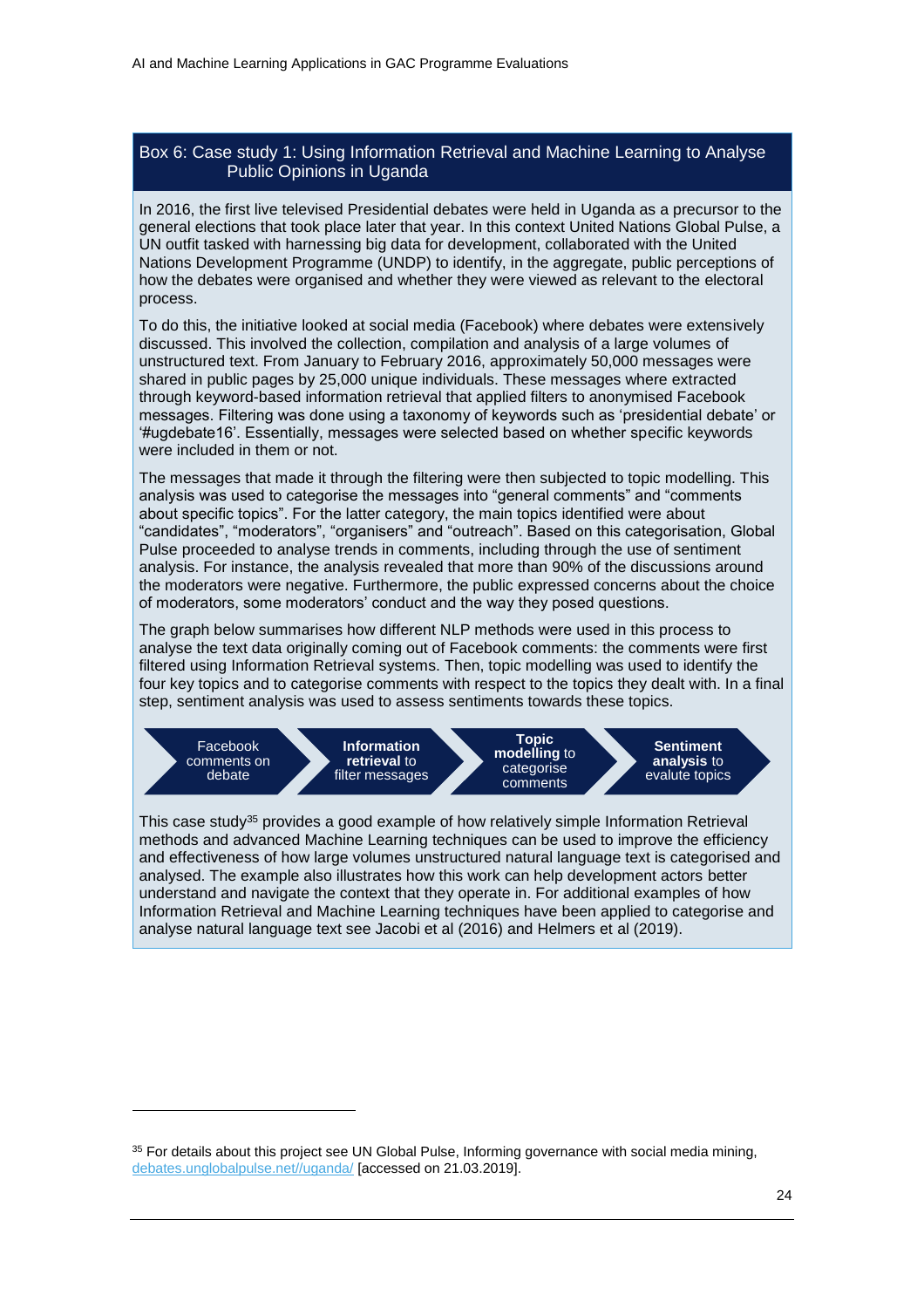## <span id="page-31-0"></span>**5 Moving from Concept to Implementation**

The following sections will provide some general observations about issues that need to be taken into account when organisations are planning to use any of the methods discussed in the previous sections. It should be noted that all discussions and descriptions of GAC processes presented in this document are based on second-hand information provided in writing to the team drafting this review.

In order to develop a more tangible and actionable action plan for testing and implementing the use of Machine Learning tools in GAC's programme evaluations, the team drafting this paper would need to spend time with the GAC evaluation team directly, asking questions and observing workflows in action. Without such direct observation and deeper consultation, it is likely that opportunities and difficulties that GAC might encounter when testing these methods are overlooked.

#### <span id="page-31-1"></span>**5.1 Technical Requirements and Considerations**

Section [4](#page-20-0) above presents a selection of analytical methods related to Machine Learning and NLP that could be included in the PRA programme evaluation process described in section [2](#page-9-0) in order to improve the way in which this process is implemented. These methods are likely to be particularly helpful where large sets of unstructured text data need to be processed, either for management or analytical purposes. However, certain technical requirements have to be satisfied for implementation to happen and analyses to deliver useful results.

#### <span id="page-31-2"></span>**5.1.1 Machine-Readable Text: Encoding and Optical Character Recognition (OCR)**

A key first step in any project that aims to analyse text using the NLP and Machine Learning methods described above is to make sure that the text databases on which the analyses are based are machine-readable. In practice, this means that text needs to be in a format so that standard statistical programming languages such as e.g. R or Python can read text into their internal storage system to then perform analyses on this data. The information received from PRA and GAC by the study team suggests that texts used in the process described in section [2](#page-9-0) can come in different formats:

- Some documents will be stored in standard text-processing formats, such as e.g. Microsoft Word or Excel. Standard data analysis software can easily read such documents.
- Other documents will be stored as PDFs that are equally easily transferrable into text data given that they are stored in the right format. These are typically PDFs that have been produced (and subsequently converted) by textprocessing software in the first place (e.g. Microsoft Word) and are stored with appropriate meta-data.
- Finally, some documents will be stored as **images or images within PDFs**. This can typically be the case where physical documents have been scanned or photographed and added to a repository.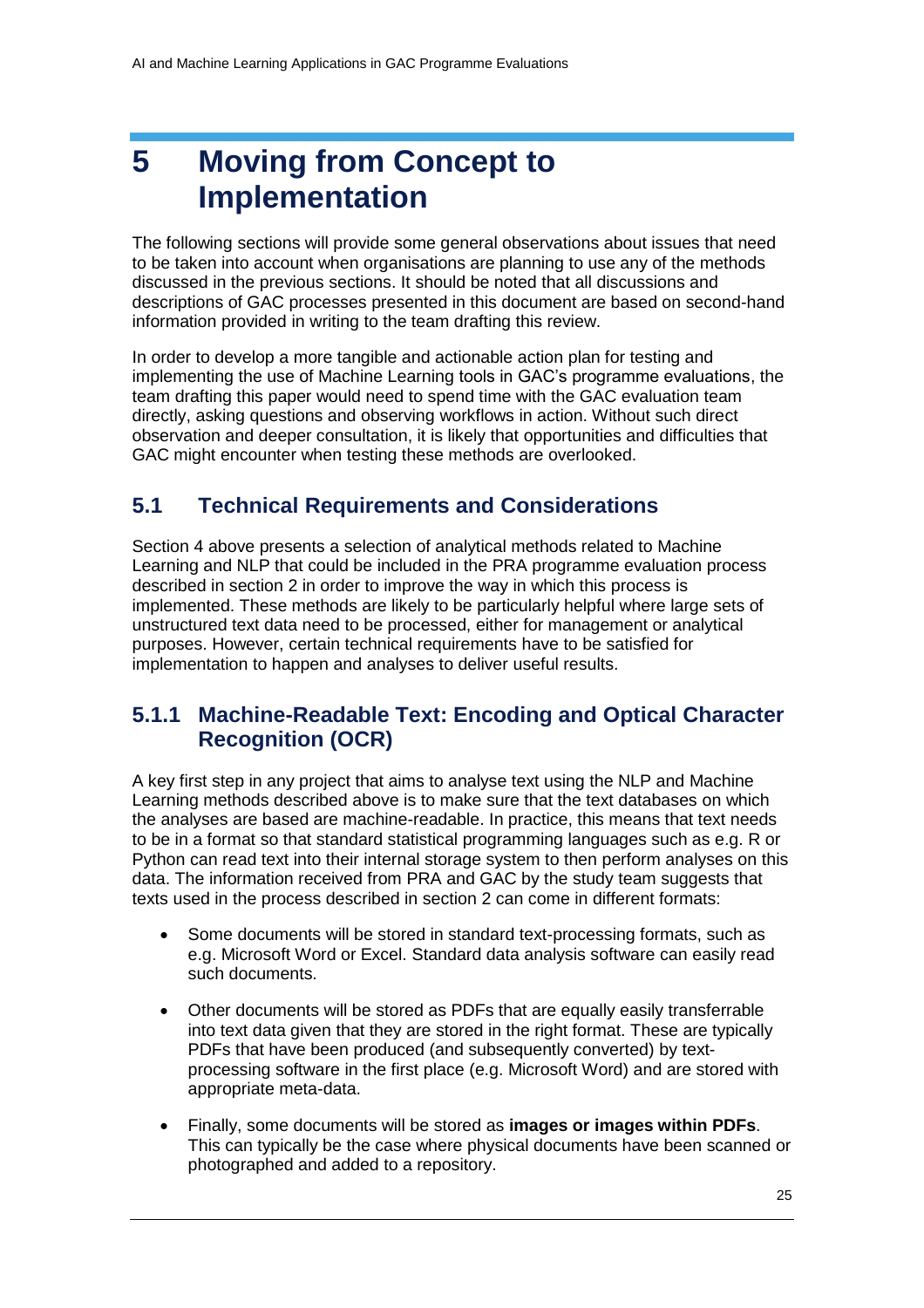While careful processing of text that comes in the first two formats will be required, it is technically easy to read such documents into datasets, and hence such text can be considered machine-readable.

Documents that are stored as images, on the other hand, cannot easily be read by machines. In order to analyse such text, a pre-processing step of Optical Character Recognition (OCR) will be required. This means that a computer will have to be given the task of 'reading' the images and copying the text identified into a format that can then be analysed.

Lucas et al. (2015) provide an overview of methods and software that can be used for OCR. <sup>36</sup> There are a significant set of open-source options available to researchers that wish to implement OCR. While this "software is rarely, if ever, 100% accurate, clearlywritten texts can often achieve accuracy rates of above 90%, which is enough to understand the content of the text and to use automated content analysis."<sup>37</sup> Examples for software that could be used are Tesseract<sup>38</sup> and FreeOCR<sup>39</sup>. Once documents have been processed using such software, the text can be analysed by a computer. GAC documents could therefore fairly easily be processed into machine-readable formats.

#### <span id="page-32-0"></span>**5.1.2 Multilingual Modelling and Translation**

Documentation reviewed in GAC programme evaluations can come in several different languages due to two main reasons. First, documents in Canada are provided in the two official languages of the country – English and French. Second, GAC funds projects across the globe, which means that implementing partners might sometimes provide certain documentation in a third language that is neither French nor English (e.g. Spanish). This is of relevance because many analytical methods applied to text data generally assume that documents are written in one language only.

While there are some explicitly multilingual methods to NLP, e.g. to implement multilingual topic modelling,<sup>40</sup> more commonly used approaches focus either on analysing documents within a specific language only (e.g. separating English and French texts and analysing them independently from each other) or on translating documents into one single language.

While translation of texts by professional (human) translators remains the Gold Standard, the volumes of texts to be translated in some instances prohibit doing this comprehensively for entire text corpora. Hence, researchers increasingly rely on

<sup>36</sup> Lucas, Christopher, Richard A. Nielsen, Margaret E. Roberts, Brandon M. Stewart, Alex Storer, Dustin Tingley (2015), 'Computer-Assisted Text Analysis for Comparative Politics', *Political Analysis*, 23(25), pp. 254-277. See also: Anyline, What is Optical Character Recognition?, [medium.com/@anyline\\_io/what-is](mailto:medium.com/@anyline_io/what-is-ocr-why-does-it-make-your-life-easier-209b9fcedec4)[ocr-why-does-it-make-your-life-easier-209b9fcedec4](mailto:medium.com/@anyline_io/what-is-ocr-why-does-it-make-your-life-easier-209b9fcedec4) [accessed on 21.03.2019].

<sup>37</sup> Ibid. Online Appendix, p. 1.

<sup>38</sup> Tesseract-ocr, [github.com/tesseract-ocr/](https://github.com/tesseract-ocr/) [accessed on 21.03.2019].

<sup>&</sup>lt;sup>39</sup> Soda PDF anywhere, [www.sodapdf.com](https://www.sodapdf.com/) [accessed on 21.03.2019].

<sup>40</sup> Boyd-Graber, Jordan and Philip Resnik (2010), 'Holistic Sentiment Analysis Across Languages: Multilingual Supervised Latent Dirichlet Allocation'. *Empirical Methods in Natural Language Processing*. See also: Hu, Yueying, Ke Zhai, Vladimir Eidelman, Jordan Boyd-Graber, 'Polylingual tree-based topic models for translation domain adaptation', *Proceedings of the 52nd Annual Meeting of the Association for Computational Linguistics*, Volume 1: Long Papers, pp. 1166-1176.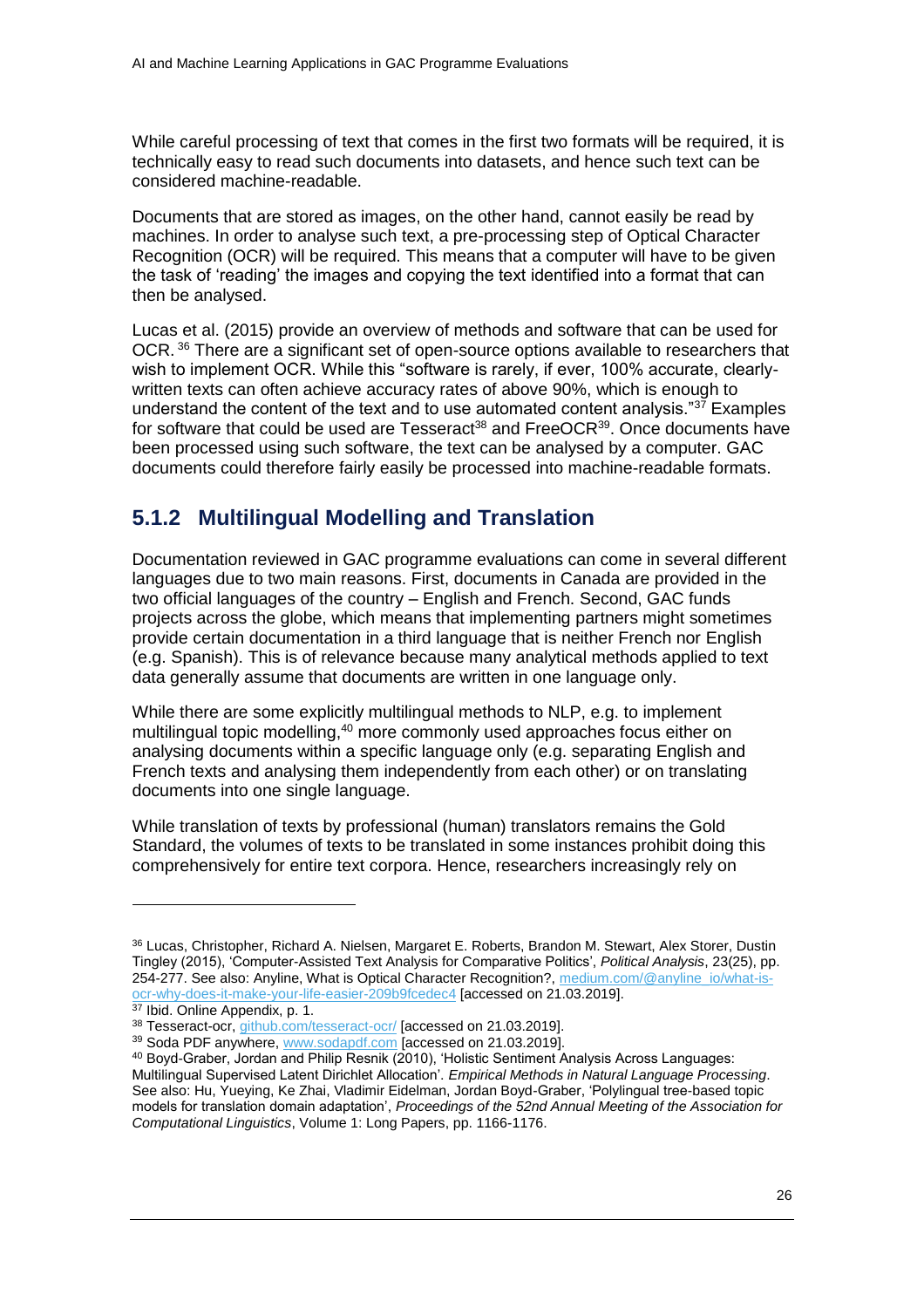automated translation methods. Most prominently, Google and Microsoft have made their translation systems accessible to the public. These systems can easily be accessed and used to automatically translate large volumes of text from and into multiple languages. One example is *translateR, <sup>41</sup>* a package that can be used in the statistical programming software R and which uses Google's and Microsoft's translation applications. The benefit of being able to access this from within the statistical analysis software is that the translation step can be fully integrated into any analytical workflow.

It should be noted that automated translations are never as good as translations made by a competent human. However, it is important to emphasise that most NLP methods do not require fully perfect translations of documents. Rather it is only of relevance that important terms are translated appropriately, not all words, which the Google or Microsoft translation systems generally achieve well.<sup>42</sup> In fact, Vries et al. (2017) find that automated translations perform similar to official manual translations when comparing the two directly.<sup>43</sup>

#### <span id="page-33-0"></span>**5.1.3 Other Text Pre-Processing**

-

Technically, both steps above relate to the phase of text pre-processing, where text data is prepared so that it can then be analysed statistically. In research projects and applications where text is used as data, there are a few further pre-processing steps that are generally implemented, once the text corpus is machine readable and available in one single language. In particular, these focus on preparing the text dataset in a way so that it only contains the most useful information. For the context of GAC programme evaluation – where texts are likely to be available in English or French – two specific steps are of particular relevance:

- **Stop word removal.** In this step, words that are very common in a language but that add very little information in analytical modelling are removed from datasets. In English, this could be words such as "the" or "that". Stop word removal can easily be implemented using common statistical software packages as lists of stop words (for many languages) are provided in such packages.
- **Stemming and lemmatization.** In this step, words are reduced to their 'stem' or base form (*lemma*), which means that conjugations, plurals, or other forms of transformations are stripped from words in order to return one common form of the word. For example, the words 'economics', 'economical', and 'economist' could all be related to the base form of 'economic'. Stemming and lemmatization helps to standardise words in texts so that they can then be analysed for their occurrence and co-occurrence using methods described in previous sections. However, it should also be noted that they need to be

<sup>41</sup> TranslateR, [cran.r-project.org/web/packages/translateR/translateR.pdf](https://cran.r-project.org/web/packages/translateR/translateR.pdf) [accessed on 21.03.2019].  $42$  Lucas et al  $(2015)$ 

<sup>43</sup> Vries, Erik de, Martijn Schoonvelde, Gijs Schumacher (2017), *Lost in Translation? Evaluating the usefulness of machine translation for bag-of-words text models*, The Euengage working paper series.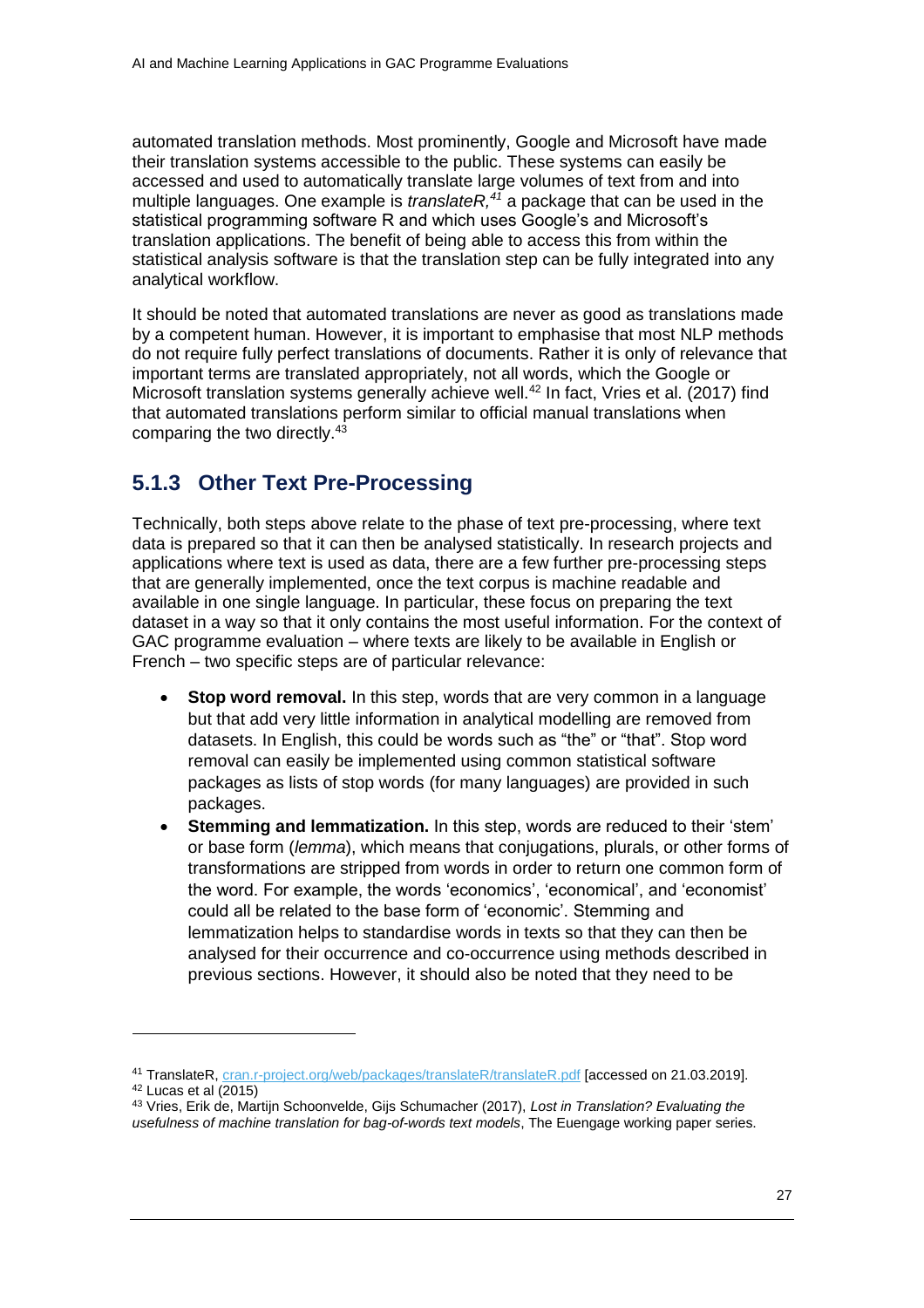applied with care, given that certain meaning is stripped from words when implementing this processing step.

Depending on the language that a certain document has been written in, other preprocessing steps might be necessary.<sup>44</sup>

#### <span id="page-34-0"></span>**5.2 Analogue Requirements and Considerations Affecting Successful Implementation**

**In addition to technical requirements, the usefulness of digital technology hinges on a wide range of analogue factors.<sup>45</sup>** In its report on the use of AI in international development, USAID notes that **"**each step of building a Machine Learning model requires making choices that can reflect personal biases and judgments, as well as expertise and insight. As Machine Learning models are developed into tools that inform decision-making, they become part of a larger system, interacting with people, organizations, social norms and policies. This social influence is reflected in the data the models consume, in choices that are made about how models are developed and refined, and in decisions about how the outputs of the model are used."<sup>46</sup> In addition, it is important to emphasise that the use of Machine Learning and NLP should be seen as a way to support and augment the work of humans, rather than to replace them. Efficiency and effectiveness gains from the use of Machine Learning may, for instance, free up GAC evaluators to then devote more time on the parts of programme evaluation that require intensive human involvement (such as creative tasks associated with interpreting findings and revisiting causal assumptions and theories of change in a project). All of these factors will influence the way in which digital technology will be used and how successful it can be.

**We have identified three sets of "analogue" factors affecting Machine Learning initiatives**. These apply not only to Machine Learning projects, but to public sector digitisation and reform initiatives more generally.

**First, leadership and the skills-mix in the implementing team matters**. Introducing Machine Learning in programme evaluations in GAC will require buy-in and skilful change management from senior leadership. Identifying and nurturing champions and addressing pockets of resistance will be a key task. It is also important that the group of people managing the implementation process has a mix of expertise, not only in Machine Learning and Data Science, but also subject matter expertise in relation to evaluations and the sectors that GAC works in. Similarly, given the usual product development process for AI solutions, it is advisable to have people with expertise in how to deliver projects in a more agile and experimental fashion based on design thinking principles.<sup>47</sup> Generally, ensuring diversity and interdisciplinarity in teams working on Machine Learning solutions is an important way to manage the risk that

<sup>44</sup> See Lucas et al (2015) for additional examples of pre-processing steps.

<sup>45</sup> World Bank (2016), *World Development Report 2016: Digital Dividends*, World Bank Group, Washington D.C.

<sup>46</sup> USAID (2018), p. 44.

<sup>47</sup> Plattner, Hasso, Christoph Meinel and Larry Leifer (Eds.) (2011), *Design Thinking. Understand – Improve – Apply*, London: Springer Heidelberg Dordrecht.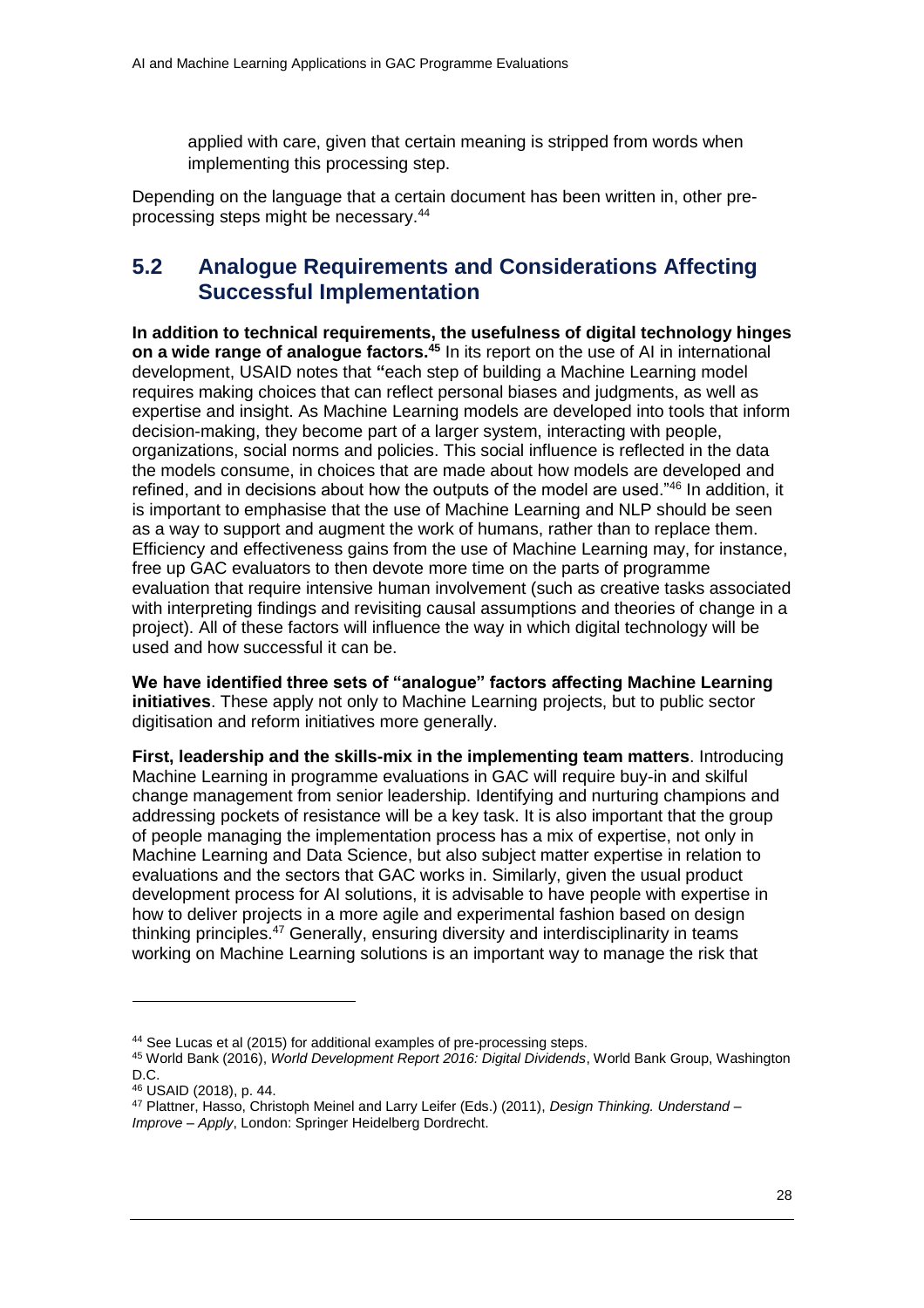bias and ill-founded assumptions are built into analytical models.<sup>48</sup> Furthermore, it will be crucial for these people to understand the current work processes and incentives that programme evaluators work within. For instance, it will be important to understand and address any fears that staff may have as to whether their jobs and expertise become superfluous in the wake of computer driven automation.<sup>49</sup>

**Second, existing organisational processes and systems affect success**. <sup>50</sup> There must be a fit between the design and implementation of a Machine Learning initiative and the wider set of systems and processes in an organisation. At times, this may require the Machine Learning initiative to adjust to existing organisational structures and systems, while at other times there may be a need for changes to these structures and systems. Learning from past IT initiatives highlight this need. For example, (non-Machine Learning based) IT investments by police departments in the US have been shown to only be linked to improved productivity when they are complemented with organisational changes and adjustments in management practices.<sup>51</sup>

Existing GAC systems and processes that influence the success of a Machine Learning initiative may include formal structures such as decision making procedures (i.e. how and by whom projects are selected for evaluations), and arrangements for recruitment and professional development of staff (i.e. how new talent is attracted and how staff skills are developed in new technical areas). Informal procedures and operating practices in GAC will also affect how a Machine Learning initiative will be implemented in practice. For instance, established but informal practices around document selection (section [2\)](#page-9-0) for evaluations in GAC may discourage evaluators from using new documents suggested by an improved Information Retrieval system.

**Third, the wider institutional environment matters**. <sup>52</sup> Existing institutions such as policies, laws and regulations influence what is desirable, possible and legal. For instance, data protection laws may affect how, when and for what purposes data (incl. data about beneficiaries and vulnerable populations) can be stored and used. The European Union's General Data Protection Regulation (GDPR) is a good example of how existing or new regulation can affect AI projects. Consumers interacting with AIenabled services such as NLP powered personal assistants, robo-advisors providing automated financial advice, and movie recommendations on streaming services, will all be affected by this new law.<sup>53</sup> Similarly, GDPR will have ramifications for AI solutions in the public sector, though these effects will depend on the particular project and a country's legislation. In the context of using Machine Learning in GAC's programme evaluations, GAC will need to ensure that any new procedures for data collection, storage and processing are aligned with existing legislation and policy frameworks.

<sup>49</sup> Ostrof, Frank (2006), *Change Management in Government*, Harvard Business Review, May issue; Hallsworth, Michael, Mark Egan, Jill Rutter, Julian McCrae (2018), *Behavioural Government. Using behavioural science to improve how governments make decisions*, Behavioural Insights Team; Management Concepts (2016), *Successful Change Management Practices in the Public Sector. How governmental agencies implement organizational change management*.

<sup>48</sup> Whittaker, Meredith, Kate Crawford, Roel Dobbe, Genevieve Fried, Elizabeth Kaziunas, Varoon Mathur, Sarah Myers West, Rashida Richardson, Jason Schultz, and Oscar Schwartz (2018), *AI Now Report 2018*, AI Now Institute, New York University, p. 36.

<sup>50</sup> World Bank (2016), p. 180.

<sup>51</sup> Garicano, Luis and Paul Heaton (2010), 'Information Technology, Organization, and Productivity in the Public Sector: Evidence from Police Departments', *Journal of Labor Economics*, 28 (1). <sup>52</sup> World Bank (2016), p. 180.

<sup>53</sup> Wallace, Nick and Daniel Castro (2018), *The Impact of the EU's New Data Protection Regulation on AI*, Center for Data Innovation, March 27.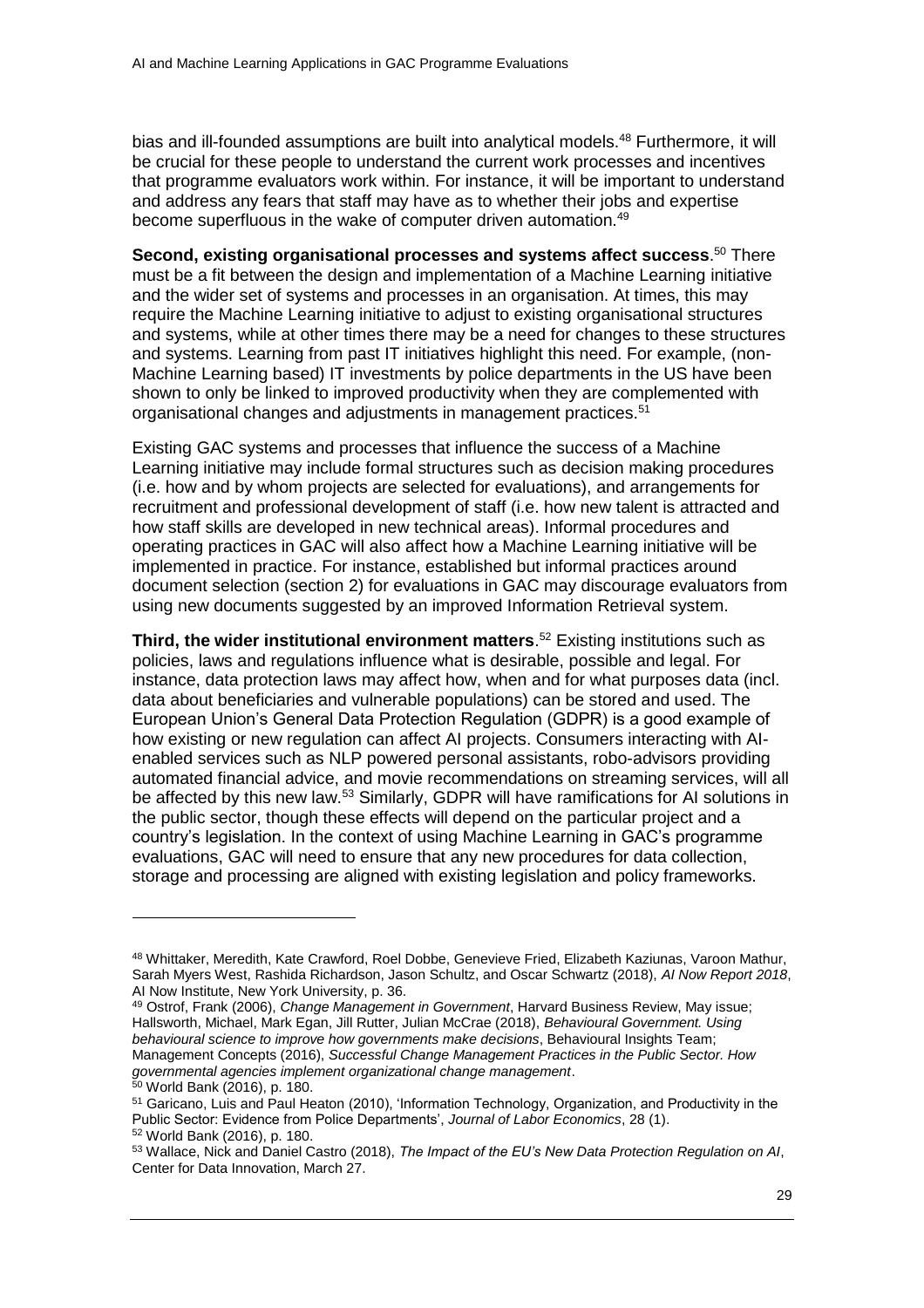#### <span id="page-36-0"></span>**5.3 Data Size, Infrastructure, Analysis, Security, and User Interface Requirements**

Detailed technical requirements for the implementation of any automated processing of text data in the context of programme evaluations at GAC will need to be assessed and tested if and when such procedures are actually being piloted. In the context of this review such detailed assessment is not possible. However, in this section, we present some general observations on how to potentially tackle these issues in the future.

**First, the size of text data available to GAC in programme evaluations is likely sufficient for a successful application of most methods reviewed in this report.** Many Machine Learning applications, in particular predictive analytics, require large datasets (e.g. with millions of observations) to achieve high levels of accuracy. For most of the methods discussed above, however, such as e.g. topic modelling, document sizes as faced by GAC are likely sufficient to deliver useful results. For example, there were over 900 projects in GAC's MNCH programme, which means that the text corpus is likely to have comprised several thousand documents. Given that each document, in turn, contains large sets of text, a dataset containing a lot of information that could be used to implement topic modelling is easily achieved. In practice, required sample size would have to be assessed on a case by case basis, depending on the tasks at hand.

**Second, all of the analytical methods and data management steps covered in this review can generally be implemented using free and open-source software**. For statistical programming and text analysis, researchers commonly use either Python or R, both programmes that are open-source. This software covers even sophisticated Machine Learning and NLP approaches. For pre-processing tasks, as described above, similar open-source software is available. OCR can be implemented using Tessaract (see section [5.1.1.](#page-31-2)). Automated text translation can be done using Google and Microsoft platforms that are freely available. However, to implement the full analytical workflow in such set-ups, some specialist statistical programming or text analysis knowledge is required.

**Third, it is possible to combine these statistical analyses with commercial solutions related to cloud computing, should computational capacity be an issue**. Depending on the size of the datasets underlying an analysis, some Machine Learning and NLP approaches do require significant computing power that is not easily accessible from desktop or laptop computers. To solve this, R and Python analyses can be integrated in commonly available and scalable cloud computing solutions, such as Amazon AWS.<sup>54</sup> Note also that many governments in OECD countries have dedicated cloud solutions – which might also apply to the Government of Canada and GAC.

**Fourth, secure data management that ensures the protection of sensitive data needs to be taken into account when planning the implementation of Machine Learning solutions.** It is likely that GAC data needs to be stored either on local servers (i.e. servers of the Government of Canada) or needs to be fully encrypted when being transferred to and from different physical or cloud locations. There are several different solutions available to ensure such secure data handling. Again, Amazon AWS offers encrypted data handling. Whatever the chosen solution, secure

<sup>54</sup> Amazon Web Services, [aws.amazon.com/](https://aws.amazon.com/) [accessed on 21.03.2019].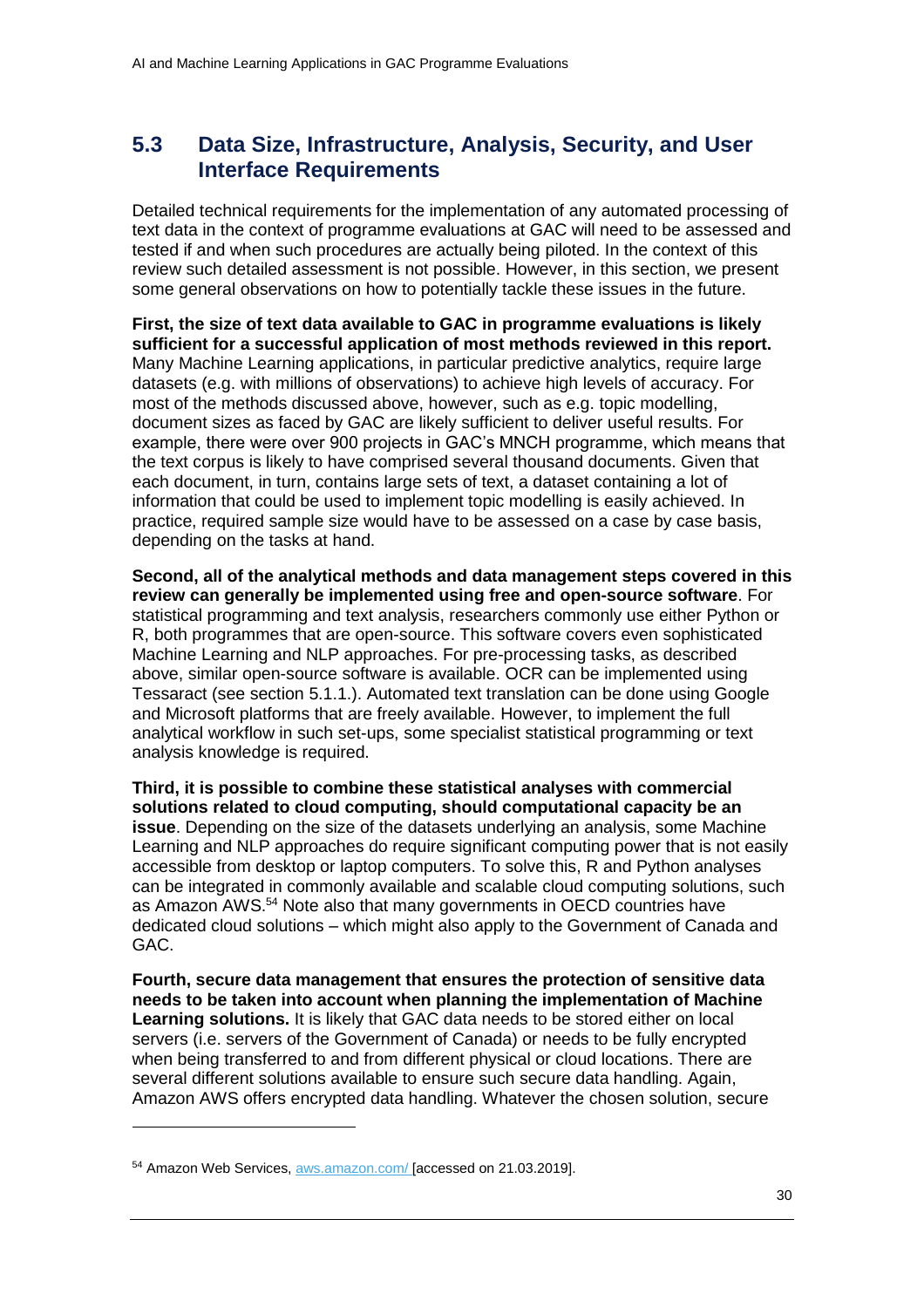data management would be an important requirement for the successful implementation of this project.

**Fifth, and finally, careful user interface development and testing will be important for the successful integration of any of the analytical methods discussed above into programme evaluations at GAC**. In general, the teams currently in charge of these evaluations do not have the capacity to implement text analytics using statistical programming e.g. with R or Python. However, they would be the end users of the results of these analyses. Hence, a user interface that allows the evaluation teams to explore the benefits of Machine Learning and NLP in the context of the programme evaluations without needing to code any of the analytics themselves will have to be developed. From a technical point of view, there are several approaches that could be tested in order to achieve this. For example, Python<sup>55</sup> can be used to develop complex user interface set-ups that integrate sophisticated analytical approaches. User interface development will need to be thoroughly tested and piloted in order to ensure that the solution developed indeed serves the needs of the GAC evaluation teams and that it is easy for them to use in their day-to-day work.

#### <span id="page-37-0"></span>**5.4 How Could a Pilot and Implementation Plan Look Like?**

Including and implementing innovative solutions into existing processes is not a one-off activity, but a complex, often non-linear, procedure that involves a series of steps and actions. The end result of such a process is difficult to predict and may often vary from what was envisioned at the beginning. This applies in particular to explorative projects piloting the use of new technology such as Machine Learning. Should GAC decide to move forward with piloting the use of Machine Learning in programme evaluations, a useful approach to the implementation could be based on the four steps outlined in [Figure 3](#page-37-1) and elaborated on below. We also provide an example for how a similar process was implemented in the past in a case study in Box 7 below.

#### <span id="page-37-1"></span>**Figure 3: Implementation Process**



#### **Step 1: In-depth feasibility analysis**

-

Building on the initial analysis of GAC's procedures for programme evaluations (see section [2\)](#page-9-0), an important first step will be to analyse in further detail the existing process whereby GAC generates, compiles, stores and utilises text data in programme evaluations. At this stage, GAC will also have to identify and agree on the steps where Machine Learning and automation could be used. This includes determining how Machine Learning techniques should augment, displace, or replace existing processes and how this is expected to feed into future decision-making procedures.<sup>56</sup> A key question at this stage is to ensure that Machine Learning is indeed the best solution to the problems at hand (e.g. in terms of cost, likely impact and ease of implementation).

<sup>55</sup> GUI Programming in Python, [wiki.python.org/moin/GuiProgramming](https://wiki.python.org/moin/GuiProgramming) [accessed on 21.03.2019]. <sup>56</sup> USAID 2018.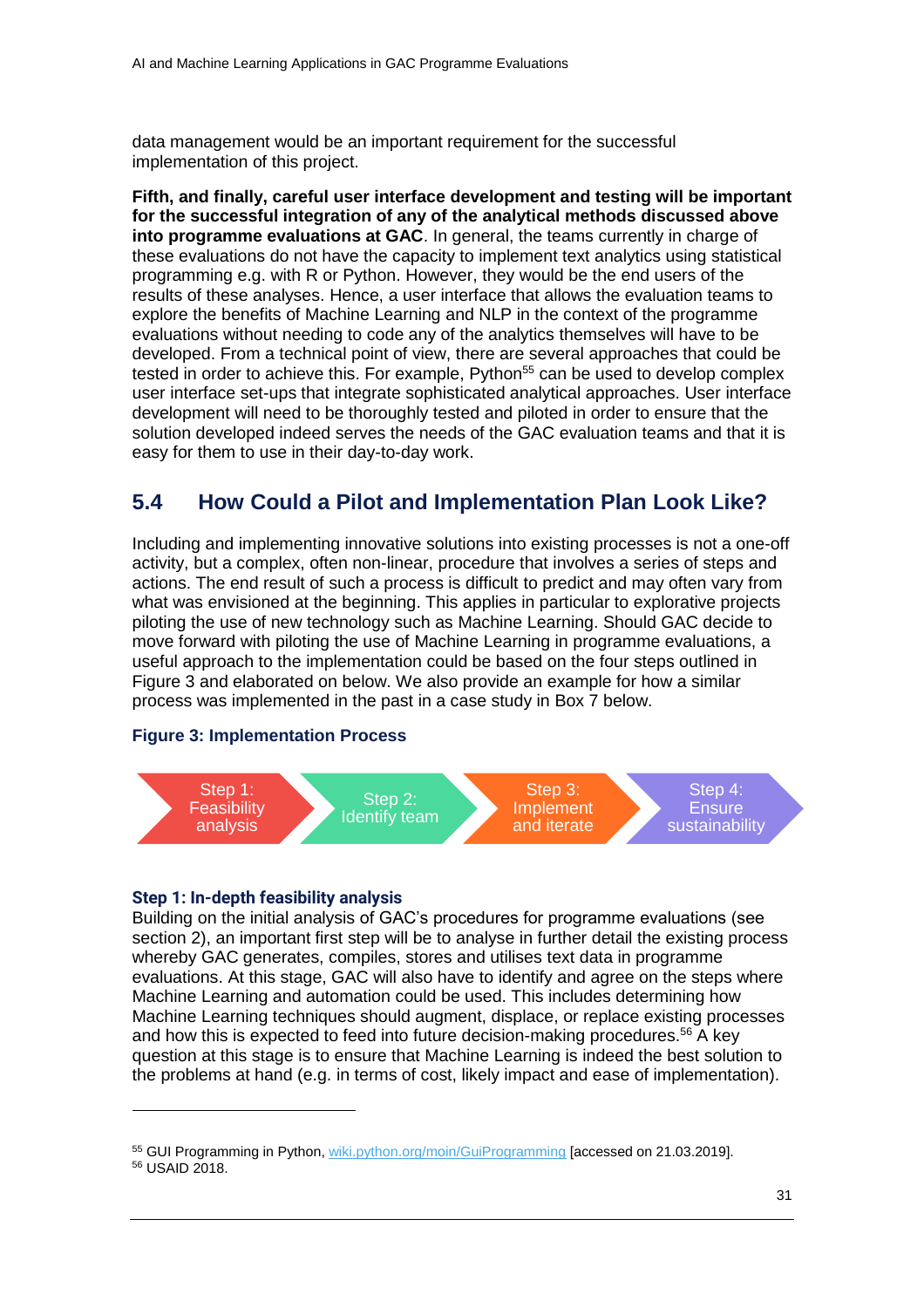If an external team is undertaking this analysis, there is a need for deep in-person consultation with GAC staff and observation of existing workflows and processes.

#### **Step 2: Identify team and required capacity**

Should GAC decide to proceed with implementation after the in-depth feasibility study, a next step will be to identify a team to lead the process. Generally, the teams that implement public digitisation projects vary in terms of their location, membership, and expertise. The right team structure will depend on the context. However, in all circumstances, GAC will need a broad set of skills and experience.<sup>57</sup> Expertise relating to the particular Machine Learning techniques in question is important, as is access to people with expertise in the variety of analogue components discussed above. The leadership of the project team will be crucial as it will have to mediate and build trust and understanding between people with very different perspectives and professional backgrounds. This mediation will happen within the project team, as well as more widely between different parts of GAC to ensure that new Machine Learning tools are supported and trusted across the organisation.

Should GAC decide to procure Machine Learning solutions from external providers, it is recommendable to push for transparency from technology partners, working to ensure that these providers explain their decisions to GAC staff and that GAC staff learns in this process. Close GAC oversight of the "tech solution providers", especially from GAC evaluation officers, will help ensure that the project remains focused on solving the problem at hand rather than getting lost in the technical solution: "Effective technology solutions require those familiar with the problem to be outspoken, well-informed, and focused on development challenges rather than exclusively on solutions".<sup>58</sup>

#### **Step 3: implement, learn and iterate**

The development of useful Machine Learning models in GAC is a complex implementation challenge because it involves the development and testing of new technology in a new setting. USAID provides an outline of a useful three-step implementation process for the development of Machine Learning models: First, you review data (identification of existing data, data cleaning, checking for bias, etc.). Second, you build the model (defining the modelling problem, selecting variables, identifying appropriate algorithms, building the actual model). Third, you integrate it into practice. This involves testing the model, collecting feedback, and going through several iterations. This applies not only to model development, but also to the development of the user interface.

The implementation process for Machine Learning solutions should be iterative and adaptive. Design thinking principles based on continuous testing, feedback, and iteration are helpful.<sup>59</sup> GAC evaluation officers, the users of the Machine Learning solutions, should be extensively involved in this process. To ensure this, the implementation process could draw on user centred design principles, $60$  and could

<sup>57</sup> See section 5.2 as well as Ford Foundation (2018), *Making the case for a broader definition of "technologist",* Equals Change Blog, October 2018.

<sup>58</sup> USAID 2018.

<sup>59</sup> For an example see IDEOU, Design Thinking, [www.ideou.com/pages/design-thinking](https://www.ideou.com/pages/design-thinking) [accessed on 21.03.2019].

<sup>60</sup> For an overview see David Benyon (2014), *Designing Interactive Systems: A comprehensive guide to*  HCI, UX and interaction design, Harlow: Pearson Education Limited, 3<sup>rd</sup> ed.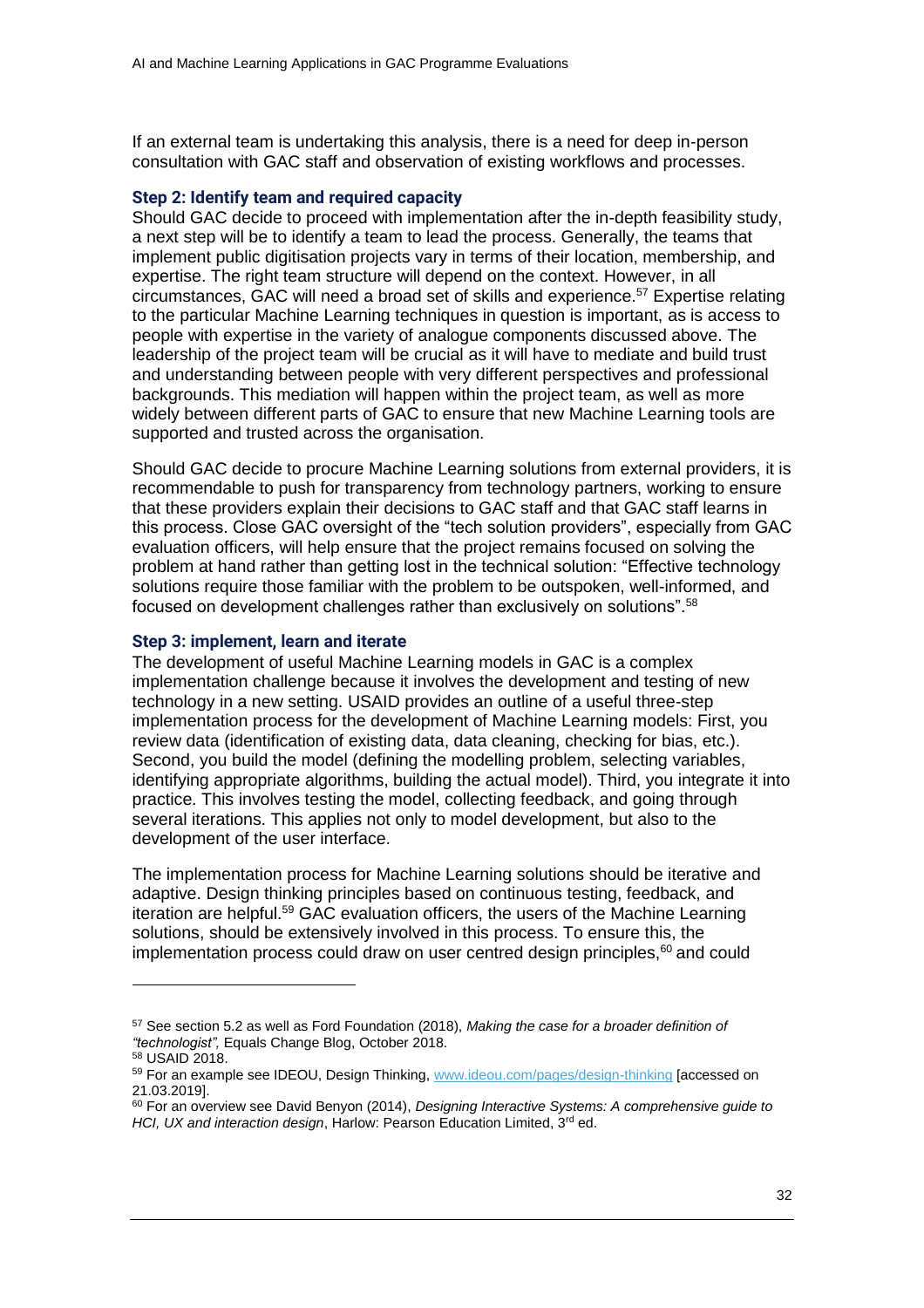include regular meetings between software developers, GAC evaluation officers, and other stakeholders across GAC. Furthermore, in order to save time and money it will be useful to develop Machine Learning tools based on the principle of the minimum viable product (MVP).<sup>61</sup> In an MVP approach, the new digital solution is developed with just enough features to satisfy early users, while the final, complete set of features is only designed and developed after considering feedback from the product's initial users. In this process it is important for GAC evaluation officers to ask about model errors and potential biases to ensure that these are identified and addressed.

#### **Step 4: Ensure sustainability**

-

In the process outlined above, GAC should develop a clear plan for ensuring sustainability of the project, including having access to the infrastructure, technology and skills needed for operation and maintenance of the models. This may initially entail a close collaboration with a technology partner (providing the technical solutions). However, GAC should ensure that they maintain access to the right set of skills and knowledge, and that they build crucial skills in-house over time. It will also be important to ensure that GAC evaluation officers have the skills and knowledge needed to appropriately interpret the outputs of the Machine Learning models developed.

<sup>61</sup> For details see Wikipedia, Minimum Viable Product, [en.wikipedia.org/wiki/Minimum\\_viable\\_product](https://en.wikipedia.org/wiki/Minimum_viable_product) [accessed on 21.03.2019]; and Eric Ries (2011), *The Lean Startup: How Constant Innovation Creates Radically Successful Businesses*, New York: Crown Publishing Group.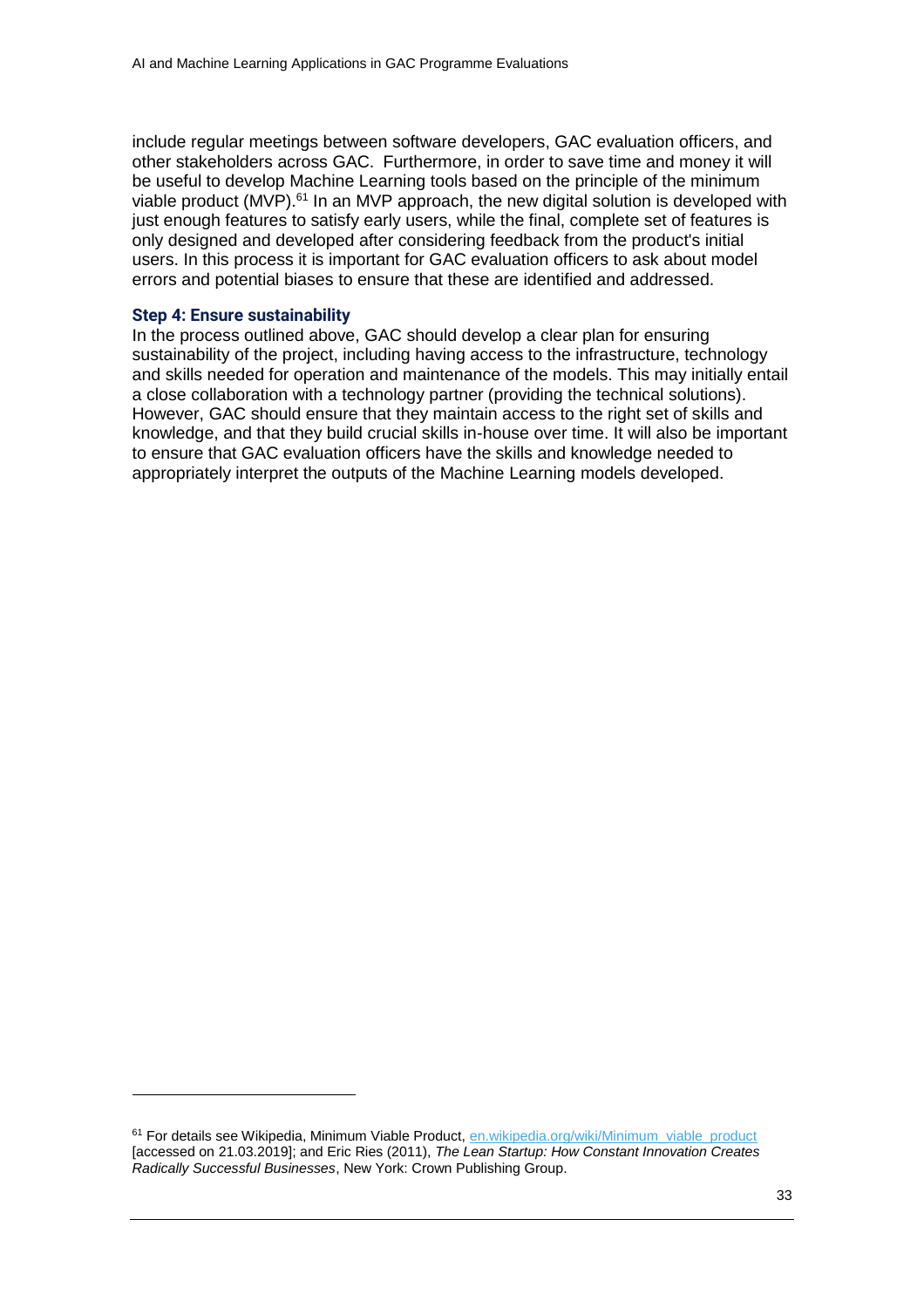#### <span id="page-40-0"></span>Box 7: Case Study 2: Developing, Testing, and Applying Machine Learning for Public Policy Purposes – the Example of Identifying at Risk Cases for Social Workers in the UK.

Social workers that work with children have a difficult job. They work on many cases simultaneously and are responsible for quickly assessing whether a child is at risk of harm and in need of protection. Often, cases are closed with a recommendation for 'no further action'. However, sometimes these closed cases later re-emerge and escalate in the system. The Behavioural Insights Team has collaborated with social workers in the UK to apply Machine Learning and NLP techniques to predict which closed cases are likely to re-emerge and escalate.<sup>62</sup>

**The first step in this process entailed a series of semi-structured interviews with current social workers to understand their decision-making process and interpretation of existing case data**. Based on this, the BIT identified the core predictive problem as follows: "given the text of the initial referral and assessment, and structured data relating to the case, could we predict whether the case would be re-referred and escalated if it were closed?"

**Second, the BIT proceeded to identify and apply appropriate methods for analysing the available data.** The most substantial data on a case are social workers' case notes. These notes are largely unstructured so traditional text analysis techniques such as counting frequency of words were of little use. Instead, the BIT applied topic modelling to extract themes from the case notes. These topics were, together with more traditional structured data on the case, fed into a Machine Learning algorithm<sup>63</sup> to identify cases which had a high risk of returning into the social care system after being closed (i.e. use of Machine Learning for classification). Structured data included child information (such as age, gender and school attendance) and referral information (such as the source of referral).

**The third step in this process entailed testing, feedback and adaptation.** The BIT sought feedback from and conducted another round of semi-structured interviews with social workers during the testing of the Machine Learning model. This allowed the BIT to ensure appropriate interpretation of the data and that findings were situated in real-world experiences. In was key that social workers understood the reasons behind the algorithm's suggestions on a case in order for them to be able to combine these insights with their own expertise.

Through the use of Machine Learning techniques the BIT was able to build a model that identified a small (6%) set of cases that were closed as being 'high risk'. These high-risk cases contained nearly half of the cases that would later return and escalate. The algorithm identified a very small (0.6%) set of false positives – meaning cases that the algorithm categorised as high-risk but which did not in fact return and escalate. Based on this initial pilot, the BIT has been working with social workers to build a digital tool that allows social workers to see the algorithm's estimated risk for a particular case. This tool can be used by social workers to "get a second opinion" and improve the evidence base to justify spending more time on potentially risky cases. Several stages of feedback and adaptation have been built into the tool development process in order to ensure that the tool offers practical insights for social workers and that it is easy for them to incorporate it into their day-to-day work.

<sup>62</sup> For a full overview see Behavioural Insights Team (2017), *Using Data Science in Policy. A report by the Behavioural Insights Team*, London: The Behavioural Insights Team. For an insightful view on the risks associated with the use of algorithms in child protection, see Virginia Eubanks (2017), *Automating Inequality. How high-tech tools profile, police, and punish the poor*, New York: St. Martin's Press, pp. 127- 175.

 $63$  A gradient boosting decision tree algorithm. For details see Behavioural Insights Team (2017), p. 11.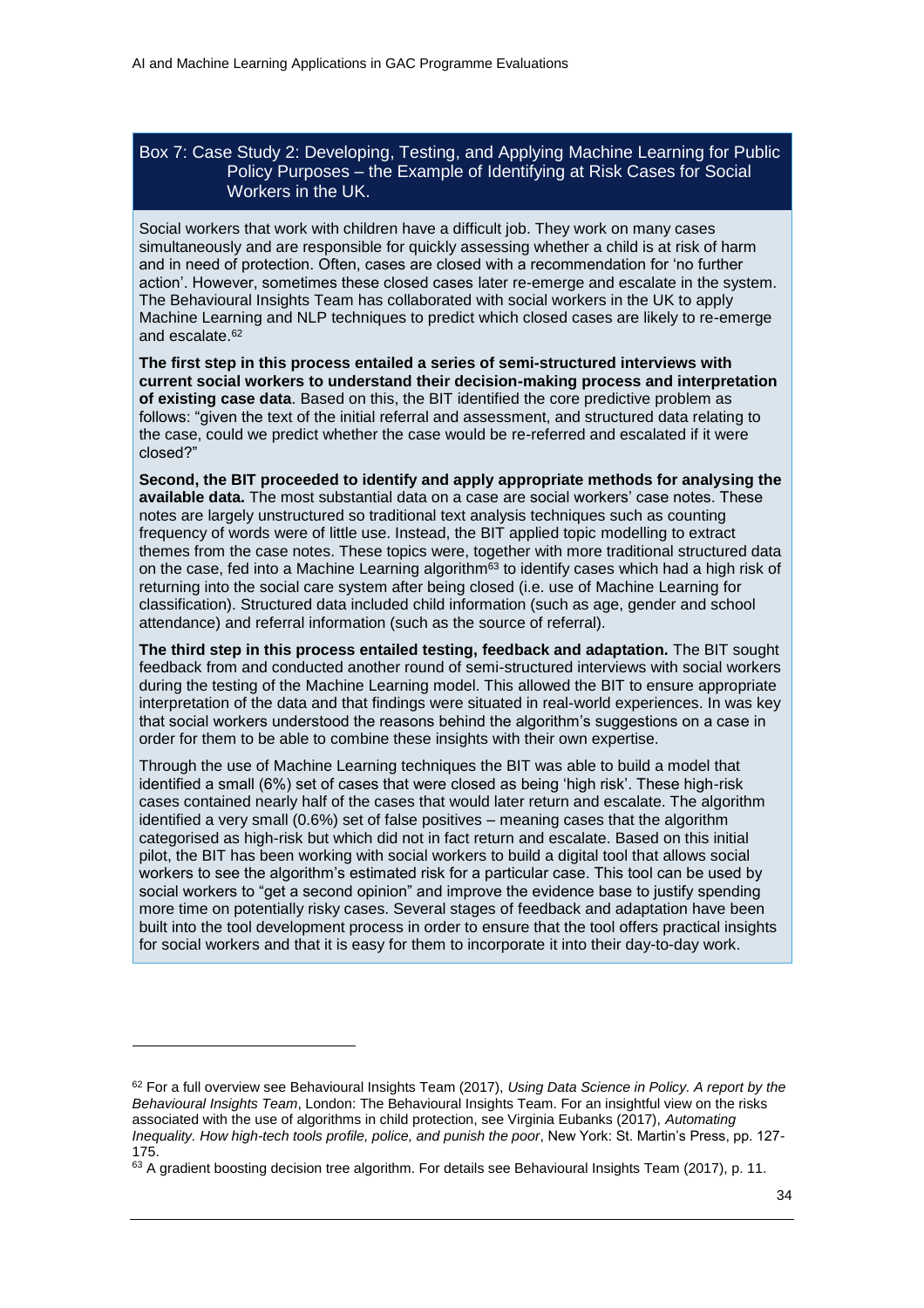## <span id="page-41-0"></span>**6 Concluding Remarks**

GAC's international assistance supports targeted investments, partnerships, innovation and advocacy efforts around the world to close gender gaps, flight poverty and improve everyone's chance for success. These various interventions produce a large amount of data that can inform GAC's evaluation work - both for identifying which projects to evaluate and to actually evaluate them. However, much of this data is unstructured and text based. Compiling, structuring and analysing this data is currently done manually by staff in PRA. This takes a long time and consumes many resources.

This report has explored the use of text analytics, Machine Learning, and other forms of Natural Language Processing to improve the process with which GAC implements programme evaluations. The review reveals that Machine Learning driven techniques such as topic modelling, sentiment analysis, Word2vec and NER are all likely to be useful. Non-Machine Learning based Information Retrieval systems are also potentially useful. When considering whether to pilot these techniques it is important to note that many of the tasks involved in implementing these techniques do not actually require Machine Learning. Most of the work involves non-Machine Learning based data extraction, cleansing, normalising and wrangling. In essence, most of the work relates to providing structure to unstructured text data, so that it can then be analysed. As in many data-related projects, most of the work is in preparing the data for analysis, rather than the analysis itself.

**Moving forward it is important to consider when and how Machine Learning based models can be applied to other contexts and use other data sources.** Generally, Machine Learning models reflect the data that they have been trained on. If there is bias in the training data then the model will reflect this bias. Similarly, the model may perform poorly if applied to data that are systematically different from the data it has been trained on. For instance, models trained on data from health focused projects may not be directly applicable to data from climate change focused projects.

**The field of "transfer learning" can help GAC navigate these challenges.** Transfer learning refers to methods that seeks to reuse models developed for one task as a starting point for a model to be applied to a different task. These methods does not remove the need for training new models, but they can speed up the time that it takes to develop and train a model by reusing existing parts of the model. $64$  For example, some of the code from models trained on large data sets can often be used in other models. These new models are then trained on a new dataset. How much of an existing model can be reused will depend on the context, including differences in the tasks that the models will be applied to. Transfer learning is an emerging field and it is still unclear how more complex transfer learning can work. For the purposes of GAC programme evaluations, it is likely that some insights from transfer learning can be applied to contexts where Machine Learning models are applied to different sets of project data, e.g. relating to different GAC programmes.

**Exploring and piloting the use of Machine Learning and other types of NLP is an exciting and cutting-edge field for GAC. But there is also a public good element to this work.** The models, datasets, and learning that will emerge from this work will be useful not only for GAC but also for a wider audience in the development field and

<sup>64</sup> Curry, Brian (2018), *An Introduction to Transfer Learning in Machine Learning*, KC AI Lab.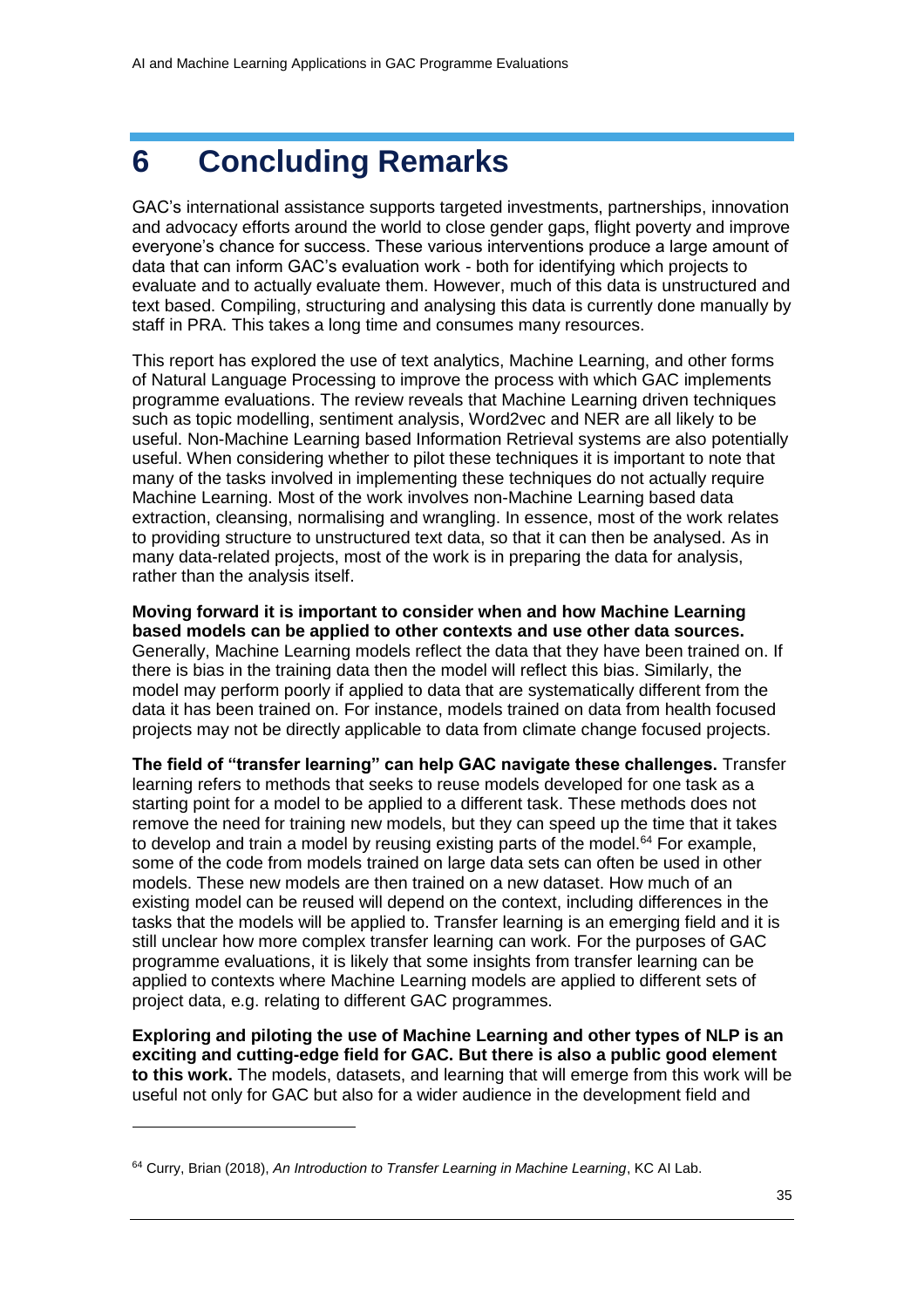beyond. For instance, a searchable database of projects, documents and associated topics could be useful for organisations working on similar projects. Furthermore, the implementation lessons from Machine Learning pilots in GAC are likely to be useful for other development actors exploring the use of Machine Learning, including USAID, DFID, and philanthropic organisations such as the Bill and Melinda Gates and Rockefeller Foundations. Pooling resources and sharing learning as these new technologies are applied in the development and humanitarian space, will be an important way to lower the costs of technology development and adoption, and it will help organisations achieve better results faster.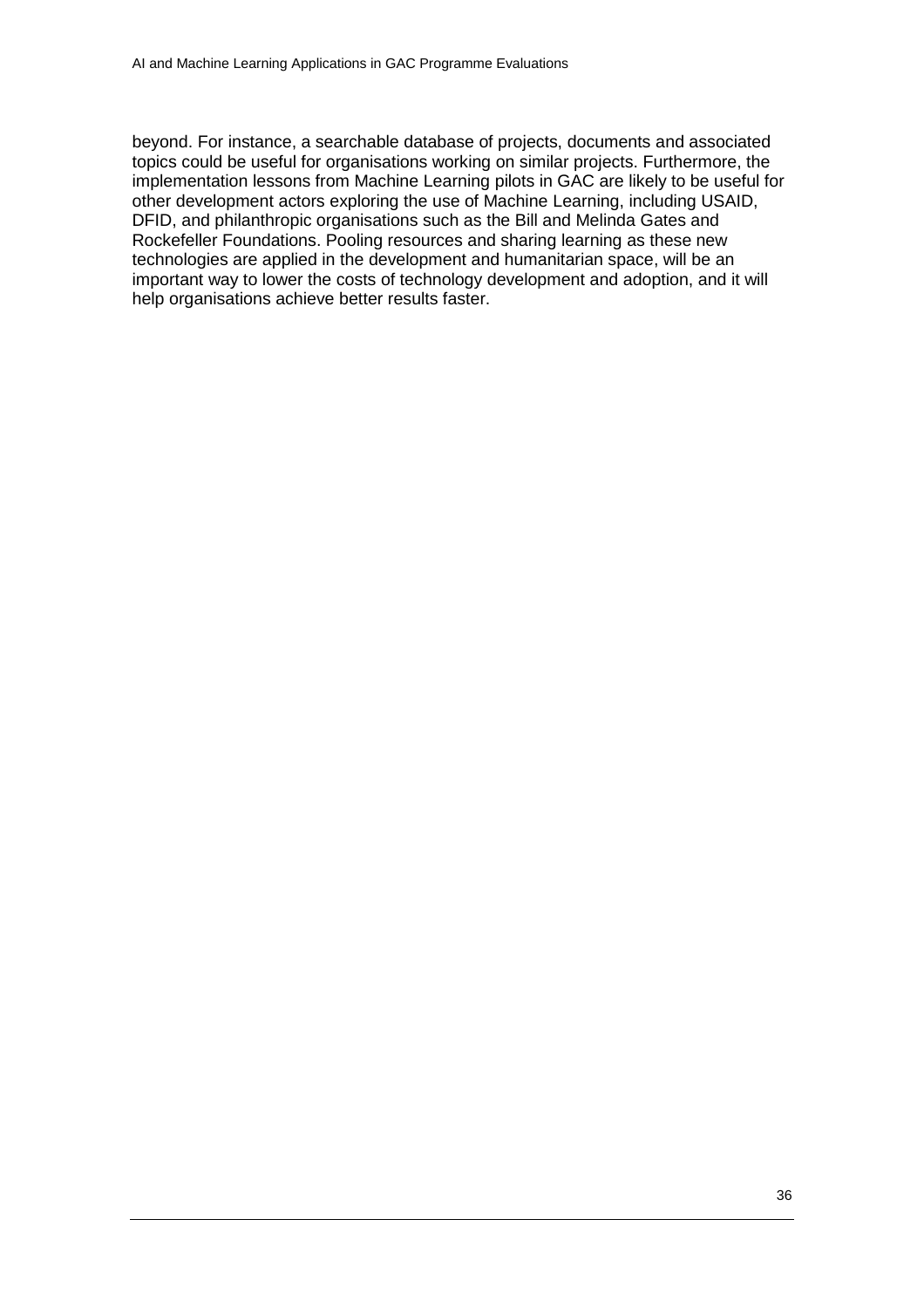## <span id="page-43-0"></span>**References**

Alghamdi, Rubayyi and Khalid Alfalqui (2015), 'A survey of topic modelling in text mining', *International Journal of Advanced Computer Science and Applications*, 6(1).

Amazon Web Services, [aws.amazon.com/](https://aws.amazon.com/) [accessed on 21.03.2019].

Anyline, What is Optical Character Recognition?, [medium.com/@anyline\\_io/what-is](mailto:medium.com/@anyline_io/what-is-ocr-why-does-it-make-your-life-easier-209b9fcedec4)[ocr-why-does-it-make-your-life-easier-209b9fcedec4](mailto:medium.com/@anyline_io/what-is-ocr-why-does-it-make-your-life-easier-209b9fcedec4) [accessed on 21.03.2019].

Banerjee, Suvro (2018), *Introduction to Named Entity Recognition*, Explore Artificial Intelligence / Medium, [medium.com/explore-artificial-intelligence/introduction-to](https://medium.com/explore-artificial-intelligence/introduction-to-named-entity-recognition-eda8c97c2db1)[named-entity-recognition-eda8c97c2db1](https://medium.com/explore-artificial-intelligence/introduction-to-named-entity-recognition-eda8c97c2db1) [accessed on 21.03.2019].

Behavioural Insights Team (2017), *Using Data Science in Policy. A report by the Behavioural Insights Team*, London: The Behavioural Insights Team.

Boyd-Graber, Jordan and Philip Resnik (2010), 'Holistic Sentiment Analysis Across Languages: Multilingual Supervised Latent Dirichlet Allocation'. *Empirical Methods in Natural Language Processing*.

Broniecki, Philipp, Anna Hanchar, and Slava J. Mikhaylov (2017), *Data Innovation for International Development: An overview of natural language processing for qualitative data analysis*, arXiv: computer science, [arxiv.org/abs/1709.05563](https://arxiv.org/abs/1709.05563) [accessed on 21.03.2019].

Brownlee, Jason (2016), *Supervised and Unsupervised Machine Learning Algorithms*, Machine Learning Mastery, [machinelearningmastery.com/supervised-and](https://machinelearningmastery.com/supervised-and-unsupervised-machine-learning-algorithms/)[unsupervised-machine-learning-algorithms/](https://machinelearningmastery.com/supervised-and-unsupervised-machine-learning-algorithms/) [accessed on 21.03.2019].

Castle, Nikki (2017), *Supervised vs. Unsupervised Machine Learning*, ORACLE + DATASCIENCE.COM, [www.datascience.com/blog/supervised-and-unsupervised](http://www.datascience.com/blog/supervised-and-unsupervised-machine-learning-algorithms)[machine-learning-algorithms](http://www.datascience.com/blog/supervised-and-unsupervised-machine-learning-algorithms) [accessed on 21.03.2019].

Curry, Brian (2018), *An Introduction to Transfer Learning in Machine Learning*, KC AI Lab, [medium.com/kansas-city-machine-learning-artificial-intelligen/an-introduction-to](https://medium.com/kansas-city-machine-learning-artificial-intelligen/an-introduction-to-transfer-learning-in-machine-learning-7efd104b6026)[transfer-learning-in-machine-learning-7efd104b6026](https://medium.com/kansas-city-machine-learning-artificial-intelligen/an-introduction-to-transfer-learning-in-machine-learning-7efd104b6026) [accessed on 21.03.2019].

David Benyon (2014), *Designing Interactive Systems: A comprehensive guide to HCI,*  UX and interaction design, Harlow: Pearson Education Limited, 3<sup>rd</sup> ed.

Eubanks, Virginia (2017), *Automating Inequality. How high-tech tools profile, police, and punish the poor*, New York: St. Martin's Press.

Ford Foundation (2018), *Making the case for a broader definition of "technologist",* Equals Change Blog, October 2018.

Garicano, Luis and Paul Heaton (2010), 'Information Technology, Organization, and Productivity in the Public Sector: Evidence from Police Departments', *Journal of Labor Economics*, 28 (1).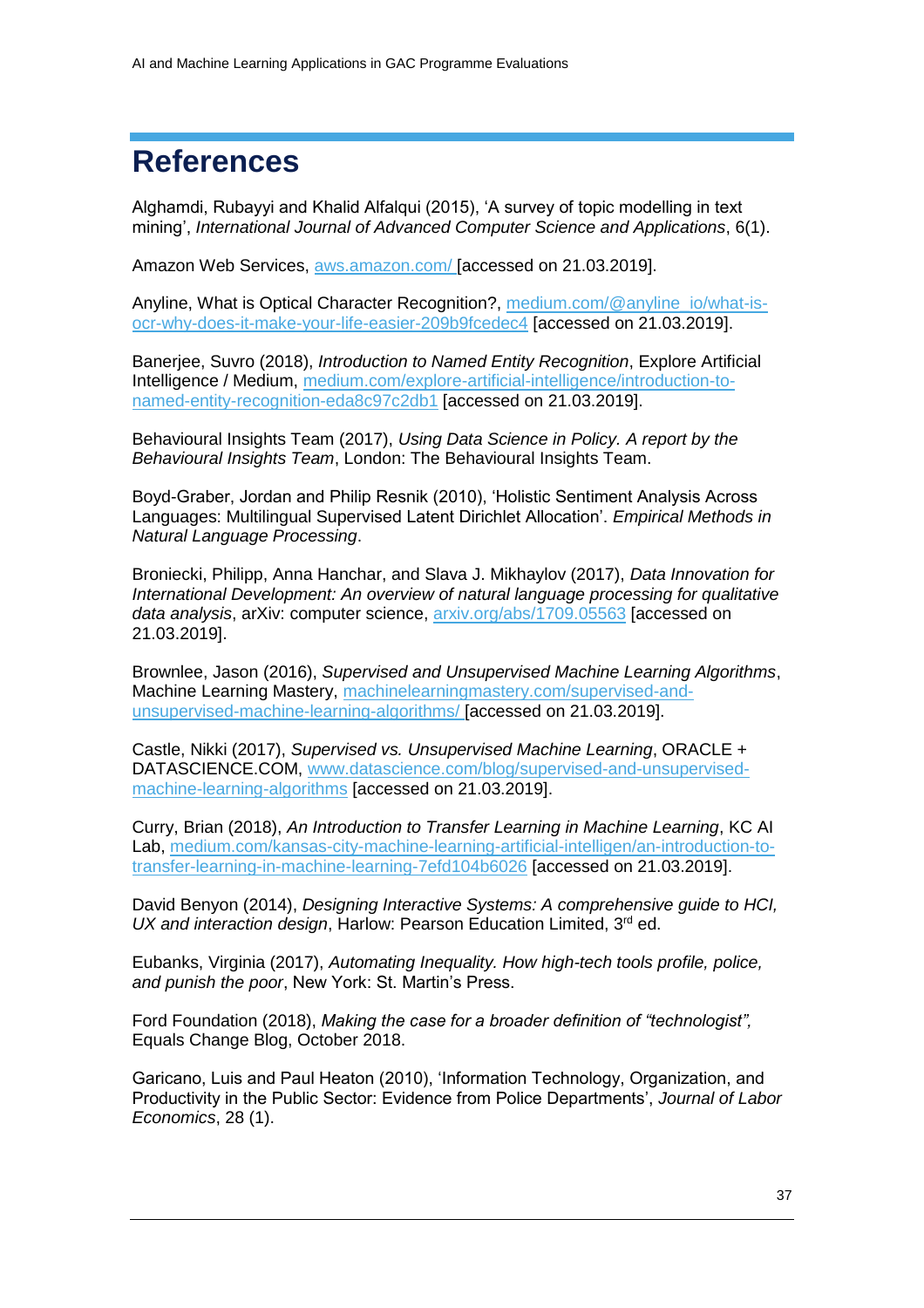Google Machine Learning Services, *What is machine learning*, [cloud.google.com/what](https://cloud.google.com/what-is-machine-learning/)[is-machine-learning/](https://cloud.google.com/what-is-machine-learning/) [accessed on 21.03.2019].

GUI Programming in Python, [wiki.python.org/moin/GuiProgramming](https://wiki.python.org/moin/GuiProgramming) [accessed on 21.03.2019].

Hallsworth, Michael, Mark Egan, Jill Rutter, Julian McCrae (2018), *Behavioural Government. Using behavioural science to improve how governments make decisions*, Behavioural Insights Team.

Hammer, Cornelia L., Diane C. Kostroch, Gabriel Quiros, and STA Internal Group (2017*), Big Data: Potential, Challenges and Statistical Implications*, IMF Staff Discussion Note, Washington D.C.

Helmers, Lea, Franziska Horn, Franziska Biegler, Tim Oppermann, Klaus-Robert Muller (2019), *Automating the search for a patent's prior art with a full text similarity search*, [arxiv.org/abs/1901.03136](https://arxiv.org/abs/1901.03136) [accessed on 21.03.2019].

Hu, Yueying, Ke Zhai, Vladimir Eidelman, Jordan Boyd-Graber, 'Polylingual tree-based topic models for translation domain adaptation', Proceedings of the 52nd Annual Meeting of the Association for Computational Linguistics, Volume 1: Long Papers, pp. 1166-1176.

IDEOU, Design Thinking, [www.ideou.com/pages/design-thinking](https://www.ideou.com/pages/design-thinking) [accessed on 21.03.2019].

Jacobi, Carina, Wouter van Atteveldt and Kasper Welbers (2016), 'Quantitative analysis of large amounts of journalistic texts using topic modelling', *Digital Journalism*, 4(1).

Jain, Anuja P and Padma Dandannavar (2016), *Application of machine learning techniques to sentiment analysis*, 2016 2nd International Conference on Applied and Theoretical Computing and Communication Technology (iCATccT).

Karani, Dhruvil (2018), *Introduction to Word Embedding and Word2Vec*, Towards Data Science, [towardsdatascience.com/introduction-to-word-embedding-and-word2vec-](https://towardsdatascience.com/introduction-to-word-embedding-and-word2vec-652d0c2060fa)[652d0c2060fa](https://towardsdatascience.com/introduction-to-word-embedding-and-word2vec-652d0c2060fa) [accessed on 21.03.2019].

Kiser, Matt (2016), *Introduction to Natural Language Processing (NLP)*, Algorithmia, <https://blog.algorithmia.com/introduction-natural-language-processing-nlp/> [accessed on 21.03.2019].

Lau, Jey Han, David Newman and Timothy Baldwin (2014), *Machine Reading Tea Leaves: Automatically Evaluating Topic Coherence and Topic Model Quality*, Proceedings of the 14<sup>th</sup> Conference of the European Chapter of the Association for Computational Linguistics.

LDA Topic Models, [www.youtube.com/watch?v=3mHy4OSyRf0](https://www.youtube.com/watch?v=3mHy4OSyRf0) [accessed on 21.03.2019].

Li, Susan (2018), *Named Entity Recognition with NLTK and SpaCy*, Towards Data Science / Medium, [towardsdatascience.com/named-entity-recognition-with-nltk-and](https://towardsdatascience.com/named-entity-recognition-with-nltk-and-spacy-8c4a7d88e7da)[spacy-8c4a7d88e7da](https://towardsdatascience.com/named-entity-recognition-with-nltk-and-spacy-8c4a7d88e7da) [accessed on 21.03.2019].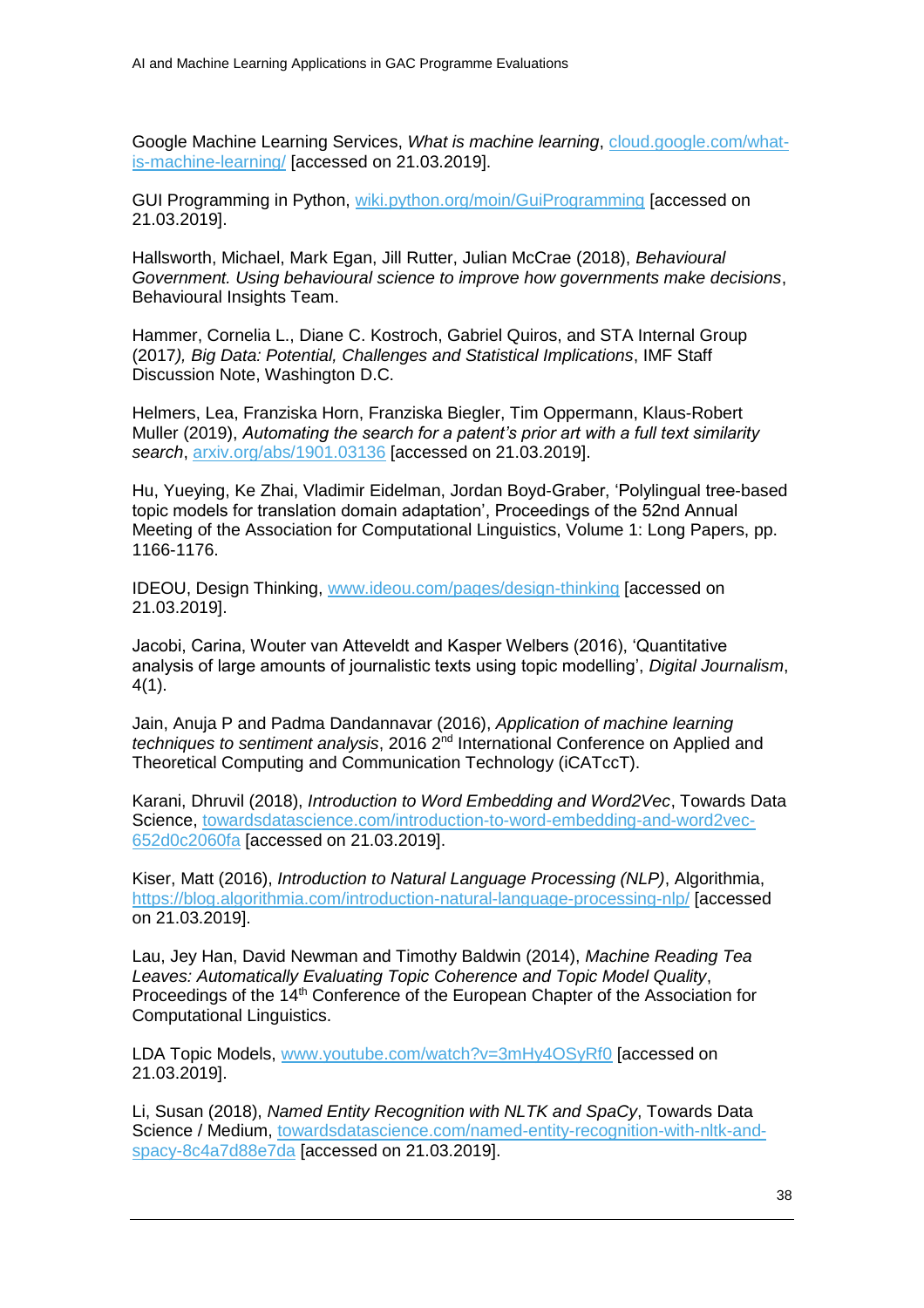Lucas, Christopher, Richard A. Nielsen, Margaret E. Roberts, Brandon M. Stewart, Alex Storer, Dustin Tingley (2015), 'Computer-Assisted Text Analysis for Comparative Politics', *Political Analysis*, 23(25).

Management Concepts (2016), *Successful Change Management Practices in the Public Sector. How governmental agencies implement organizational change management*.

Manning, Christopher D., Prabhakar Raghavan & Hinrich Schutze (2008), *Introduction to Information Retrieval*, Cambridge University Press, Cambridge.

Oguejiofor Chibueze (2018), *NLP For Topic Modelling Summarization of Legal Documents*, Medium / Towards Data Science, [towardsdatascience.com/nlp-for-topic](https://towardsdatascience.com/nlp-for-topic-modeling-summarization-of-legal-documents-8c89393b1534)[modeling-summarization-of-legal-documents-8c89393b1534](https://towardsdatascience.com/nlp-for-topic-modeling-summarization-of-legal-documents-8c89393b1534) [accessed on 21.03.2019].

Ostrof, Frank (2006), *Change Management in Government*, Harvard Business Review, May issue

Plattner, Hasso, Christoph Meinel and Larry Leifer (Eds.) (2011), *Design Thinking. Understand – Improve – Apply*, London: Springer Heidelberg Dordrecht.

Priya Dwivedi (2018), NLP: Extracting the main topics from your dataset using LDA in minutes, Towards Data Science, [towardsdatascience.com/nlp-extracting-the-main](https://towardsdatascience.com/nlp-extracting-the-main-topics-from-your-dataset-using-lda-in-minutes-21486f5aa925)[topics-from-your-dataset-using-lda-in-minutes-21486f5aa925](https://towardsdatascience.com/nlp-extracting-the-main-topics-from-your-dataset-using-lda-in-minutes-21486f5aa925) [accessed on 21.03.2019].

Ries, Eric (2011), *The Lean Startup: How Constant Innovation Creates Radically Successful Businesses*, New York: Crown Publishing Group.

Skymind AI, *A beginners guide to Word2vec and neural word embeddings*, [skymind.ai/wiki/word2vec](https://skymind.ai/wiki/word2vec) [accessed on 21.03.2019].

Snyder, Benjamin and Regina Barzilay (2007), *Multiple Aspect Ranking using the Good grief Algorithm*, Computer Science and Artificial Intelligence Laboratory, Massachusetts Institute of Technology, in HLT-NAACL.

Soda PDF anywhere, [www.sodapdf.com](https://www.sodapdf.com/) [accessed on 21.03.2019].

Tesseract-ocr, [github.com/tesseract-ocr/](https://github.com/tesseract-ocr/) [accessed on 21.03.2019].

TranslateR, [cran.r-project.org/web/packages/translateR/translateR.pdf](https://cran.r-project.org/web/packages/translateR/translateR.pdf) [accessed on 21.03.2019].

UN Global Pulse (2016), *Integrating Big Data into the monitoring and evaluation of development programmes*, New York: UN Global Pulse.

UN Global Pulse, *Bringing in people's voices from radio content analysis to respond to a refugee crisis*, See [www.unglobalpulse.org/projects/bringing-peoples-voices-radio](http://www.unglobalpulse.org/projects/bringing-peoples-voices-radio-content-analysis-respond-refugee-crisis)[content-analysis-respond-refugee-crisis](http://www.unglobalpulse.org/projects/bringing-peoples-voices-radio-content-analysis-respond-refugee-crisis) [accessed on 21.03.2019].

UN Global Pulse, Informing governance with social media mining, [debates.unglobalpulse.net//uganda/](https://debates.unglobalpulse.net/uganda/) [accessed on 21.03.2019].